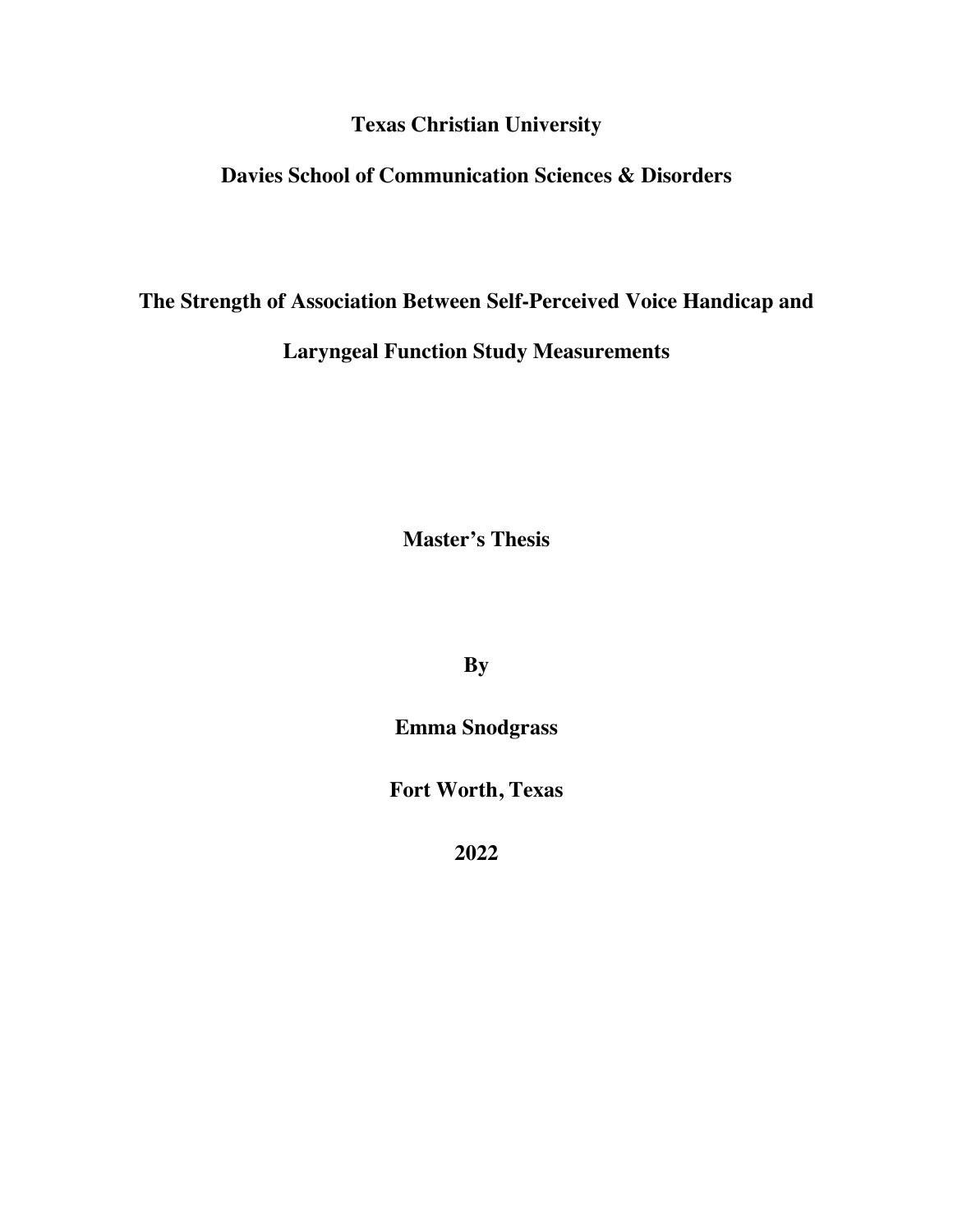# **The Strength of Association Between Self-Perceived Voice Handicap and Laryngeal**

# **Function Study Measurements**

A Thesis for the Degree

Master of Science

By

Emma Snodgrass

Thesis Approved By:

Christopher Watts

Dr. Christopher R. Watts, Ph.D., Thesis Advisor

 $N$ nchong processe Type *tea tea*re

Dr. Anthony DiLollo, Ph.D., CCC-SLP, Committee Member

Zoe Thijs

Dr. Zoë Thijs, Ph. D., Committee Member

 $\overline{\phantom{a}}$  , where  $\overline{\phantom{a}}$  , where  $\overline{\phantom{a}}$  ,  $\overline{\phantom{a}}$  ,  $\overline{\phantom{a}}$  ,  $\overline{\phantom{a}}$  ,  $\overline{\phantom{a}}$  ,  $\overline{\phantom{a}}$  ,  $\overline{\phantom{a}}$  ,  $\overline{\phantom{a}}$  ,  $\overline{\phantom{a}}$  ,  $\overline{\phantom{a}}$  ,  $\overline{\phantom{a}}$  ,  $\overline{\phantom{a}}$  ,  $\overline{\phantom{a}}$  ,

Dr. Yan Zhang, Ph.D., L.Ac., Committee Member

 $m$ ling

Dr. Emily Lund, Ph.D., Associate Dean of Research Harris College of Nursing & Health Sciences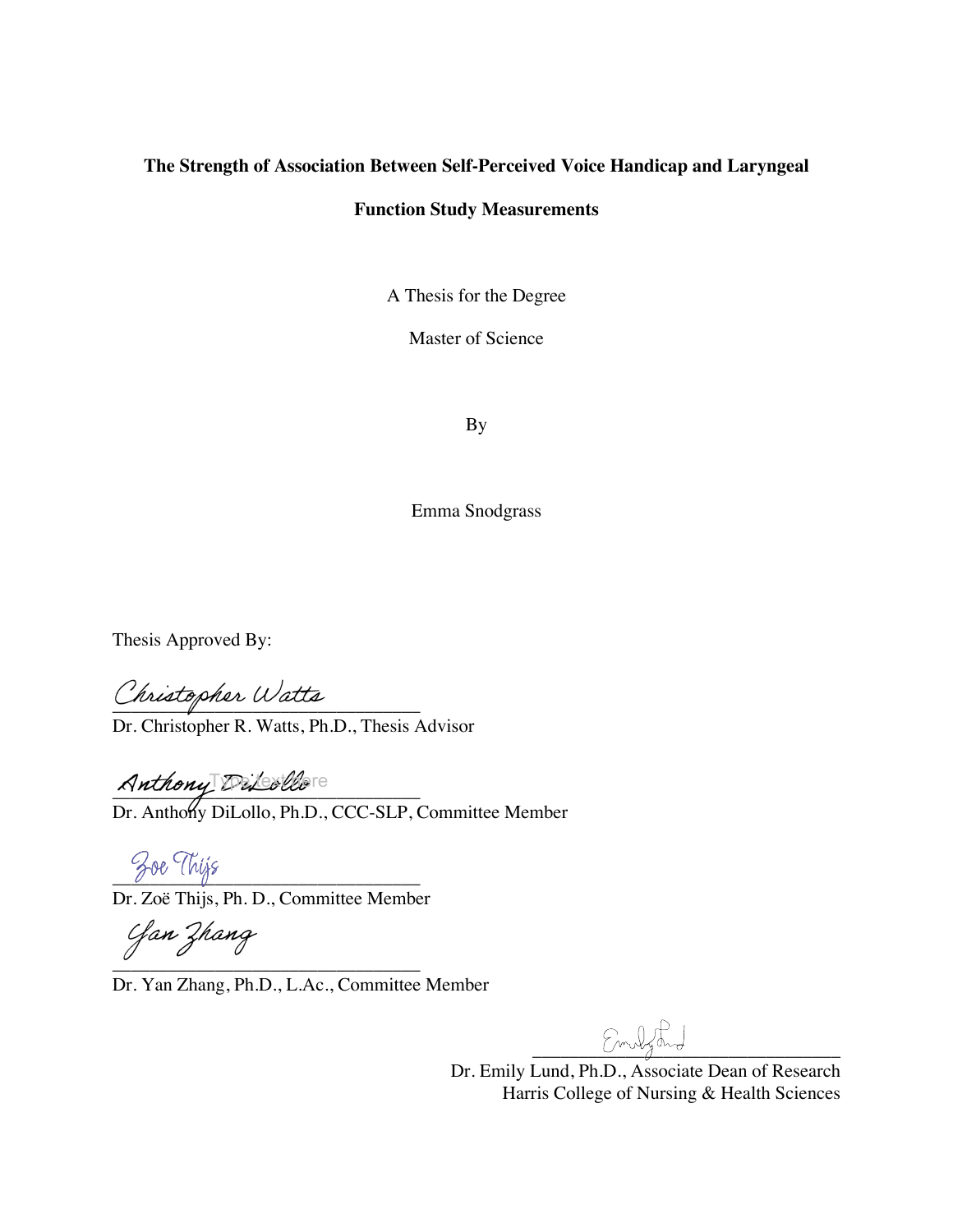# **ACKNOWLEDGEMENTS**

I would first like to express my deepest appreciation for Dr. Christopher Watts, my thesis advisor. Dr. Watts took me on as a "last minute" thesis student and supported me throughout the entire process. Having little experience with statistics and research, I am incredibly grateful for Dr. Watts and his patience as he guided me, encouraged me, and advised me in this process. I also would like to extend my sincere thanks to Dr. Zoë Thijs for agreeing to serve on my committee, her assistance throughout the process, and her willingness to meet with me to discuss various aspects of the study. Dr. Thijs took time out of her days to help me particularly with SPSS – from formatting data to analysis, I would not have been able to complete the methodology and analysis of this study without her guidance and patience.

I am also grateful for Dr. Yan Zhang and Dr. Anthony DiLollo for serving on my committee. Dr. Zhang provided valuable knowledge in the realm of statistics and was ever-patient in helping me wrap my head around methodology during my prospectus presentation. Dr. DiLollo was kind and helpful throughout the process, and his message of encouragement in the final week of writing my manuscript did not go unnoticed.

Thanks should also go to my friends and family for their support and encouragement. My dog, Autumn, was also my companion throughout the writing process.

I'd also like to acknowledge Kristie Knickerbocker of a Tempo Voice Center for providing the data utilized within this study.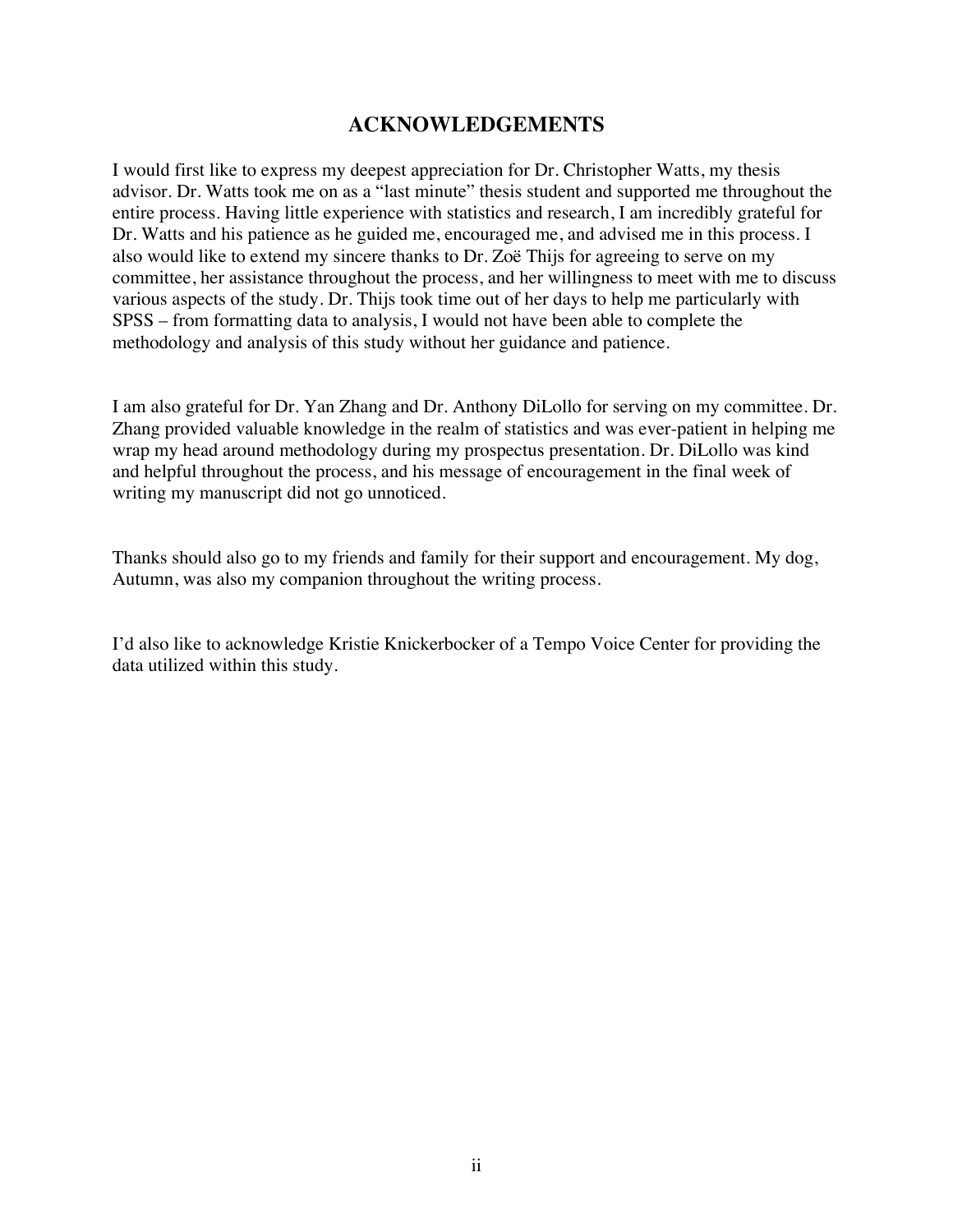# **TABLE OF CONTENTS**

| 2.1. RELATIONSHIP BETWEEN PERCEPTUAL AND OBJECTIVE MEASURES  9 |  |
|----------------------------------------------------------------|--|
|                                                                |  |
|                                                                |  |
|                                                                |  |
|                                                                |  |
|                                                                |  |
|                                                                |  |
|                                                                |  |
|                                                                |  |
|                                                                |  |
|                                                                |  |
|                                                                |  |
|                                                                |  |
|                                                                |  |
|                                                                |  |
|                                                                |  |
|                                                                |  |
|                                                                |  |
|                                                                |  |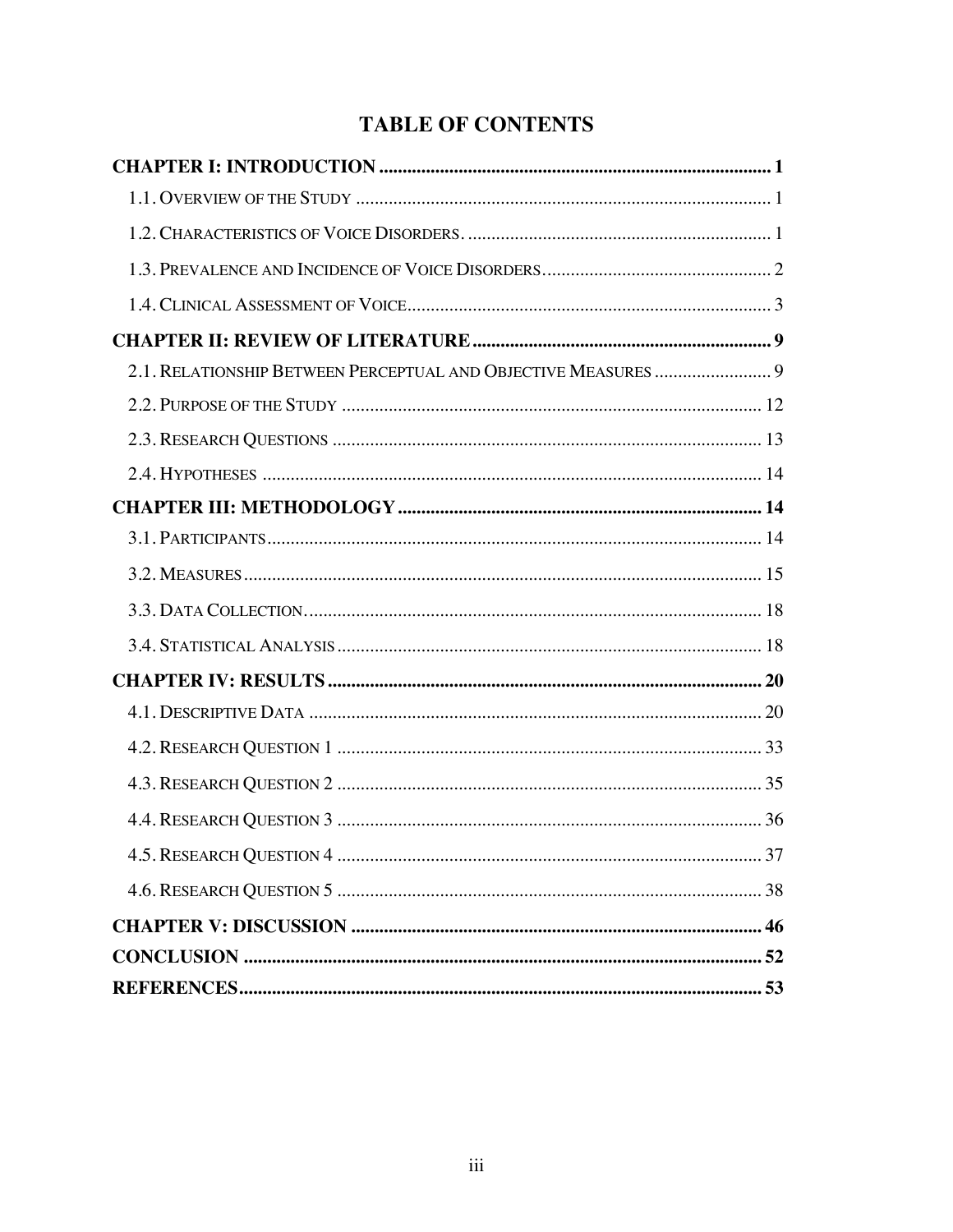| <b>LIST OF FIGURES</b> |  |  |
|------------------------|--|--|
|                        |  |  |

| Visual distribution of disorder type for entire sample      |    |
|-------------------------------------------------------------|----|
|                                                             |    |
| Visual distribution of disorder type within VHI-30 subgroup |    |
|                                                             |    |
| Visual distribution of disorder type within VHI-10 subgroup |    |
|                                                             | 26 |
| Visual distribution of CAPE-V scores by disorder type       |    |
|                                                             |    |
| Visual distribution of MPT scores by disorder type          |    |
|                                                             | 28 |
| Visual distribution of AVQI scores by disorder type         |    |
|                                                             |    |
| Visual distribution of VHI-30 scores by disorder type       |    |
|                                                             |    |
| Visual distribution of VHI-10 scores by disorder type       |    |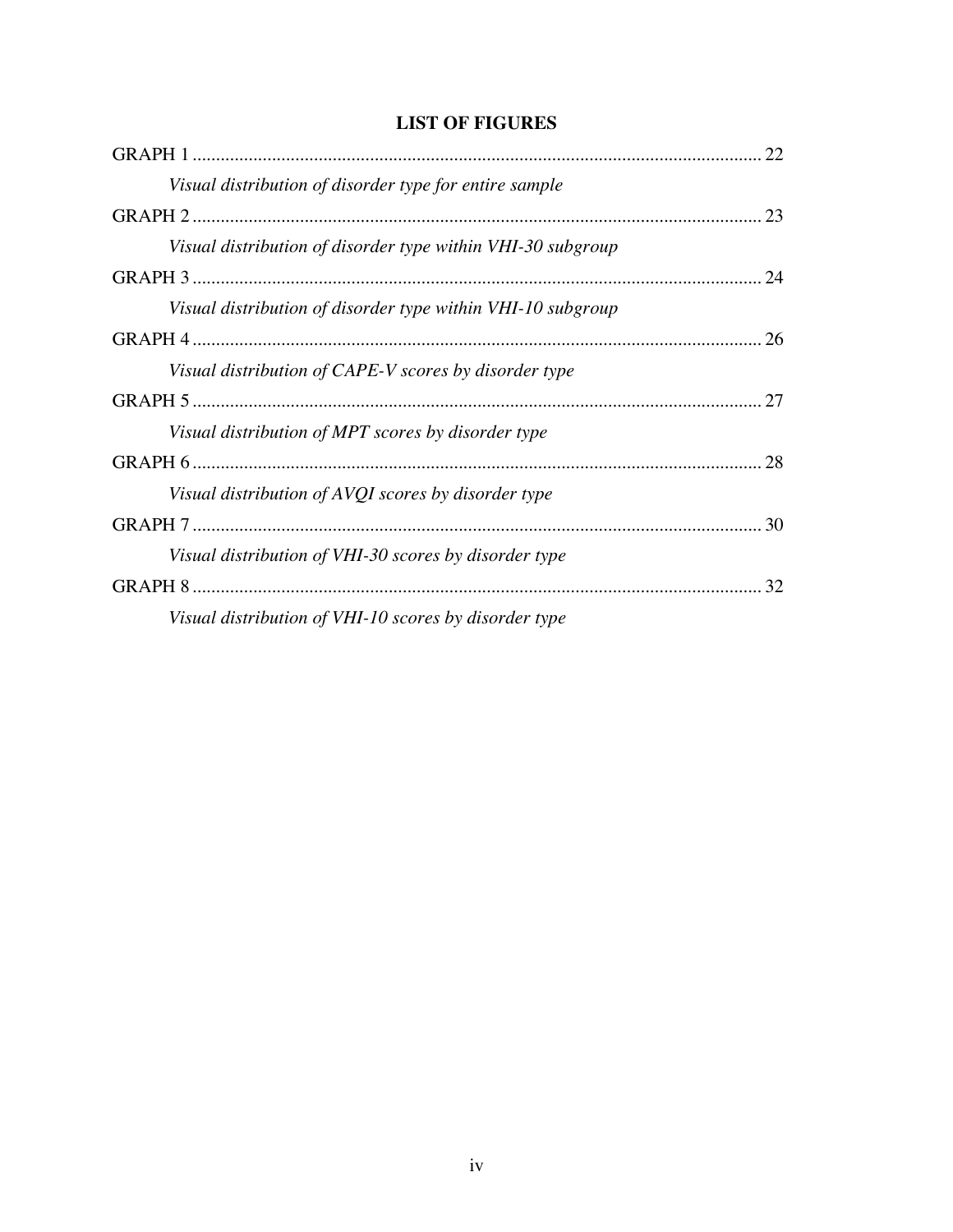| Age and sex (assigned at birth) distribution of the sample across disorder groups       |
|-----------------------------------------------------------------------------------------|
|                                                                                         |
| Sample size and disorder occurrence for sample and VHI-30/VHI-10 subgroups              |
|                                                                                         |
| Mean and Standard Deviation for VHI-30 and VHI-10 across assessments                    |
|                                                                                         |
| Mean and Standard Deviation of each assessment by disorder group for VHI-30<br>subgroup |
|                                                                                         |
| Mean and Standard Deviation of each assessment by disorder group for VHI-10<br>subgroup |
|                                                                                         |
| Pearson Correlation between VHI-30/VHI-10 and AVQI                                      |
|                                                                                         |
| Pearson Correlation between VHI-30/VHI-10 and MPT                                       |
|                                                                                         |
| Pearson Correlation between VHI-30/VHI-10 and CAPE-V                                    |
|                                                                                         |
| Pearson Correlation between AVQI and CAPE-V scores by disorder group                    |
|                                                                                         |
| Pearson Correlation between AVQI and MPT scores by disorder group                       |
|                                                                                         |
| Pearson Correlation between AVQI and VHI scores by disorder group                       |
|                                                                                         |
| Pearson Correlation between CAPE-V and MPT scores by disorder group                     |
|                                                                                         |
| Pearson Correlation between CAPE-V and VHI scores by disorder group                     |
|                                                                                         |
| Pearson Correlation between MPT and VHI scores by disorder group                        |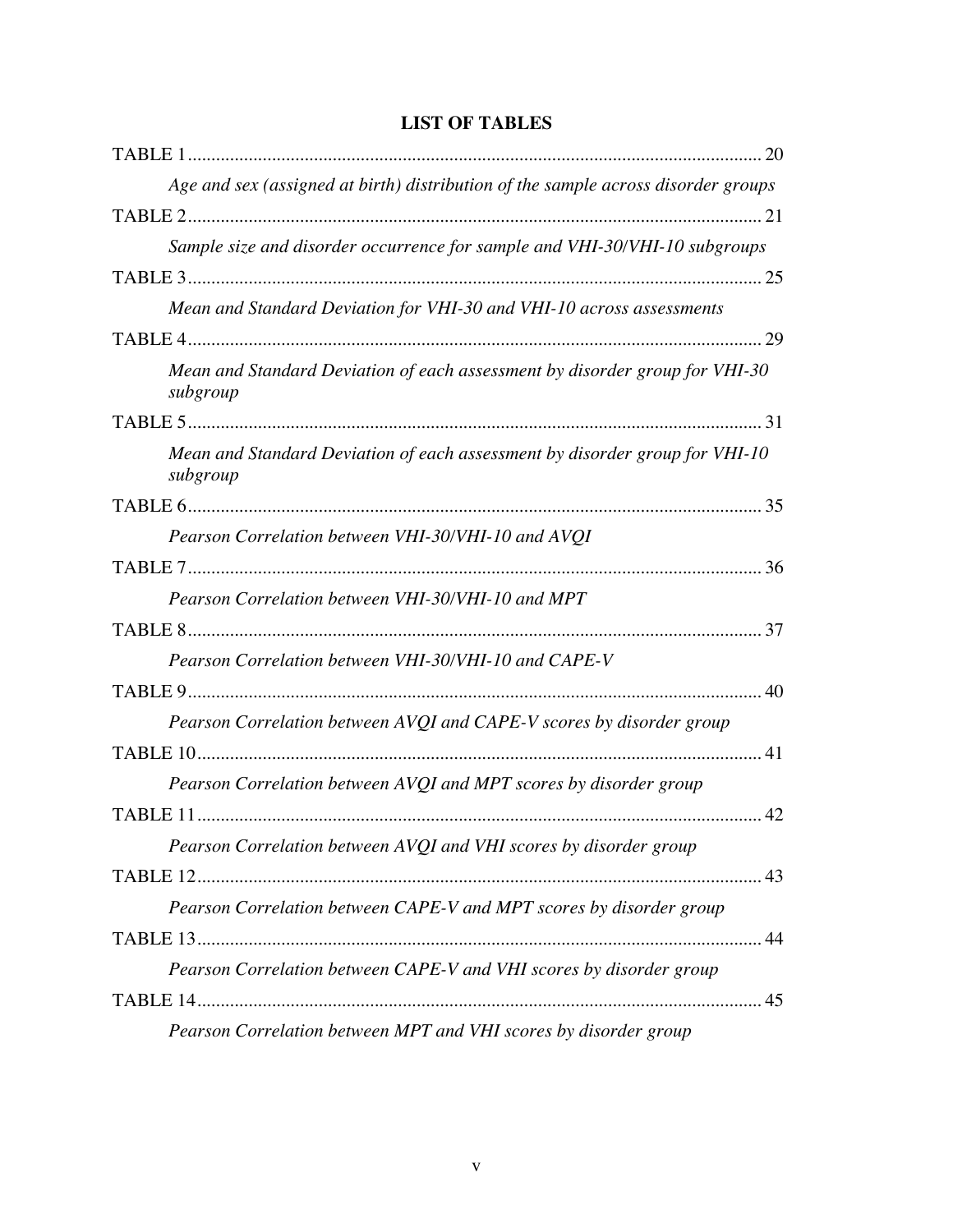## **CHAPTER I: INTRODUCTION**

### **1.1. Overview of the Study**

Within the realm of voice disorders, historically research has found no significant correlation between clinical measures of voice and patient-perceived voice handicap (Wheeler, Collins, & Sapienza, 2006; Hsiung, Pai, & Wang, 2002). In recent years, however, there have been some studies to find significant, but weak correlations between the two (Karlsen, Sandvik, Heimdal, & Aarstad, 2020; Lopes, da Silva, Simoes, Evangelista, Silva, Almeida, & de Lima-Silva, 2017). Considering previous findings and limitations within those studies, this study aims to further expand the clinical understanding of the relationship between these measures. In particular, this study examines the correlation between acoustic (Acoustic Voice Quality Index-AVQI), aerodynamic (maximum phonation time – MPT), and auditory-perceptual (Consensus Auditory-Perceptual Evaluation of Voice – CAPE-V) measures of voice to patient-perceived voice handicap (Voice Handicap Index-30 and Voice Handicap Index-10 – VHI-30 and VHI-10). This study also examines the effect of disorder type on these measurements.

# **1. 2. Characteristics of Voice Disorders**

Voice disorders result from deviations in vocal quality as compared to vocal norms defined by demographics such as age, sex, body type, and daily communicative or performance requirements. Typically, voice disorders are categorized as organic or functional. Organic voice disorders result from structural, systemic, or neurological changes to the mechanisms necessary for phonation. Functional voice disorders are those related to an imbalance or dysregulation of laryngeal and respiratory muscles, resulting in vocal behaviors that may or may not cause structural changes to the vocal folds. Whether the voice disorder is labeled functional or organic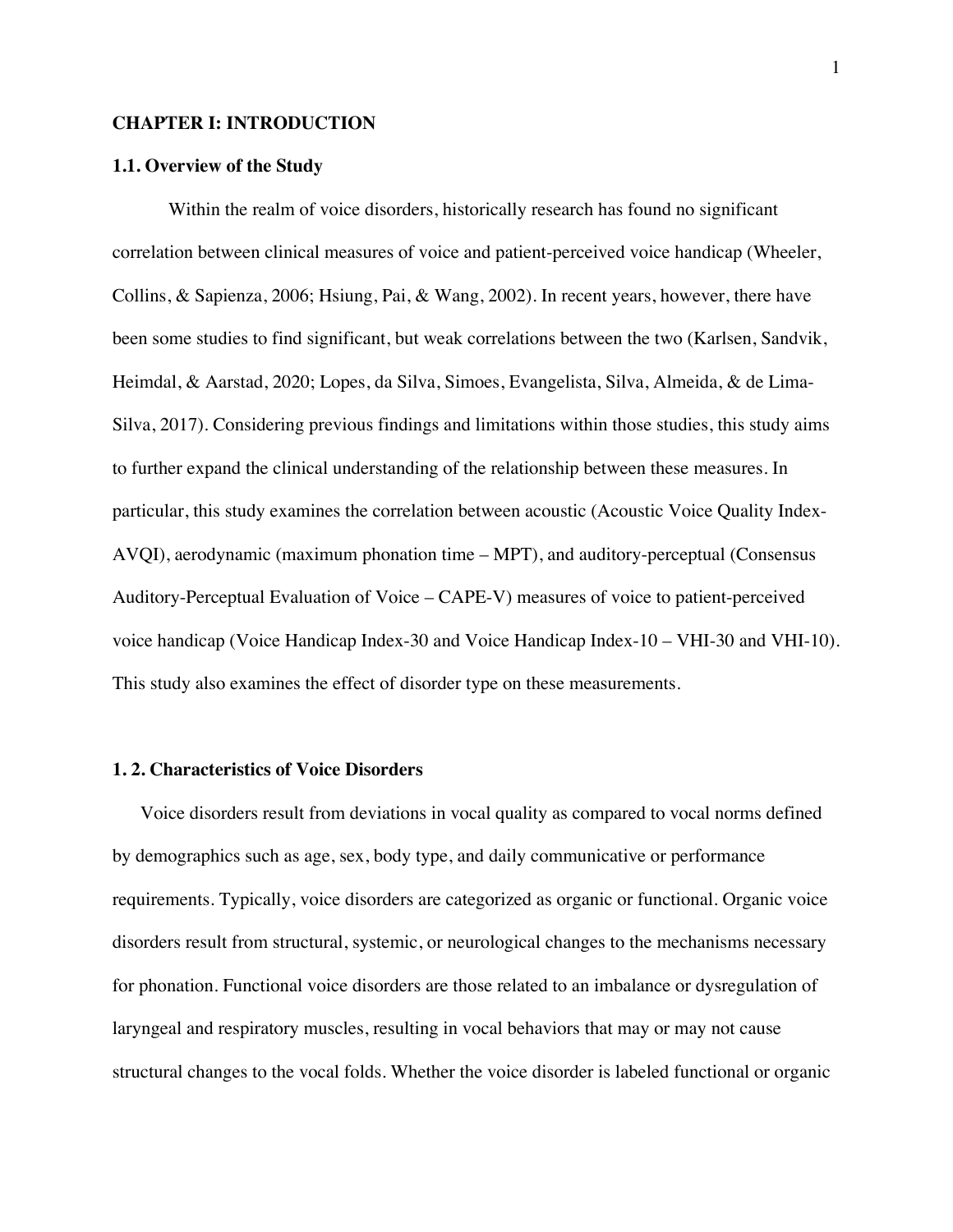can substantially impact treatment options and recommendations provided to the patient. When considering the classification of voice disorders, it is important to remember that voice disorders are not limited to a single etiology, and that organic and functional voice disorders can co-occur (Watts & Awan, 2019). While the majority of voice disorders last less than four weeks in duration, the functional impact is significant. In a study performed by Roy et al. (2005), 7.2% of employed - reported missing at least one day of work in a year due to their voice disorders (Roy, Merrill, Gray, & Smith, 2005).

## **1.3. Prevalence and Incidence of Voice Disorders**

The prevalence of dysphonia in the general population of adults is at or near 1% with the highest occurrence in adults 70 years of age or older; additionally, almost 30% of the adult population has experienced a voice disorder during their lifetime (Roy, Merrill, Gray, & Smith, 2005). In regard to what is known about the impact of gender and age on the prevalence and incidence of voice disorders, there appears to be a significant amount of intersectionality. For example, Martins et al. (2016) found a predominance of voice disorders in adults ages 20 to 60 years, with the majority being female (61%). However, males dominated the pediatric population in children one to 12 years (Martins, do Amaral, Tavares, Martins, Gonçalves, & Dias, 2016).

Additionally, certain voice disorders are more prevalent within treatment-seeking populations. A study conducted by Thijs et al. (2020) examined eight distinct diagnoses and found that mid-membranous lesions (MMLs) and nonspecific dysphonia (NSD) were the most commonly occurring diagnoses in a treatment-seeking population (Thijs, Knickerbocker, & Watts, 2020). Further, the prevalence of certain diagnoses is dependent on the gender and age of the patient. In a study of children ranging from one to 18 years, MMLs predominated with 59%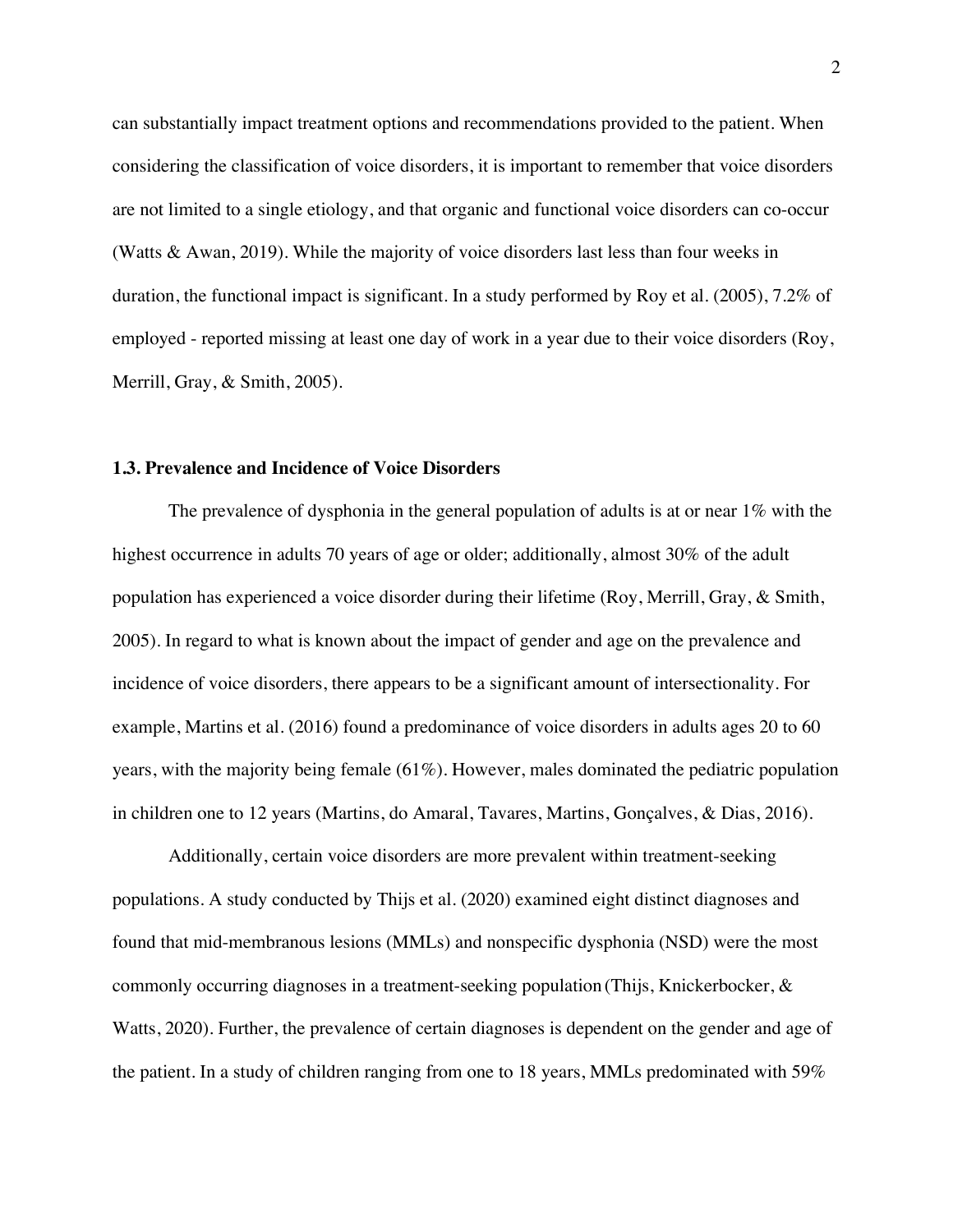of the sample being diagnosed with vocal fold nodules, followed by vocal cysts. Acute laryngitis, formally classified as NSD, was the third most common disorder (Martins, do Amaral, Tavares, Martins, Gonçalves,  $\&$  Dias, 2016). These findings are consistent with a previous study where vocal fold nodules were found to be the most prevalent in the age group zero to 14 years (Van Houtte, Van Lirder, D'Haeseleer, & Claeys, 2010). As for the adult population, gastroesophageal reflux disease (GERD) with laryngitis, polyps, and cysts are most prevalent in the age group 25 to 44 years, and edema or Reinke's edema are most prevalent in the age group of 25 to 64 years (Van Houtte, Van Lirder, D'Haeseleer, & Claeys, 2010).

## **1.4. Clinical Assessment of Voice**

The diagnostic process to clinically assess voice consists of three primary areas: preliminary information or case history, instrumental analysis of voice function, and perceptual analysis of voice. Instrumental analysis of voice function can be divided into categories of visualization, acoustic measures, and aerodynamic measures. Perceptual analysis of voice can also be divided into categories of auditory-perceptual judgment and self-perception of the patient. All areas of clinical assessment of voice are described in detail in future sections.

# *Preliminary Information or Case History*

Basic documentation of preliminary information and case history includes medical history and current health conditions of the patient. For voice in particular, it is crucial to examine and document allergies or allergy symptoms (specifically environmental or seasonal allergies), current or previous respiratory conditions, dyspnea with speech and/or exertion, reflux symptoms, dysphagia concerns or symptoms, and current medications.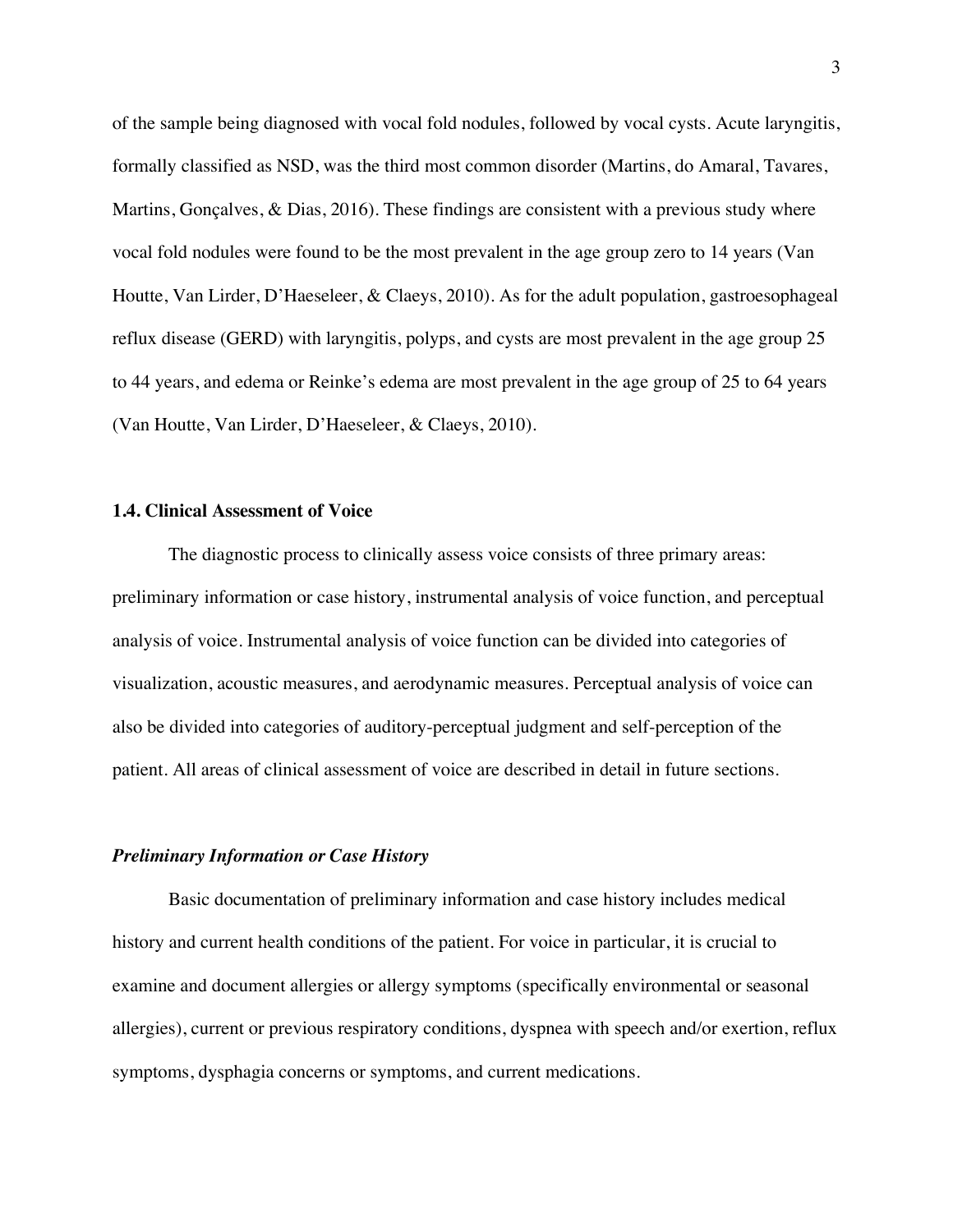In clinical assessment of voice, clinicians can begin to understand how the patient perceives their voice, what their complaint is, and what the characteristics of the voice problem are. By inquiring about and understanding a patient's medical history and current health conditions, clinicians can better predict what factors may be contributing to changes in voice, as well as any interventions or medications that are currently being trialed to treat those symptoms. Additionally, clinicians can perform subjective, auditory-perceptual measures to evaluate the patient's voice quality while simultaneously obtaining the patient's subjective interpretation of the voice problem. Gathering a subjective case history can also allow clinicians to probe whether or not changes have occurred since the patient was previously seen by the referring physician. This can also tell clinicians what actions the patient has taken to try and remedy the voice disorder, such as "home remedies," non-prescribed medications, interventions found online, or even previous professional intervention by SLPs.

Other important factors to note in clinical assessment are problem onset, consistency, and vocal demand. Dysphonia either presents with a gradual onset, generally through habituated vocal misuse or with a sudden onset as a result of neurological insult or iatrogenic surgical injury. Additionally, symptoms may vary between daily activities and situations of stress and are dependent on the time of day. Two questions often inquired in a clinical assessment of voice are whether patients perceive their voice as worse in the morning or afternoon and whether or not their symptoms improve with rest. It is also important to note the patient's current vocal demand and how that may be impacted by their occupation and/or familial situations (Watts & Awan, 2019).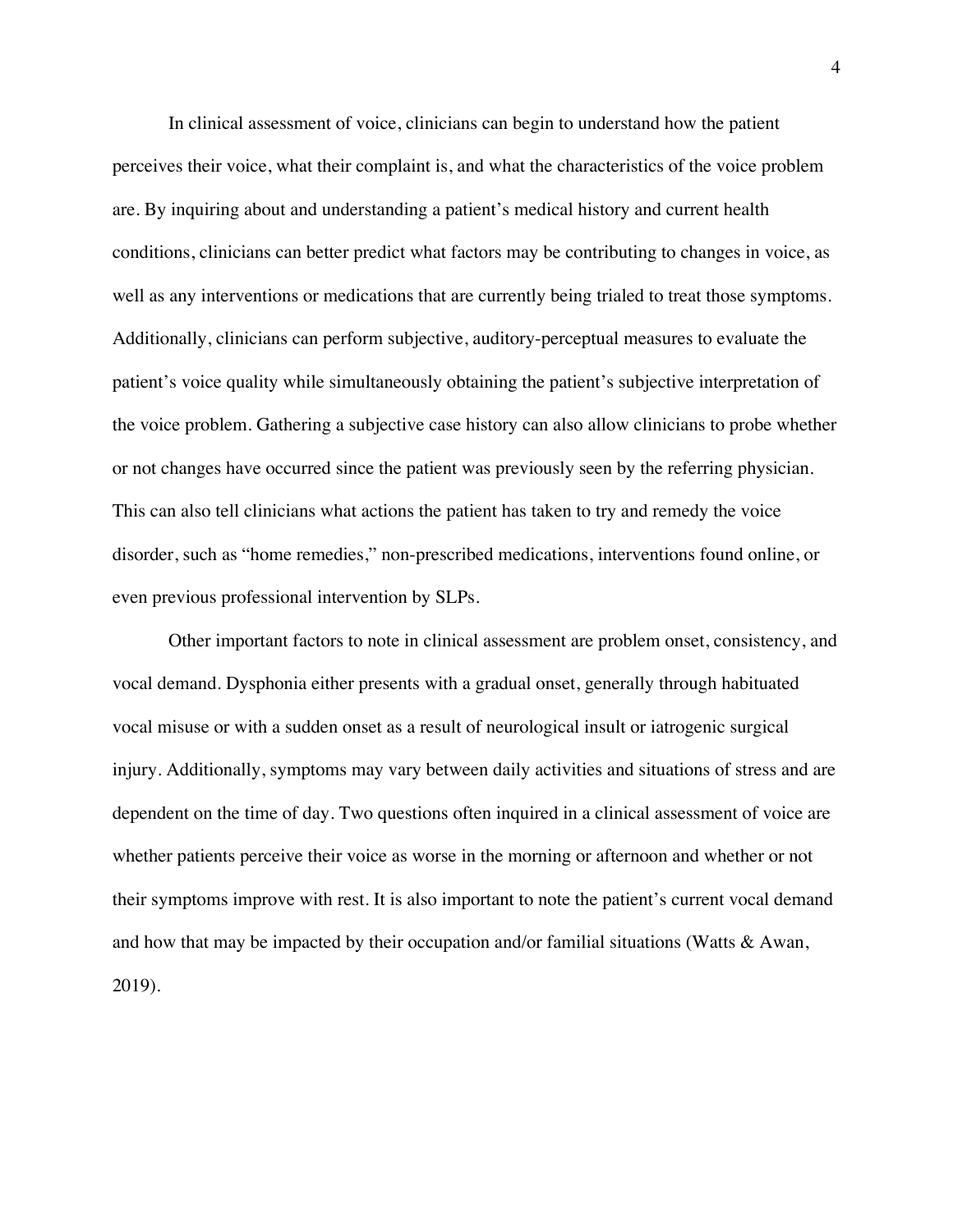#### *Instrumental Analysis*

# Visualization

Laryngoscopy can be performed to visualize the vocal folds using a mirror, a rigid endoscope, or a flexible transnasal endoscope. Typically, rigid transoral endoscopy can provide the best magnification, illumination, and mucosal detail of the laryngeal cavity and vocal folds. Considered the "gold standard" for videostroboscopy, rigid transoral endoscopy is performed with a 70-degree telescope inserted into the oral cavity. In contrast to flexible transnasal laryngoscopy which allows patients to phonate on various pitches and vowels during the exam, rigid transoral endoscopy can only be performed on the vowel "ee" ( $\hat{i}$ ) due to contact with anatomical structures during the exam (Hapner & Johns, 2021).

A stroboscopic exam added onto laryngoscopy is the component that is most important for visualization of the vocal fold behavior during phonation. This utilization of a synchronized, flashing light can be passed through a flexible or rigid scope and allows for visualization of vocal fold vibration during sound production. Videostroboscopy is preferable as it allows the human eye to see several components of the vocal fold movement necessary for healthy phonation such as symmetry of movement, amplitude of lateral excursion, periodicity, mucosal wave motion, glottal closure, phase symmetry and closure, free edge contour, and adynamic or supra-glottic activity (Hapner & Johns, 2021).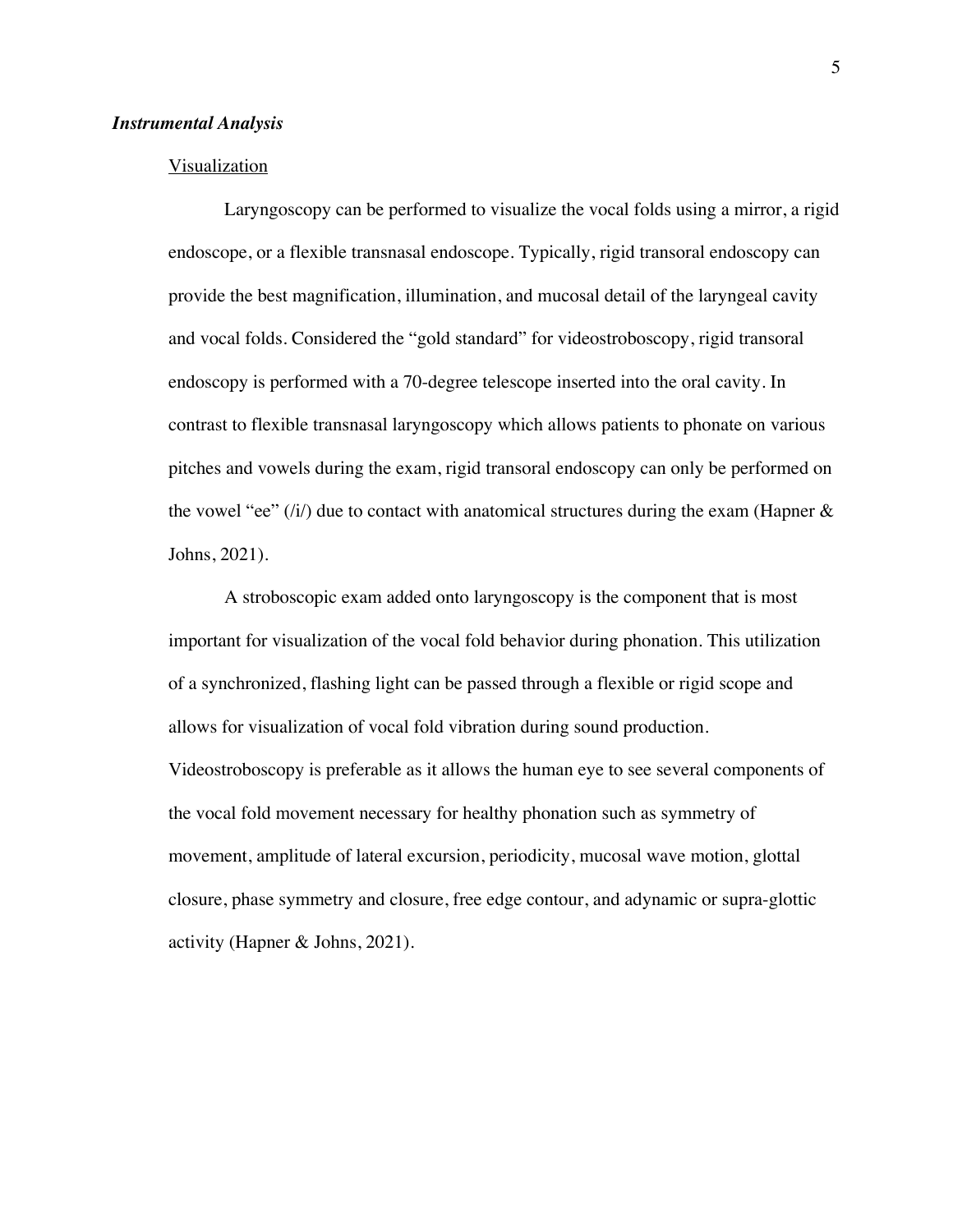# Acoustic Measures

Contemporary acoustic measures of voice function are fundamental frequency, amplitude, cepstral peak prominence, multidimensional measures, and measures of frequency, amplitude, and spectral variability. Fundamental frequency is utilized frequently in clinical settings as it is a simple measure of the number of times the vocal folds complete a vibratory cycle within a second. Fundamental frequency is measured in hertz (Hz), is perceived as pitch, and is variable dependent on gender and age. High-tech options to determine acoustic parameters of voice function often involve the utilization of computer software. Software that can be used for acoustic voice analysis includes Praat, Dr. Speech, VoxMetria, DiVas, Lingwaves, and Multi-Dimensional Voice Program (MDVP), all of which were utilized in previous studies examining the relationship between objective and subjective measures of voice (Zhao, Nguyen, Salvador, & O'Rourke, 2020). This study in particular utilized the Acoustic Voice Quality Index (AVQI), a high-tech acoustic measure that will be further elaborated on in the methods section.

#### Aerodynamic Measures

As with acoustic measures of voice function, there are both high- and low-tech options for measures of aerodynamic qualities of voice. Low-tech options to measure aerodynamics involve the timing of phonation with a stopwatch. In contrast, high-tech options often involve the utilization of computerized software, such as the KayPentax Phonatory Aerodynamic System. Other aerodynamic measures of voice function include maximum phonation time (MPT), transglottal airflow rate, subglottal pressure, glottal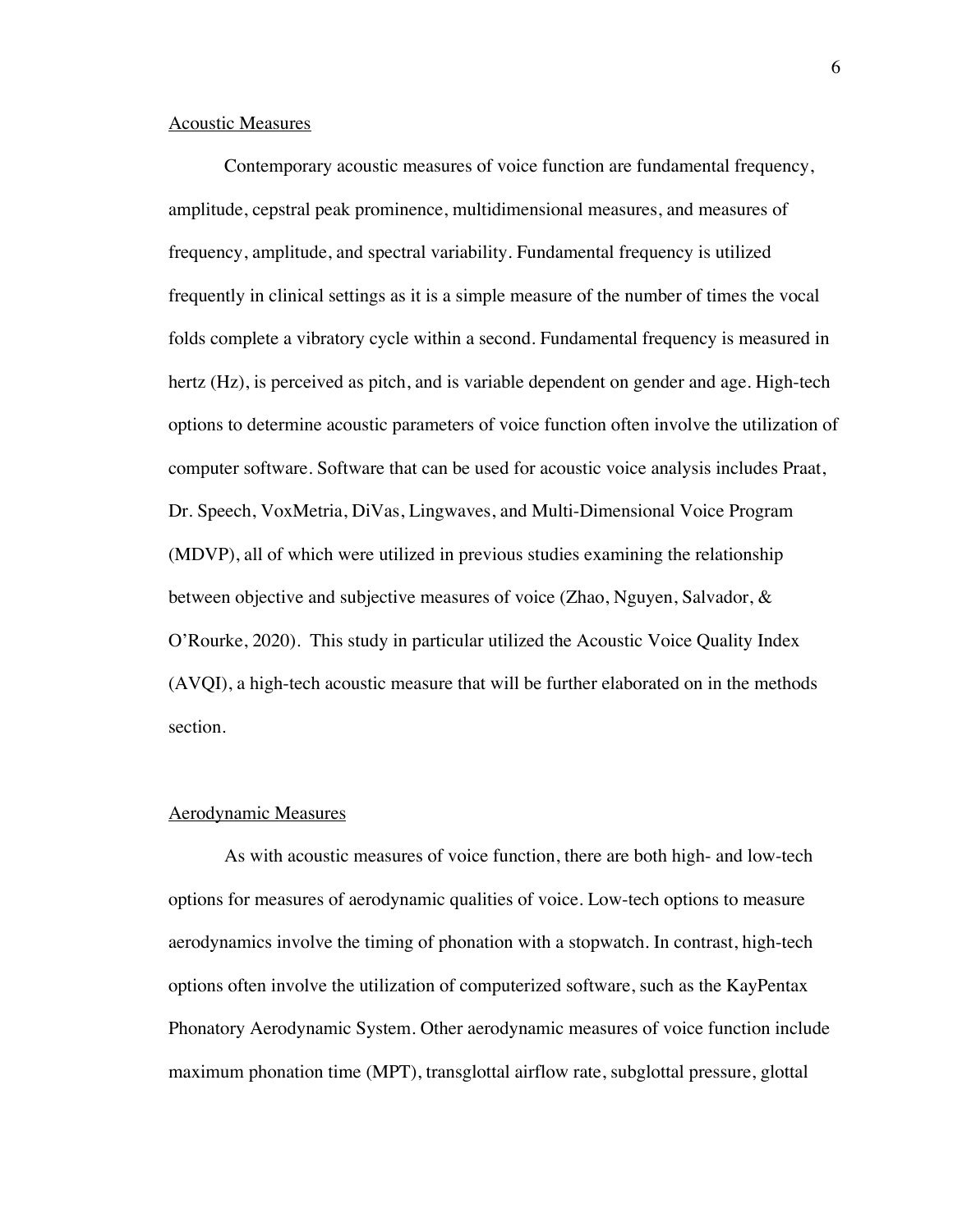resistance, and vital capacity. Because MPT was utilized within this study, it will be explained in further detail within the methods section.

# *Perceptual Analysis of Voice*

#### Auditory Perceptual Judgement

Auditory perceptual judgment of the voice involves listening to and documenting perceptual characteristics of the patient's voice and using this information to compare characteristics of the voice of the patient to a "typical" voice, or one that is within normal limits (WNL). Auditory perceptual judgment is important in clinical assessment as this is often the reason that the patient has been referred, and results can be used as a primary gauge for therapy recommendations and patient motivation. Auditory perceptual measures are easily accessible to clinicians – at the most basic level, voice can be assigned to categories such as mild, moderate, or severe with a description of the perceptual features. A statement such as "the patient presents with mild dysphonia characterized by intermittent roughness, breathiness, and mild strain" represents an example of auditory perceptual judgment that can be performed should the clinician not have access to standardized auditory perceptual measures or equipment necessary to make a formal judgment on the severity of dysphonia.

Two perceptual data collection tools that are commonly utilized are the GRBAS scale (or the GRBASI scale, an extended edition) as well as the Consensus Auditory-Perceptual Evaluation of Voice (CAPE-V). Each letter of GRBAS represents a different domain of voice: G representing grade, R representing roughness, B representing breathiness, A representing asthenia or weakness, and S representing strain. With this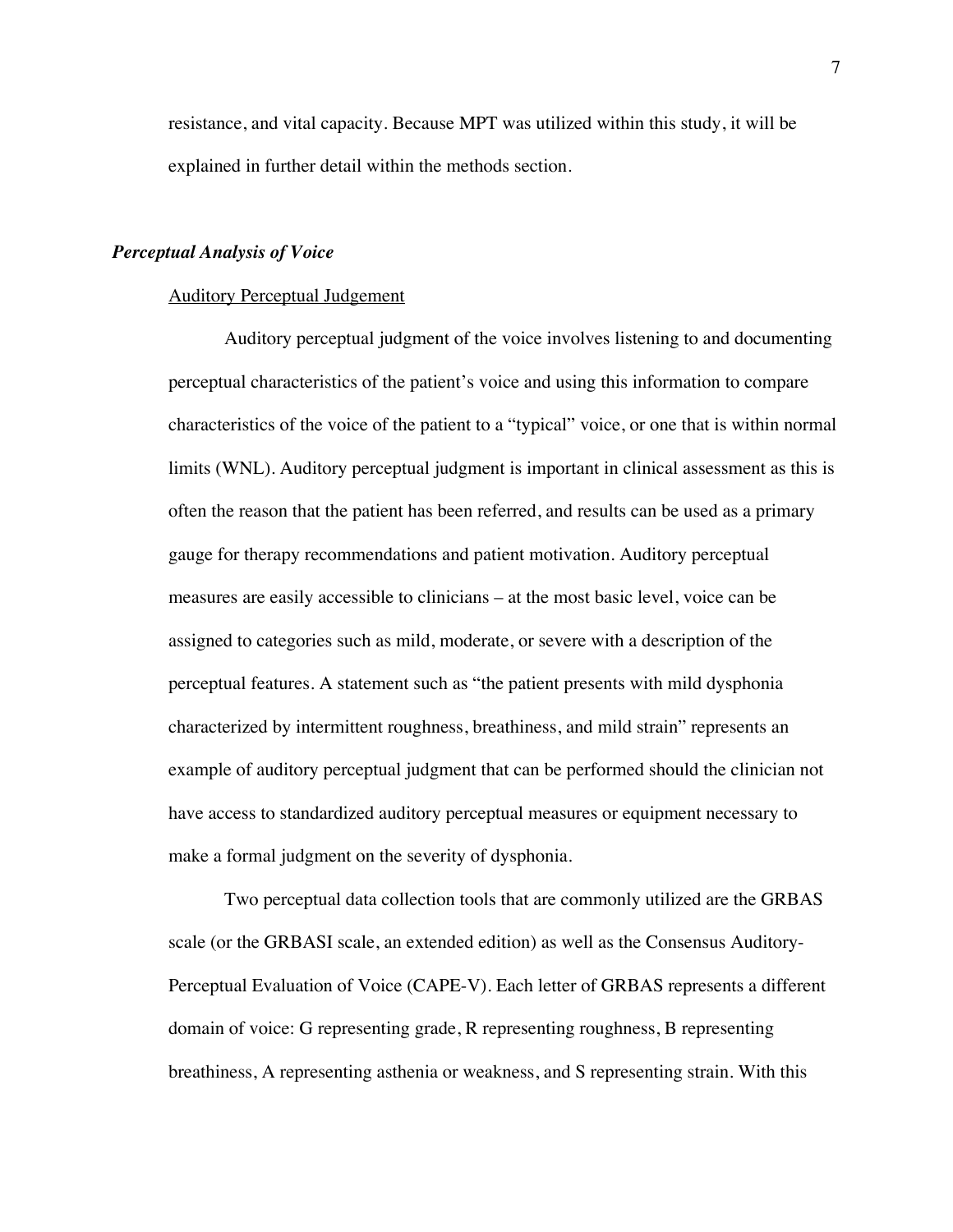method a score of zero to three is given for each letter with zero being normal, one being mild, two being moderate, and three being severe. An alternate tool to evaluate the voice perceptually is the CAPE-V, which was developed to help standardize clinical auditoryperceptual assessment of voice and to describe the severity of perceptual attributes in a manner that facilitates communication across clinicians.

#### Self-Perception of the Patient

The other category of perceptual analysis in clinical assessment of voice is selfperception of the patient, which is typically measured through Patient-Reported Outcome Measures (PROMs). PROMs allow clinicians to gauge the self-perception of the patient, and to understand the patient's perception of how the possible vocal dysfunction may be affecting their activities of daily living (ADLs) and overall quality of life. Results from these measures may also be indicative of the patient's self-awareness of the disorder, the possible level of stress and anxiety on the patient as a result, and the potential degree of patient motivation to follow through on treatment recommendations. PROMs are typically developed to determine one of three different measures: disability, the impact of performance due to impairment; handicap, the impact of impairment or disability on social, environmental, or economic functioning; or impairment-level, the measure of phonatory function such as listener ratings of dysphonia severity, as well as acoustic and aerodynamic measures.

Patient-Reported Outcome Measures are often administered in order to measure voice handicap and understand the impact of a voice disorder on an individual's everyday life. In a comprehensive systematic review of the literature on voice-related PROMs, over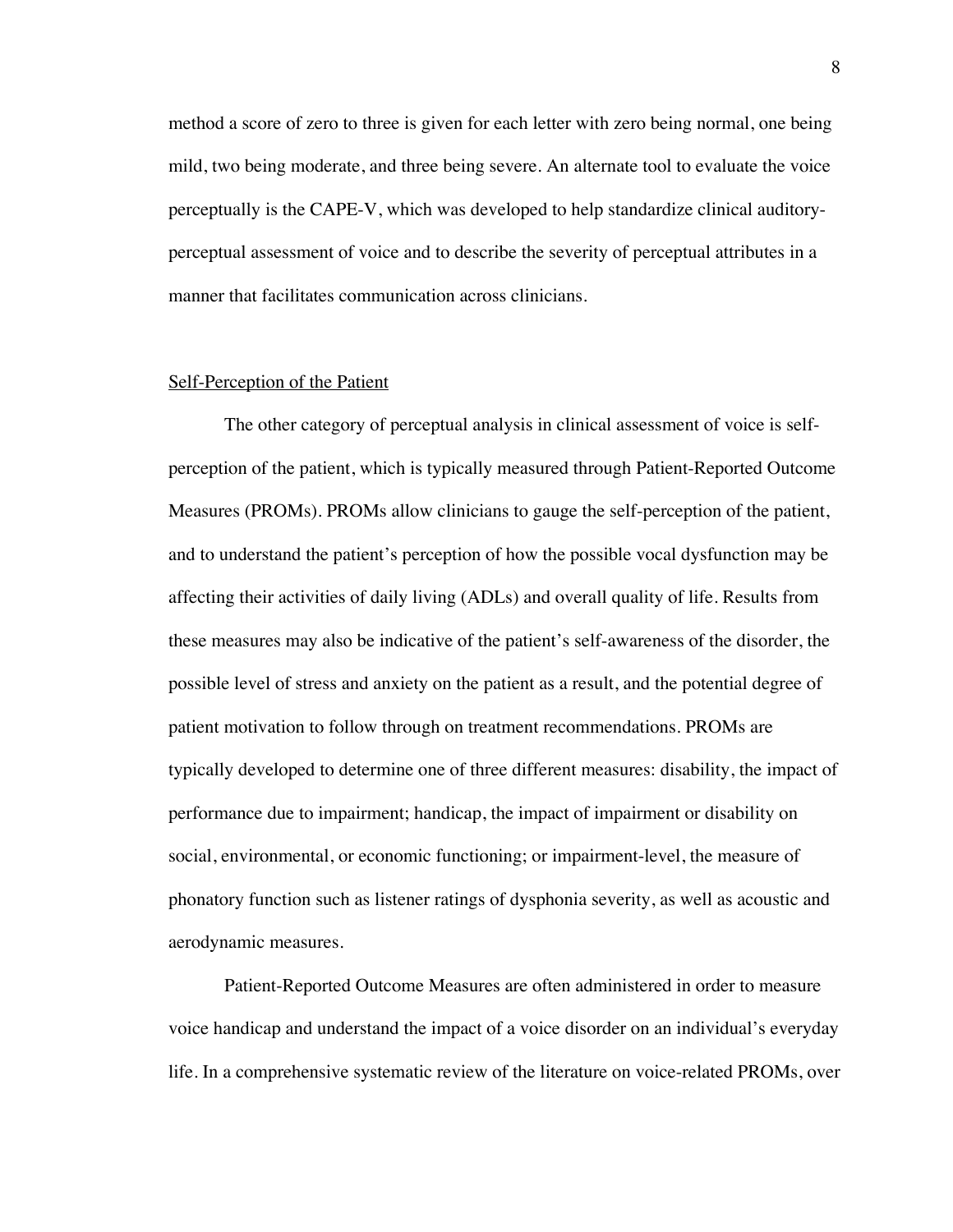30 different measures of voice handicap were analyzed for validity and reliability and revealed various categories of voice-related PROMs such as coping, quality of life, handicap, vocal performance, vocal impairment, vocal fatigue, voice quality, selfefficacy, and work productivity. Although there are many voice-related PROMs that are frequently utilized in clinical settings, the most popular among these are the Voice Handicap Index-30 (VHI-30) and Voice Handicap Index-10 (VHI-10). The VHI-30 is the most studied and most popular patient-based instrument and is a psychometrically validated tool developed for the measurement of the psychosocial effects of voice disorders (Watts & Awan, 2019). The VHI-30 was initially released in 1997 with the intent to develop a psychometrically robust voice disability/handicap inventory that could be used with patients exhibiting a variety of voice disorders. In 2004, the VHI-30 was redesigned with the intent to develop a shortened version, resulting in the VHI-10. The VHI-30 and VHI-10 are discussed in further detail within the methods section.

#### **CHAPTER II: REVIEW OF LITERATURE**

#### **2.1. Relationship Between Perceptual and Objective Measures**

Historically, studies examining the relationship between perceptual and objective measures of voice were often unable to determine a correlation between the two. For example, Cheng and Woo (2010) found that acoustic measures of fundamental frequency, jitter, shimmer, and noise-to-harmonic ratio (NHR), as well as the aerodynamic measure of maximum phonation time (MPT), did not significantly correlate with VHI scores. Similarly, Wheeler et al. (2006) and Hsiung et al. (2002) also found that individual components of the VHI did not consistently or significantly correlate with acoustic measures of voice such as fundamental frequency, jitter, and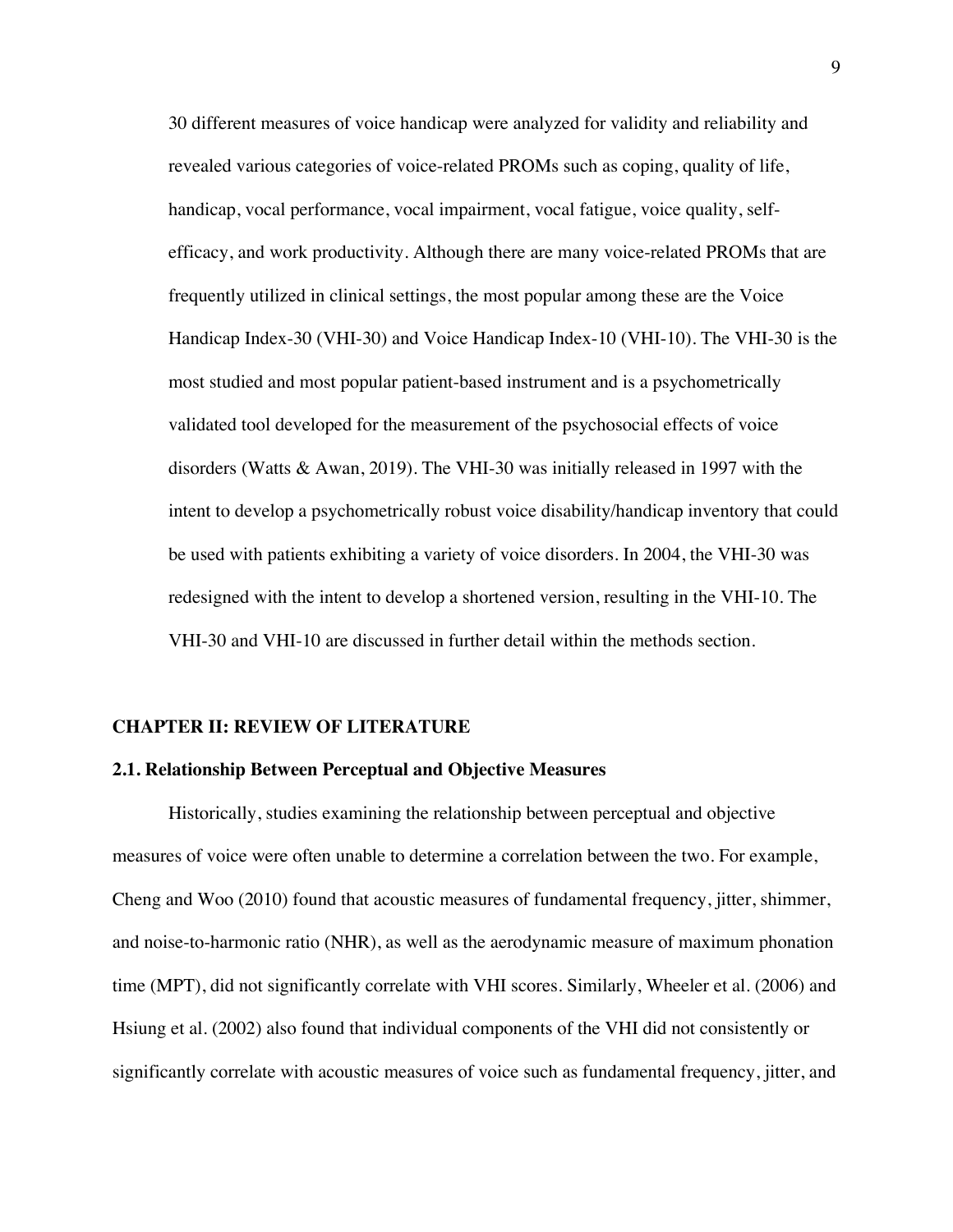shimmer (Wheeler, Collins, & Sapienza, 2006; Hsiung, Pai, & Wang, 2002). While the majority of prior studies utilized only sustained vowel phonation, Wheeler et al. (2006) utilized both sustained vowel phonation and connected speech. Interestingly, fundamental frequency was the only acoustic measure to significantly correlate with overall VHI score within the connected speech analysis (Wheeler, Collins, & Sapienza, 2006).

Recent studies have found significant correlations, however, between perceptual measures and objective measures of voice. For example, both Karlsen et al. (2020) and Lopes et al. (2017) have found a weak to moderate relationship between clinical measures of voice and patient self-perception (Karlsen, Sandvik, Heimdal, & Aarstad, 2020; Lopes, da Silva, Simoes, Evangelista, Silva, Almeida, & de Lima-Silva, 2017). It should be noted that all of the aforementioned studies utilized the same aerodynamic measure: maximum phonation time (Karlsen, Sandvik, Heimdal, & Aarstad, 2020; Lopes, da Silva, Simoes, Evangelista, Silva, Almeida, & de Lima-Silva, 2017; Cheng & Woo, 2010; Wheeler, Collins, & Sapienza, 2006; Hsiung, Pai, & Wang, 2002); for acoustic measures, these studies used jitter, shimmer, harmonic-to-noise ratio (HNR), noise-to-harmonic ratio (NHR), and fundamental frequency.

A recent meta-analysis of the association between VHI-30/VHI-10 and objective voice parameters found that one limitation in determining the relationship between perceptual and objective measures is that prior studies evaluating the relationships between patient-reported and acoustic or aerodynamic voice analysis outcomes are scarce with variable results (Zhao, Nguyen, Salvador, & O'Rourke, 2020). Houle & Johnson (2021) supplement the limitations put forth in the meta-analysis performed by Zhao et al. (2020) as they suggest that variance is not accounted for in clinical measures of voice – that is, the impact of unique environmental and personal factors on a patient's self-perceived severity and participation in daily life (Houle & Johnson,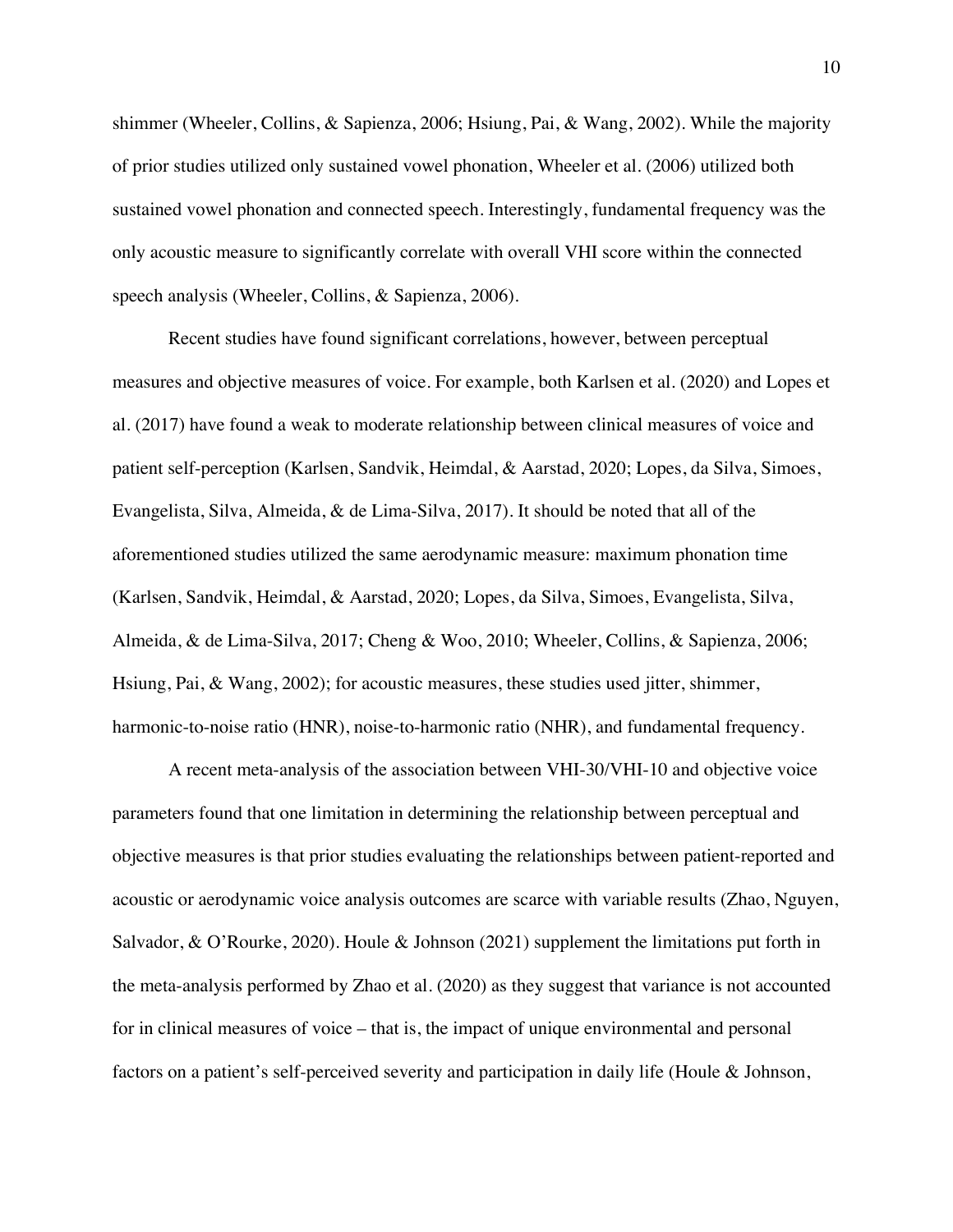2021). Further, within their study, they found that, for both males and females, auditory perceptual measures of voice quality and functioning contributed significantly to patient-reported outcome measures of voice (Houle & Johnson, 2021).

A limitation of previous studies, however, is that acoustic and aerodynamic measurements were extracted primarily from sustained vowel phonation, as opposed to both sustained vowel phonation and connected speech. In voice analyses, a connected speech sample is preferable as the quantity and quality of voiced fragments increases. Specifically, a connected speech sample differs from sustained vowel phonation in that connected speech is a continuous stream of speech which alters how words or syllables are produced, the way phrases run together, and the emphasis placed on each word. Sustained vowel phonation is equally important in voice analysis, but it cannot provide the same contextual information as that of connected speech.

This study differs from previous studies as, within this study, both connected speech and sustained vowel phonation will be utilized. In particular, both the CAPE-V and AVQI utilize connected speech and sustained vowel phonation, and both will be utilized within this study. The aerodynamic measurement utilized within this study, MPT, measures only sustained vowel phonation as the task is only for the patient to hold a vowel, "ah", for as long as he or she can until they no longer have the breath to support phonation. The VHI-30 and VHI-10 are patientreported measures to indicate overall impact of dysphonia on the patient's everyday life and therefore do not consider the type of speech sample collected. This study differs from previous studies, particularly in the utilization of AVQI for the acoustic measure, which includes various acoustic parameters of voice both in connected speech and sustained vowel phonation. While previous studies have utilized three to four different acoustic parameters of voice, the AVQI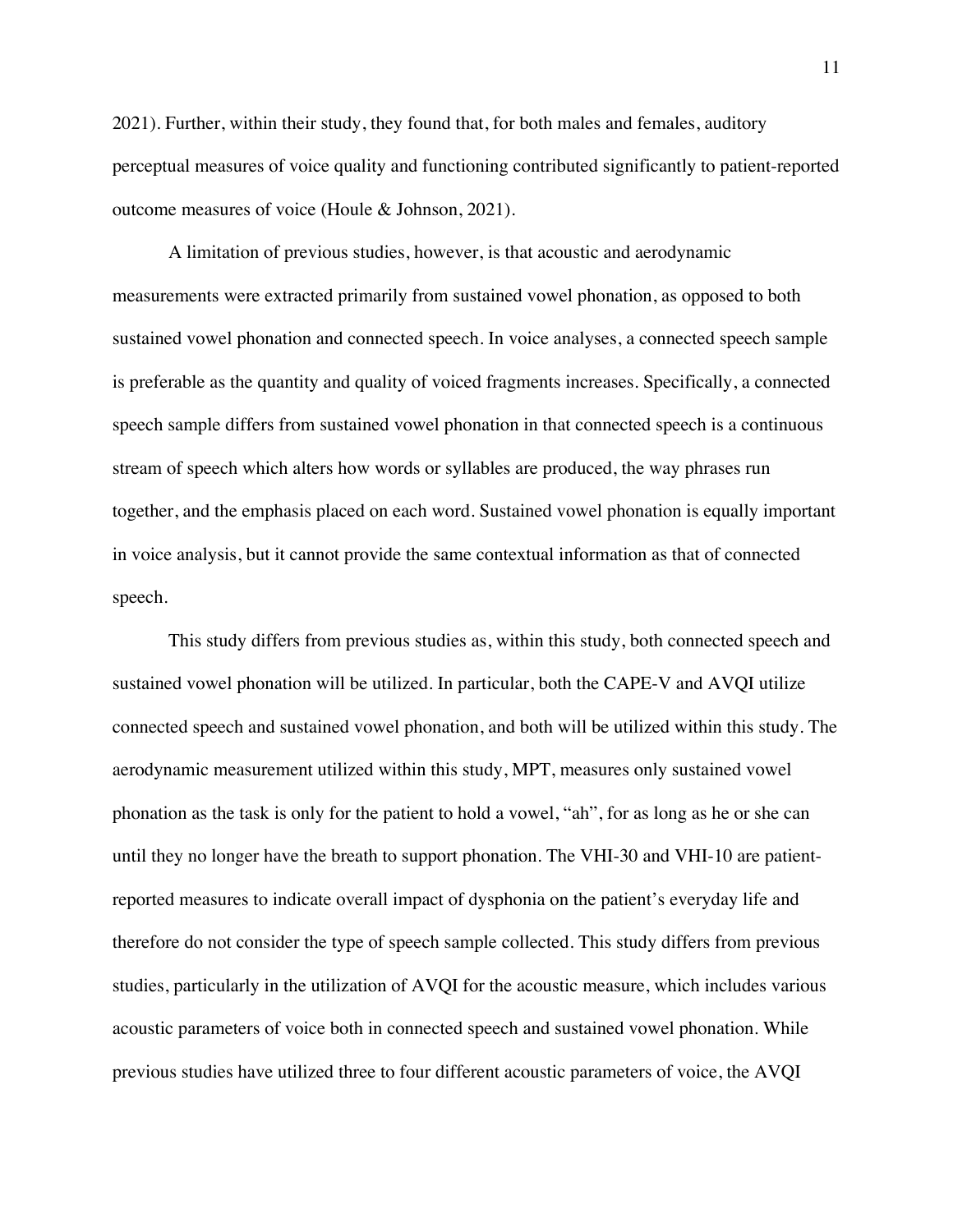utilizes six different acoustic parameters of voice; the details of such will be elaborated on in the methods section (Karlsen, Sandvik, Heimdal, & Aarstad, 2020; Lopes, da Silva, Simoes, Evangelista, Silva, Almeida, & de Lima-Silva, 2017; Cheng & Woo, 2010; Wheeler, Collins, & Sapienza, 2006; Hsiung, Pai, & Wang, 2002).

# **2.2. Purpose of the Study**

The importance of further understanding the relationship between the VHI-30/VHI-10 and objective voice measurements is supported by current clinical practice, which considers both objective measurements and quality of life when selecting treatment for patients. By increasing our understanding of the personal impact of dysphonia as compared to acoustic and aerodynamic measurements of voice, we can prioritize interventions to increase the likelihood of improving objective parameters with the greatest influence on the patient's quality of life, as reported through subjective measurements such as the VHI-30/VHI-10. This topic and its clinical application, however, are limited by the amount and quality of current published data. Current evidence indicates that objective voice parameters are poorly correlated with the VHI-30/VHI-10; however, there are limitations in the data collected by prior studies. Our understanding of the correlation between objective measurements and patient-perceived voice quality may be improved by utilizing a different acoustic measure of voice than what has been historically used. The understanding of the relationship between patient-perceived voice handicap and clinical measures of voice can also be improved by considering both connected speech and sustained vowel phonation in the analysis of correlation.

Regardless, further research is needed to determine if changes in acoustic and aerodynamic parameters of voice are associated with VHI-30/VHI-10 scores and an overall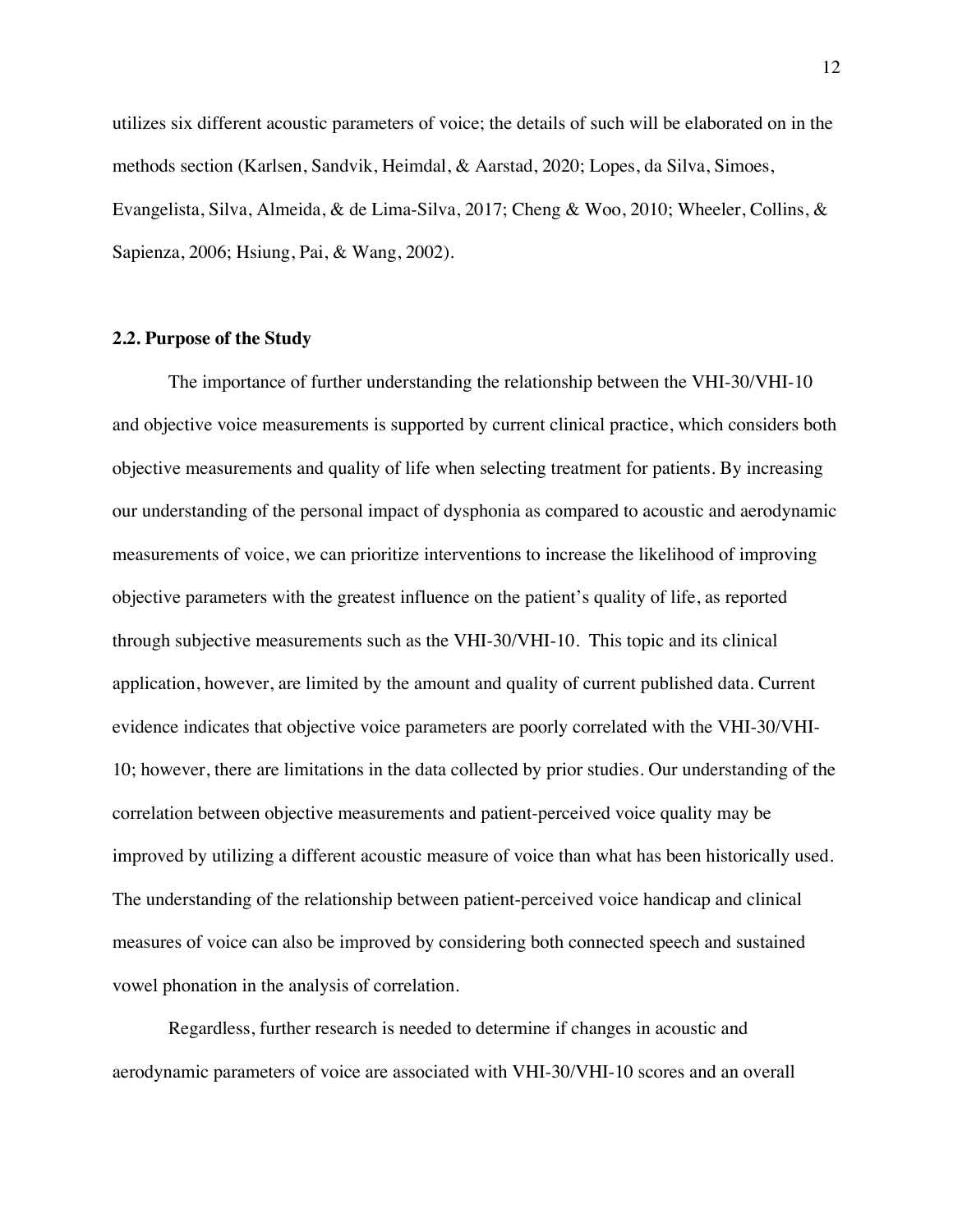change in quality of life for the patient. The purpose of this study is to further examine the correlation between acoustic measures of voice and the VHI-30/VHI-10, specifically utilizing the AVQI which encompasses various parameters of voice and considers both sustained vowel phonation and connected speech in its analysis. In aiming to further understand the relationships between a patient's self-perceived voice handicap and clinical measures of voice, current knowledge can be extended to improve the clinical ability to select treatment methods accordingly, further consider the impact of voice disorders on a patient's daily life, and to improve the understanding and prediction of objective outcomes in the initial evaluation.

#### **2.3. Research Questions**

This study addressed the following research questions: (1) What is the effect of disorder type on the measurement of Maximum Phonation Time (MPT), Acoustic Voice Quality Index (AVQI), Consensus Auditory-Perceptual Evaluation of Voice (CAPE-V), and Voice Handicap Index scores (VHI – VHI-30 version and VHI-10 version); and (2) what is the strength of the relationship between pre-treatment measures of the Acoustic Voice Quality Index (AVQI) and the Voice Handicap Index-30 (VHI-30)/Voice Handicap Index-10 (VHI-10); and (3) what is the strength of the relationship between the pre-treatment measures of Maximum Phonation Time (MPT) and the VHI-30/VHI-10; and (4) what is the strength of the relationship between the pretreatment perceptual measure of Consensus Auditory-Perceptual Evaluation of Voice (CAPE-V) and the VHI-30/VHI-10; and (5) what is the relationship of measures AVQI, MPT, CAPE-V, and VHI-30/VHI-10 among different types of voice disorders?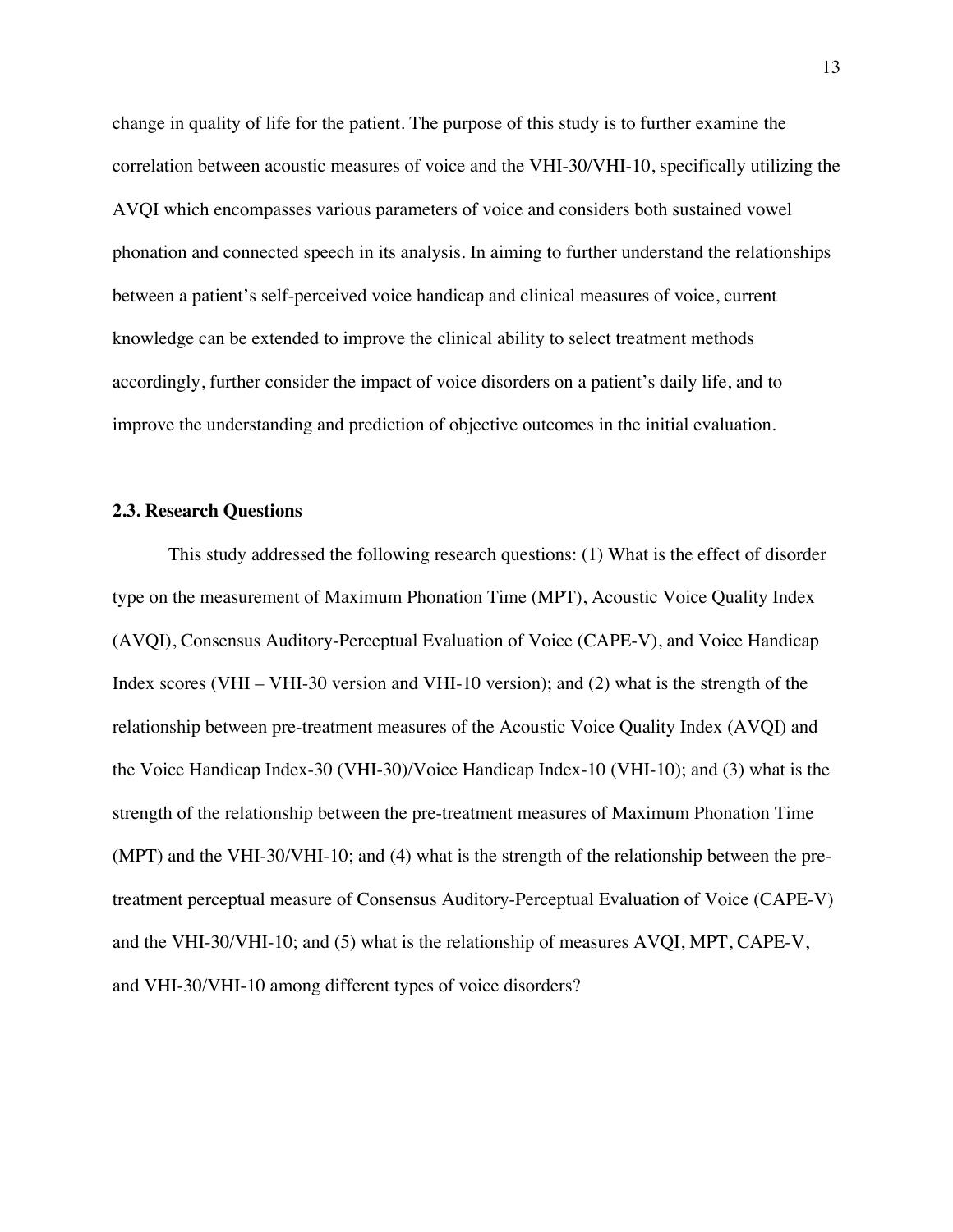#### **2.4. Hypotheses**

For research question one we hypothesized that disorder type would have an effect on the measurements of MPT, AVQI, CAPE-V, and VHI-30/VHI-10 scores, and that effect would be strong and significant for both the VHI-30 and VHI-10 subgroup. For research questions two and three, we hypothesized that correlations between the pre-treatment measures of AVQI compared to VHI-30/VHI-10, and the pre-treatment measures of MPT compared to VHI-30/VHI-10 would be significant and strong. For research question four, we hypothesized that correlations between the pre-treatment measure of CAPE-V compared to VHI-30/VHI-10 would not yield a significant relationship. We hypothesized that for research question five, there would be a relationship between disorder and pre-treatment measures of AVQI, MPT, CAPE-V, and VHI-30/VHI-10, and that relationship would be significant and strong.

# **CHAPTER III: METHODOLOGY**

## **3.1. Participants**

The methodology for this study was approved by the Texas Christian University Institutional Review Board. The study utilized data from an existing database from a private practice community voice clinic. A previous analysis of the database was reported by Thijs, Knickerbocker, and Watts (2020), as well as Watts and Knickerbocker (2019). All patient referrals to the voice clinic were from either  $(1)$  community otolaryngology practices,  $(2)$ community SLPs, or (3) self-referrals. Data extracted for this investigation represented information obtained during a specialty voice evaluation by the SLP, along with records from the patients' otolaryngologist. Previous or subsequent otolaryngology examinations were completed for each patient prior to the development of any voice treatment plan. Medical diagnoses were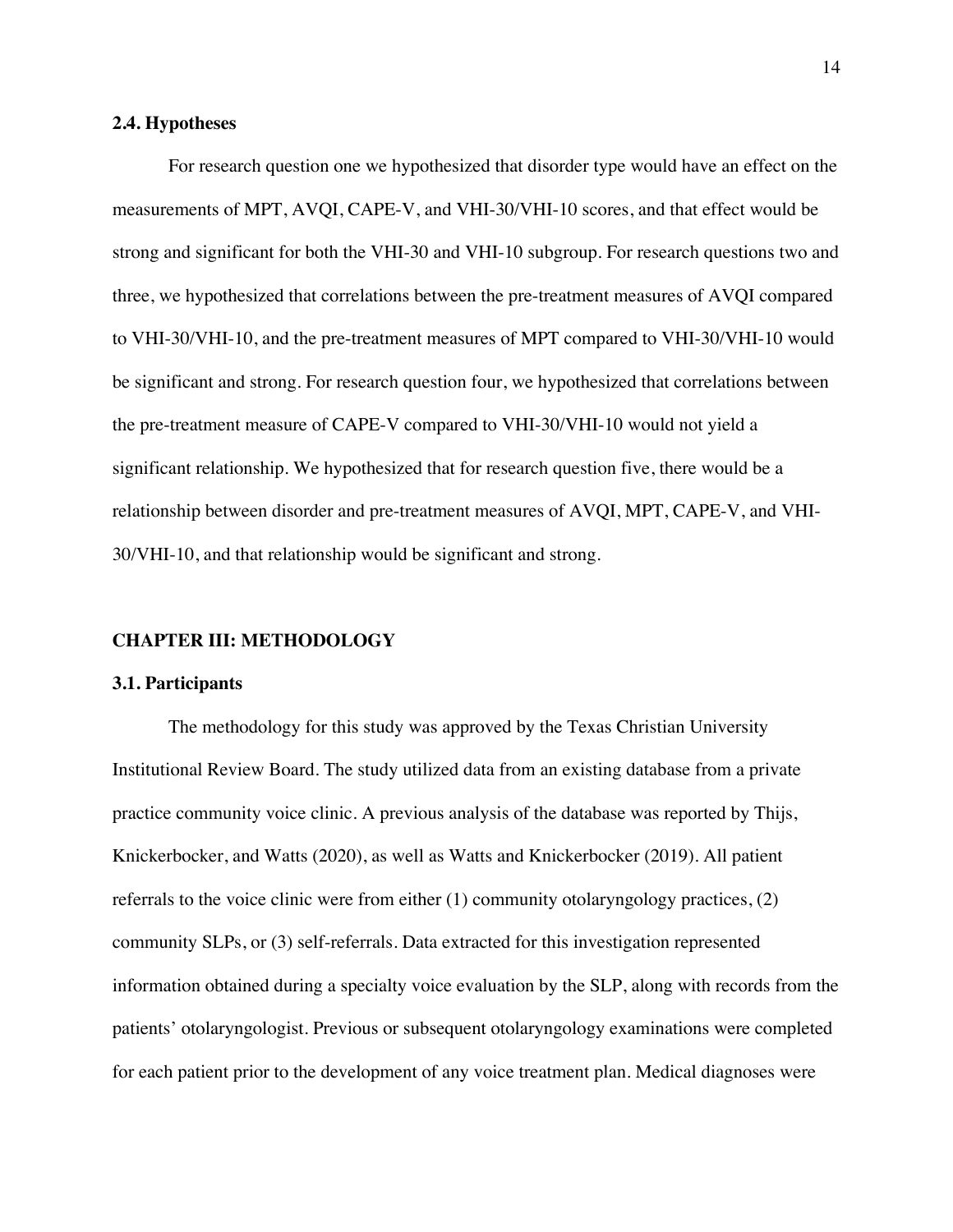established via the otolaryngology and specialty voice clinical evaluations. Laryngeal imaging via videostroboscopy was completed by either a referring otolaryngologist or the SLP. The International Classification of Diseases,  $10<sup>th</sup>$  Revision, was utilized for guidance on diagnosis codes, consistent with previous studies.

Patient data were collected from charts associated with 805 patients receiving a voice evaluation across 50 consecutive months, regardless of age and disorder type. From the original data set, 166 cases were removed for the following reasons: (a) if an alternative assessment was given to determine voice handicap, (b) if only the VHI score was reported, or (c) if no VHI score was reported. Because part of the sample was administered the VHI-30 before the practice switched to administering the VHI-10, data was split into VHI-30 and VHI-10 subgroups for all data analyses. Sample size and visualization of disorder distribution for each subgroup will be outlined in Section 4.1.

## **3.2. Measures**

The independent variables within this study were disorder type, as well as age and sex outlined within descriptive data analysis. The measures or dependent variables utilized for this study were (1) Consensus Auditory-Perceptual Evaluation of Voice (CAPE-V), (2) maximum phonation time (MPT), (3) Acoustic Voice Quality Index (AVQI), and (4) the Voice Handicap Index-30 (VHI-30) or Voice Handicap Index-10 (VHI-10). VHI subgroup was also incorporated as a factor within the study to separately assess how other measures associated with these two forms of the VHI instrument.

The CAPE-V is a subjective perceptual measurement. In particular, the CAPE-V fulfills the role of auditory perceptual judgment performed by the clinician. CAPE-V examines perceptual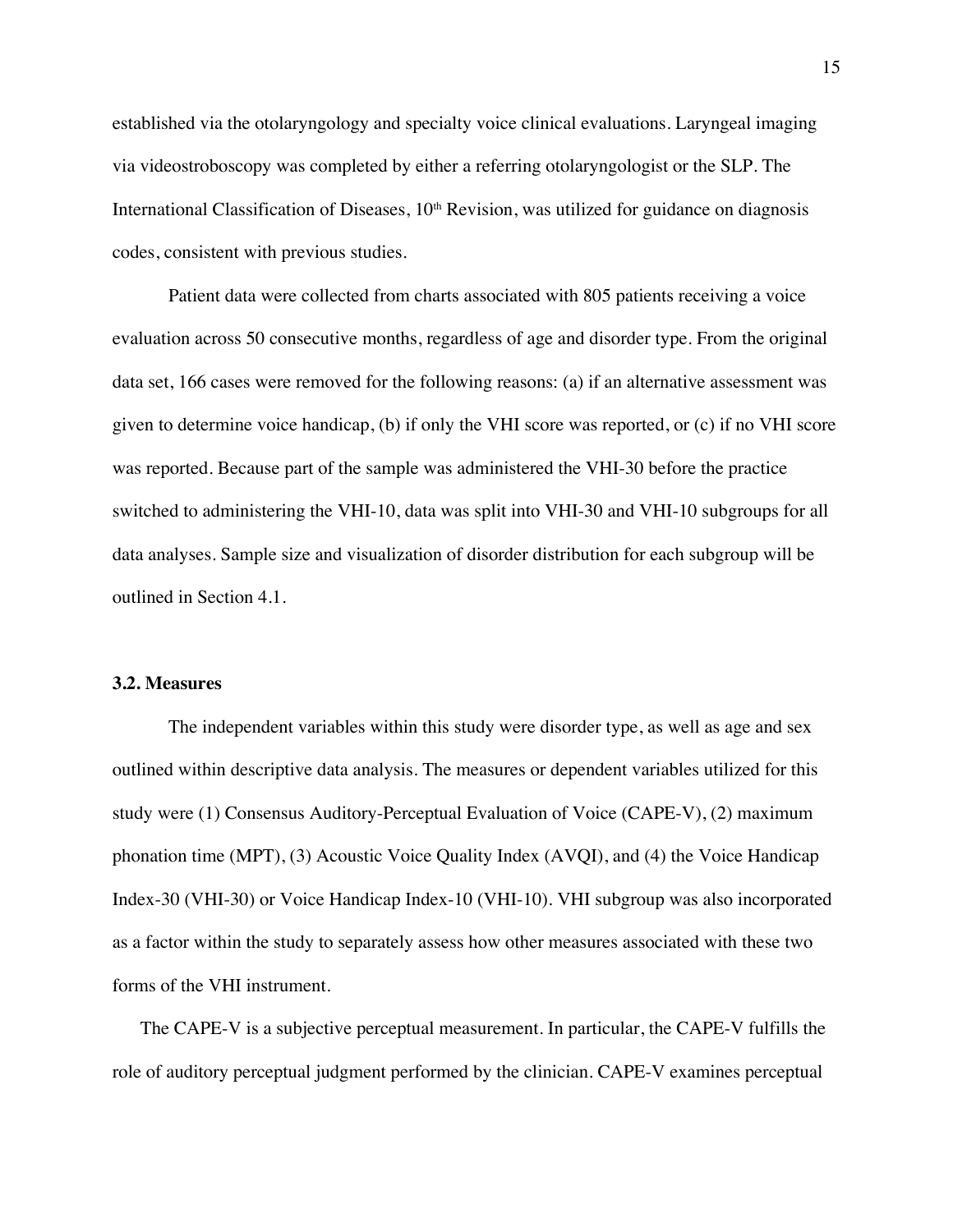domains associated with overall severity, roughness, breathiness, strain, pitch, and loudness. The CAPE-V also allows for the measurement of other characteristics that may occur, such as diplophonia, asthenia, or tremor. Each domain on the CAPE-V is measured on a 100-millimeter line. With this, the clinician indicates the degree of perceived deviance from normal for each parameter with a tick-mark, and regions of mildly deviant (MI), moderately deviant (MO), and severely deviant (SE) are indicated to aid in the placement of the tick-mark. A rating greater than zero indicates perceptions that might fall outside the range of normal for that perceptual domain.

The MPT is considered an aerodynamic measurement. MPT is the longest time that a patient can sustain a vowel sound after a maximum inhalation. Typically, a decreased MPT is observed in dysphonia patients compared to healthy controls, with 20 seconds of phonation being within normal limits for adults (Zhao, Nguyen, Salvador, & O'Rourke, 2020). To date, MPT is the most commonly used aerodynamic measurement.

The AVQI is an acoustic analysis that is closely associated with perceived voice quality. AVQI is a multiparametric tool used to objectively quantify voice quality and severity. It is unique to acoustic analysis of voice in that it was designed to permit objective assessment of dysphonia on sustained vowels and connected speech whereas previous acoustic techniques were limited to sustained vowel phonation. AVQI is calculated by a weighted combination of six different acoustic markers to yield a single number that correlates with overall dysphonia severity. The output score for AVQI ranges from zero to 10, where more severely perceived dysphonia corresponds with a higher score. Within the English language, a number equal to or greater than 3.46 is associated with perceptual impressions of dysphonia (Maryn, De Bodt, & Roy, 2010). It should be noted that the reported value is normed in Dutch, however, this value is utilized for English as there is no normative study for AVQI within the English language.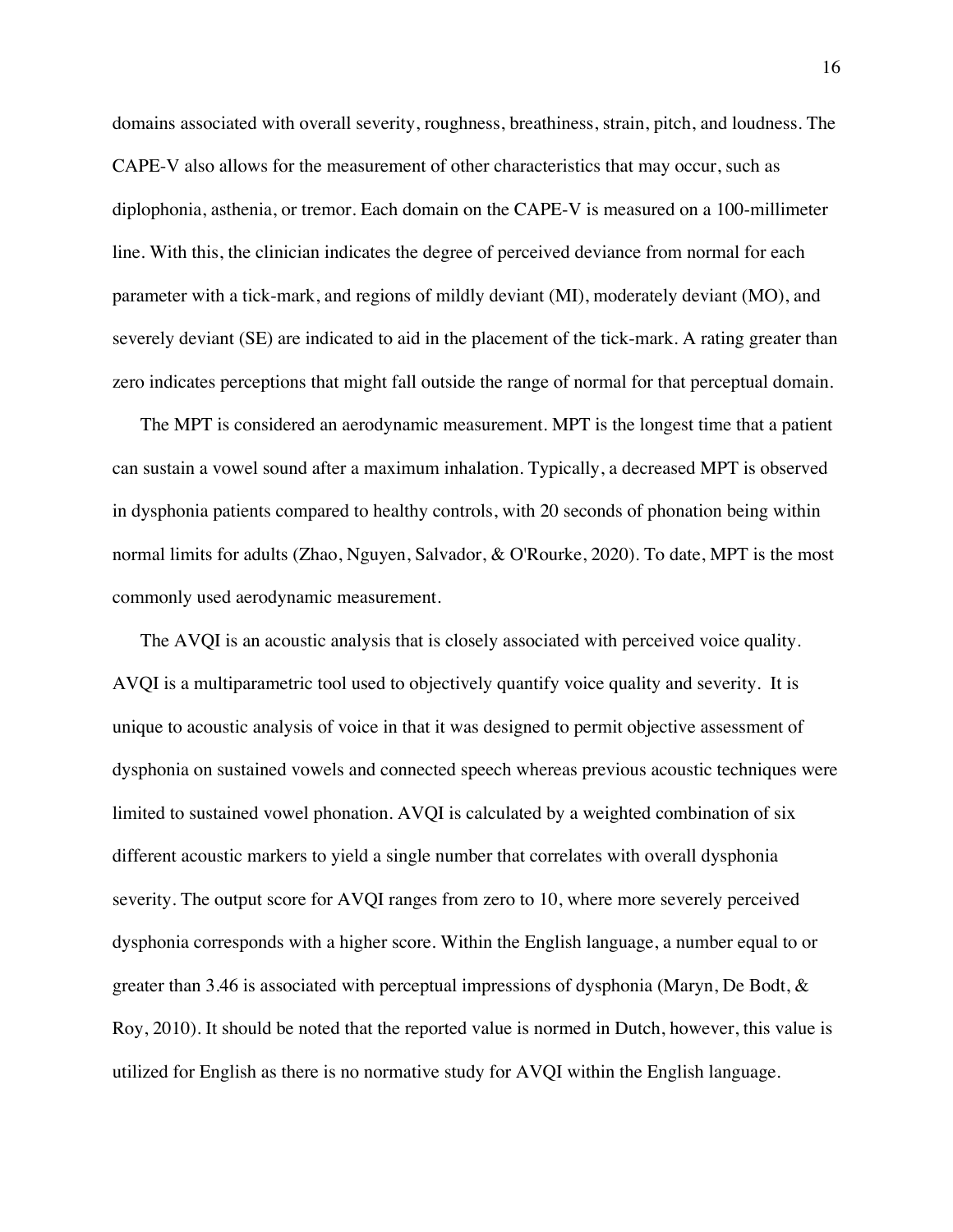The VHI-30 and VHI-10 are two forms of a similar instrument used to measure patients' self-perceptions of voice handicap. The VHI-30 was developed with the intent to quantify the patients' perception of disability due to voice impairment. Consisting of 30 questions, the resulting score of the VHI-30 is a range from zero to 120 with the latter representing the maximum perceived disability due to voice difficulties. The VHI-30 was designed to take less than five minutes to complete, without assistance from a clinician, and is intended to be sensitive to the patient's perception of change in severity following one or more interventions. While not formally analyzed within this study, demographic factors such as age, occupation, voice demands, and duration of the voice problem have been shown to affect the VHI-30 score, ultimately indicating its sensitivity to variability across patient demographics (Rosen, Murry, Zinn, Zullo, & Sonbolian, 2000).

In 2004, the VHI-30 was adapted into a shorter version, the VHI-10, with the intent to determine patient-perceived self-handicap at both initial evaluation and throughout longitudinal assessment of patients with voice disorders. (Jacobson, Johnson, Grywalski, Silbergleit, Jacobson, Benninger, & Newman, 1997; Rosen, Lee, Osborne, Zullo, & Murry, 2004). The VHI-10 consists of 10 questions with the resulting score ranging from zero to 40, with the latter representing the maximum perceived disability due to voice difficulties. To date, the VHI-30 and VHI-10 represent primary tools used to measure treatment outcomes in patients receiving voice therapy, with the majority of clinics using either the VHI-30 or the VHI-10 as a measure for both initial evaluation and discharge (Thijs, Knickerbocker, & Watts, 2020).

As an ad-hoc comparison, the disorder types of patients were stratified into different categories, using a similar approach as previously published studies (Watts  $\&$  Knickerbocker, 2019; Thijs, Knickerbocker, & Watts, 2020). This resulted in eleven distinct groups of disorders: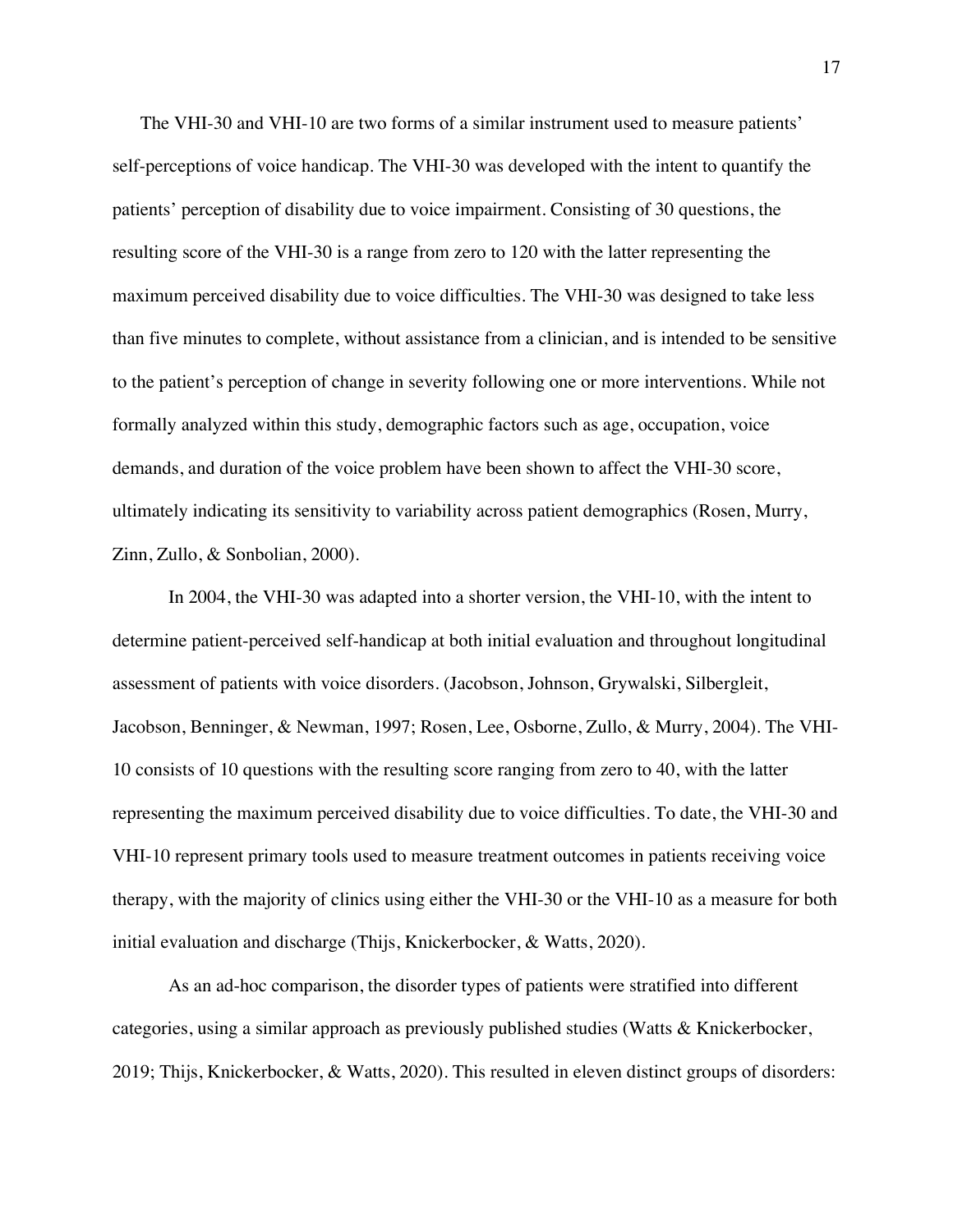(1) vocal fold insufficiency [paresis or paralysis – VFI], (2) atrophy or bowing, (3) neurological [tremor, laryngeal spasm, or dyskinesia], (4) other [patients presenting only with edema, reflux, or globus sensation], (5) multifactorial [concomitant dysphagia, GERD, dysarthria, or multiple diagnoses of voice disorders], (6) patients who are transgender, (7) non-specific dysphonia [dysphonia unspecified – NSD], (8) vocal cord dysfunction [VCD], (9) mid-membranous lesions [MMLs], (10) muscle tension dysphonia [MTD], and (11) patients with a neoplasm [precancerous diagnoses or benign/malignant tumors].

## **3.3. Data Collection**

To address the research questions, the following data were extracted from the larger sample of patients: (1) auditory perceptual ratings of voice quality (CAPE-V), (2) maximum phonation time (MPT), (3) Acoustic Voice Quality Index (AVQI) scores, and (4) Voice Handicap Index scores (VHI-30 or VHI-10). The auditory perceptual rating of voice quality was performed by the SLP. All data represent measurements at pre-treatment (baseline) periods, prior to the application of any voice therapy.

## **3.4. Statistical Analysis**

All data analysis for the sample was performed using SPSS (version 27.0, Armonk, NY: IBM Corp). Prior to statistical analysis, four data points were removed from the data set due to apparent coding errors (two from AVQI data, two from VHI-10 data). Following this, 10 outliers were removed from MPT, and six outliers were removed from AVQI data sets. No outliers were removed from CAPE-V data. Based on the SPSS definitions, outliers were defined as any data value that was outside of the third quartile or the first quartile at 1.5 times the interquartile range.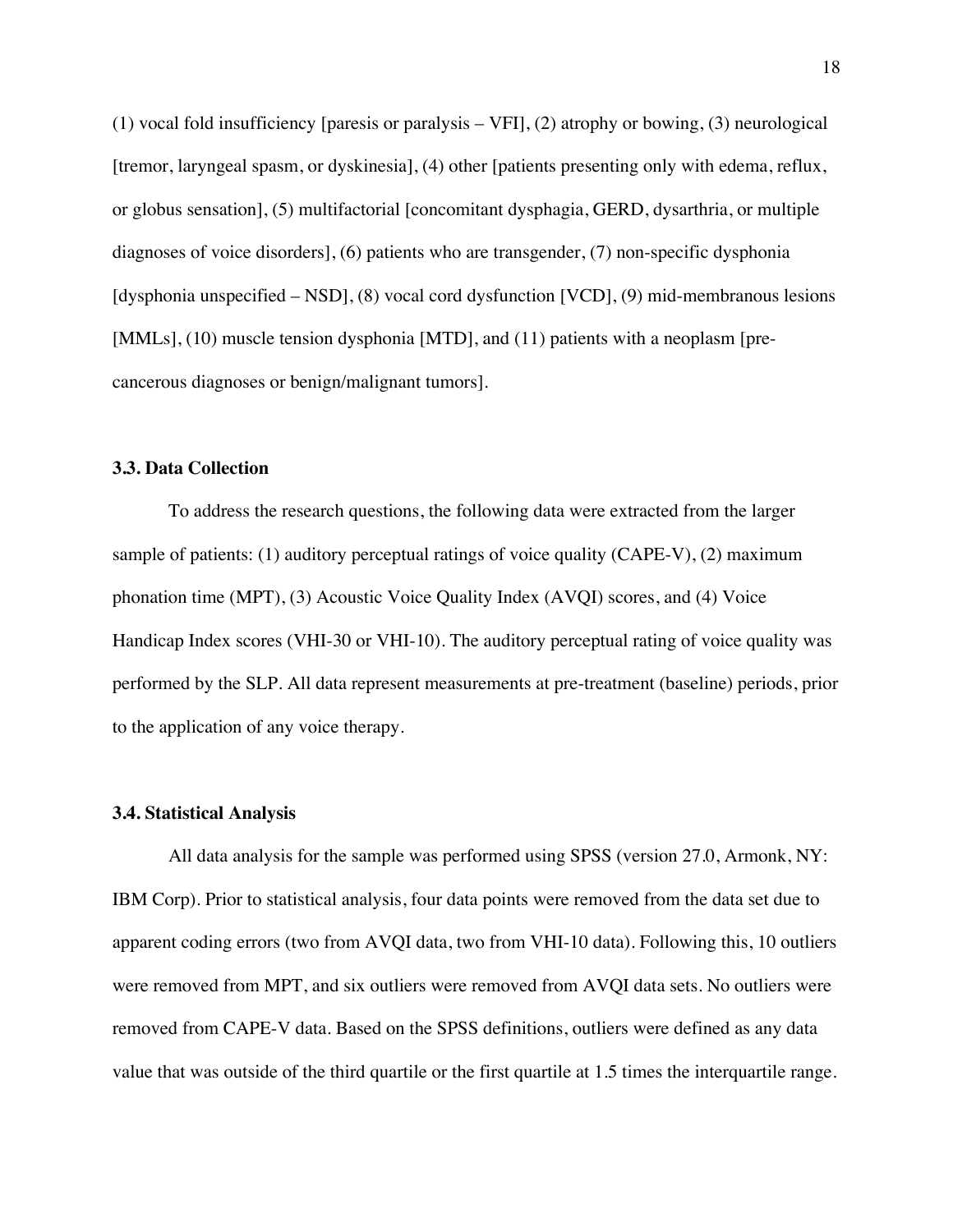Extreme outliers were considered to be any data value that was outside of the third quartile or first quartile, at three times the interquartile range. Because VHI-30 and VHI-10 utilize different scale ranges the sample was divided into two subgroups: patients who had completed the VHI-30 and patients who had completed the VHI-10. In order to address multiple testing and enhance the reliability and reproducibility of results, the default significance level alpha  $= 0.05$  was adjusted to alpha = 0.025. Additionally, one VCD case within the VHI-30 group was coded as "other" due to low group membership for Post Hoc analysis.

For Research Question 1 eight separate ANOVAs were applied to the data to determine the effect of disorder on each measurement (MPT, AVQI, CAPE-V, VHI-30/VHI-10 scores). Four ANOVAs were applied to the VHI-30 subgroup, and four ANOVAs were applied to the VHI-10 subgroup. Bivariate correlation was performed in order to determine the correlation between pre-treatment measures of AVQI and VHI-30/VHI-10 scores (Research Question 2), MPT, and VHI-30/VHI-10 scores (Research Question 3), and CAPE-V and VHI-30/VHI-10 scores (Research Question 4). Bivariate correlation was also performed for Research Question 5 in order to determine the correlation between disorder type and measures of AVQI, MPT, CAPE-V, and VHI scores (VHI-30/VHI-10). As with previous analyses, data was split into VHI-30 and VHI-10 subgroups prior to analysis. Due to the small occurrence, two cases of MTD were coded as "other" within the VHI-10 subgroup.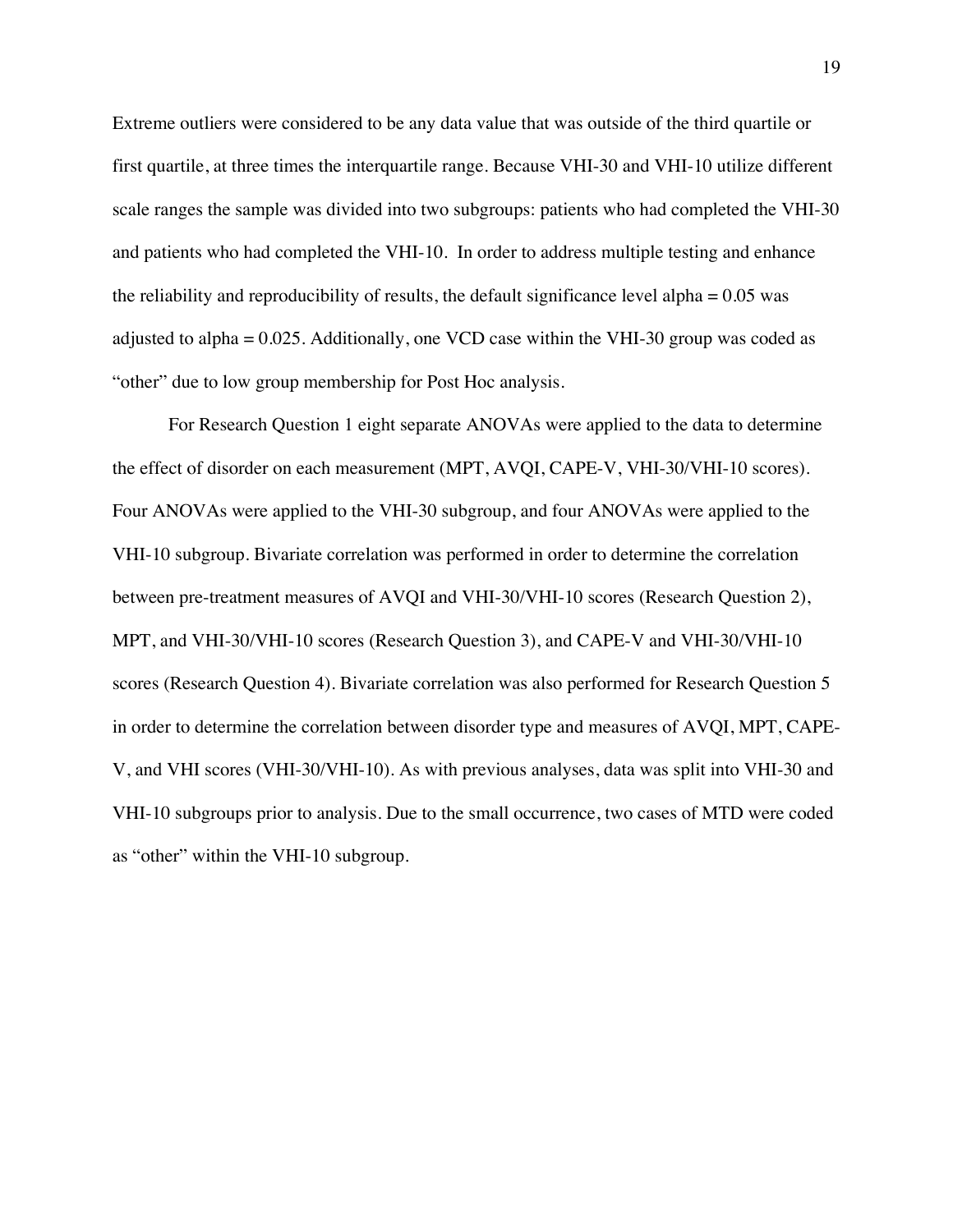#### **CHAPTER IV: RESULTS**

### **4.1. Descriptive Data**

While not formally addressed within the research questions of this study, descriptive data was analyzed in order to better understand the sample demographics and overall scoring across assessments within subgroups. Descriptive data of age and sex (assigned at birth) is outlined in Table 1. Within the sample, the oldest average age was found in the atrophy/bowing disorder group at 73.77 (SD 9.46) and the youngest average age was in the transgender group at 28.37 (SD 11.20). There were predominantly more females in the study, making up 68.3% of the sample. The largest disorder group was non-specific dysphonia, making up 38.6% of the sample.

#### **Table 1**<sup>1</sup>

|              |               | Age           | Sex <sup>2</sup> |                |
|--------------|---------------|---------------|------------------|----------------|
|              | $\mathbf n$   | Mean $(SD)$   | Male             | Female         |
| VFI          | 84 (13.6%)    | 58.86 (16.60) | $16(19.0\%)$     | 68 (81.0%)     |
| Atr/Bow      | 31 $(5.0\%)$  | 73.77 (9.46)  | $16(51.6\%)$     | 15 $(48.4\%)$  |
| Neuro        | $12(1.9\%)$   | 63.75 (7.36)  | $3(25.0\%)$      | $9(75.0\%)$    |
| Multi        | 54 (8.7%)     | 59.39 (17.03) | $17(31.5\%)$     | 37 (68.5%)     |
| <b>Trans</b> | 30 $(4.9\%)$  | 28.37 (11.20) | 30 $(100.0\%)$   | $0(0.0\%)$     |
| <b>NSD</b>   | 239 (38.6%)   | 55.21 (18.34) | 73 (30.5%)       | 166 $(69.5\%)$ |
| <b>VCD</b>   | $14(2.3\%)$   | 52.79 (19.55) | $2(14.3\%)$      | 12(85.7%)      |
| <b>MMLs</b>  | $100(16.2\%)$ | 46.12 (15.95) | $23(23.0\%)$     | 77 (77.0%)     |

*Age and sex (assigned at birth) distribution of the sample across disorder groups*

<sup>&</sup>lt;sup>1</sup> Note: VFI = vocal fold insufficiency, Atr/Bow = atrophy or bowing, Neuro = neurological, Multi = multifactorial, Trans = transgender, NSD = non-specific dysphonia, VCD = vocal cord dysfunction, MMLs = mid-membranous lesions, MTD = muscle tension dysphonia, Neo = neoplasm

<sup>2</sup> Sex assigned at birth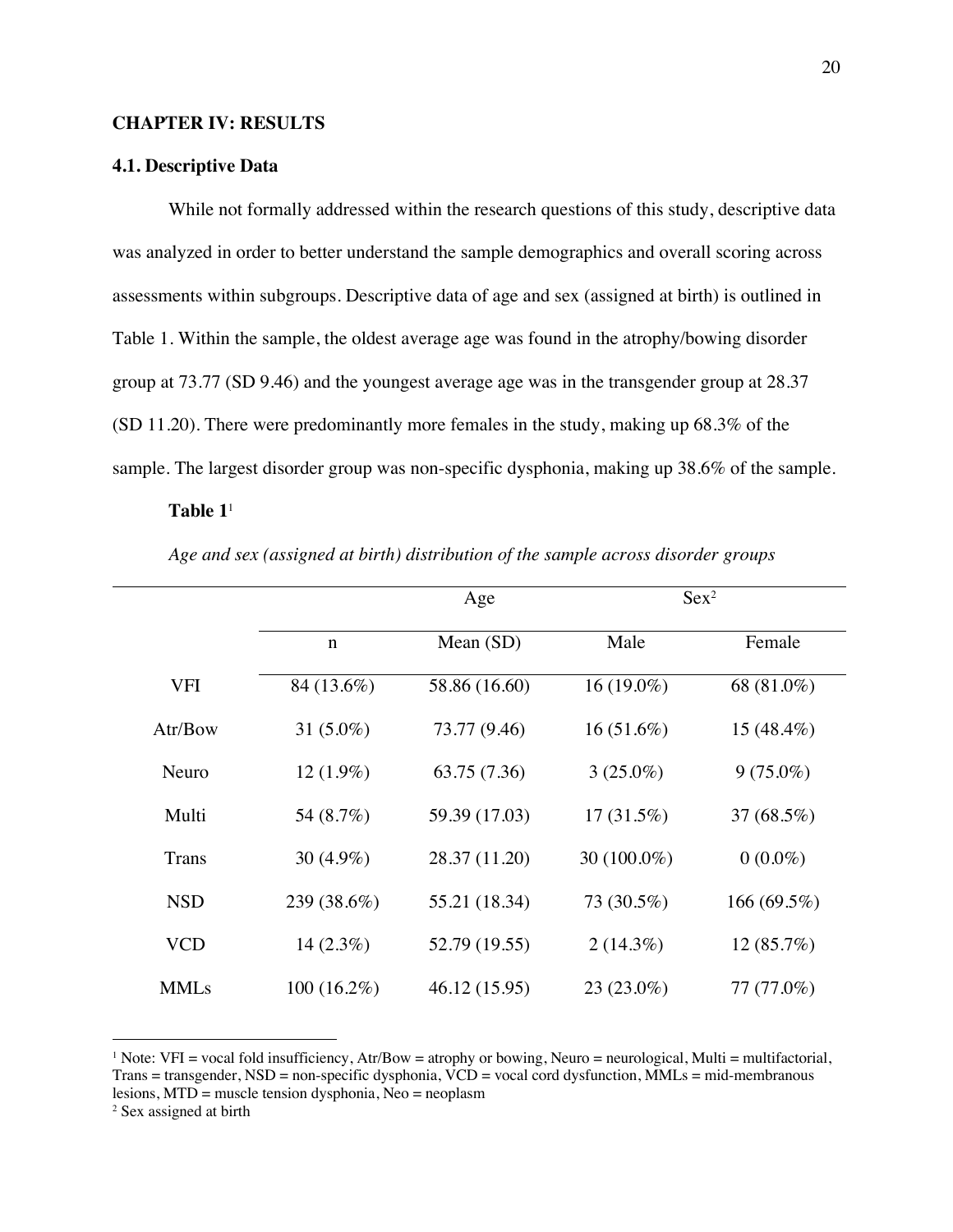| <b>NSD</b> | $17(2.8\%)$     | 50.65 (16.19) | $2(11.8\%)$   | $15(88.2\%)$ |
|------------|-----------------|---------------|---------------|--------------|
| Neo.       | $13(2.1\%)$     | 57.46 (11.43) | $3(23.1\%)$   | $10(76.9\%)$ |
| Other      | $25(4.0\%)$     | 55.83 (17.58) | 11 $(44.0\%)$ | $14(56.0\%)$ |
| Total      | 619 $(100.0\%)$ | 54.21 (18.56) | 196 (31.7%)   | 423 (68.3%)  |
|            |                 |               |               |              |

Descriptive data of sample size and disorder occurrence for the entire sample, as well as VHI-30 and VHI-10 subgroups, are outlined in Table 2. Visual representations of disorder occurrence for the entire sample, the VHI-30 subgroup, and the VHI-10 subgroup are outlined in Graph 1, Graph 2, and Graph 3 respectively.

## **Table 2**<sup>3</sup>

|              | <b>VHI-30</b> |            |                | <b>VHI-10</b> |             | Sample     |  |
|--------------|---------------|------------|----------------|---------------|-------------|------------|--|
|              | $\mathbf n$   | Percentage | $\mathbf n$    | Percentage    | $\mathbf n$ | Percentage |  |
| <b>VFI</b>   | 33            | 15.6%      | 51             | 12.5%         | 84          | 13.57%     |  |
| Atr/Bow      | 27            | 12.7%      | $\overline{4}$ | 1.0%          | 31          | 5.01%      |  |
| Neuro        | 3             | 1.4%       | 9              | 2.2%          | 12          | 1.94%      |  |
| Other        | 8             | 3.8%       | 17             | $4.2\%$       | 25          | 4.04%      |  |
| Multi        | 21            | 9.9%       | 33             | 8.1%          | 54          | 8.72%      |  |
| <b>Trans</b> | 8             | 3.8%       | 22             | 5.4%          | 30          | 4.85%      |  |
| <b>NSD</b>   | 47            | 22.2%      | 192            | 47.2%         | 239         | 38.61%     |  |
| <b>VCD</b>   | 3             | 1.4%       | 11             | 2.7%          | 14          | 2.26%      |  |

<sup>&</sup>lt;sup>3</sup> Note: VFI = vocal fold insufficiency, Atr/Bow = atrophy or bowing, Neuro = neurological, Multi = multifactorial, Trans = transgender, NSD = non-specific dysphonia, VCD = vocal cord dysfunction, MMLs = mid-membranous lesions, MTD = muscle tension dysphonia, Neo = neoplasm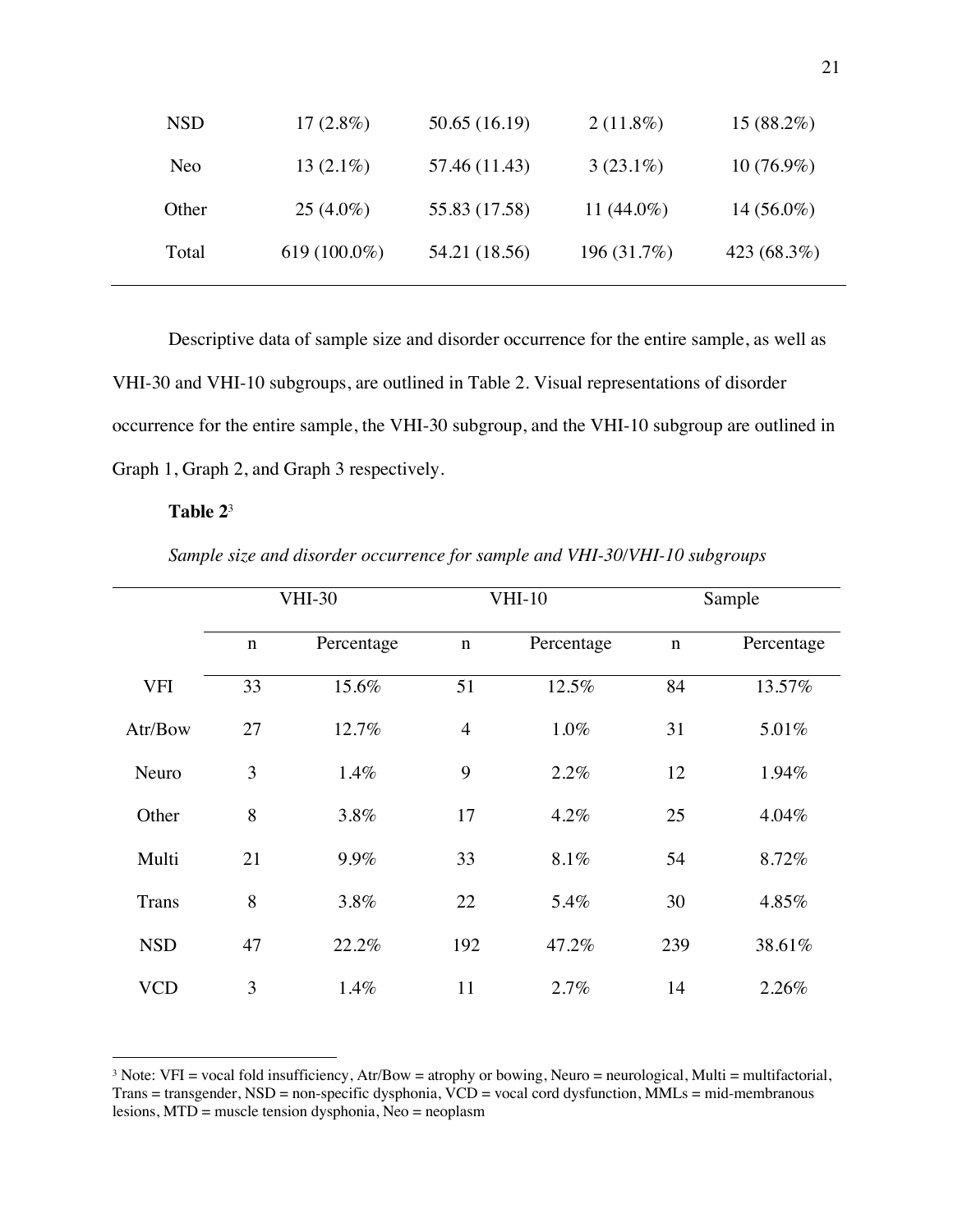| <b>MMLs</b> | 42  | 19.8% | 58  | 14.3%   | 100 | 16.16% |
|-------------|-----|-------|-----|---------|-----|--------|
| <b>MTD</b>  | 15  | 7.1%  | 2   | $0.5\%$ | 17  | 2.75%  |
| Neo         | 5   | 2.4%  | 8   | 2.0%    | 13  | 2.10%  |
| Total       | 212 | 100%  | 407 | 100%    | 619 | 100%   |

# *Visual distribution of disorder type for entire sample*



<sup>4</sup> Note: VFI = vocal fold insufficiency, Atr/Bow = atrophy or bowing, Neuro = neurological, Multi = multifactorial, Trans = transgender, NSD = non-specific dysphonia, VCD = vocal cord dysfunction, MMLs = mid-membranous lesions, MTD = muscle tension dysphonia, Neo = neoplasm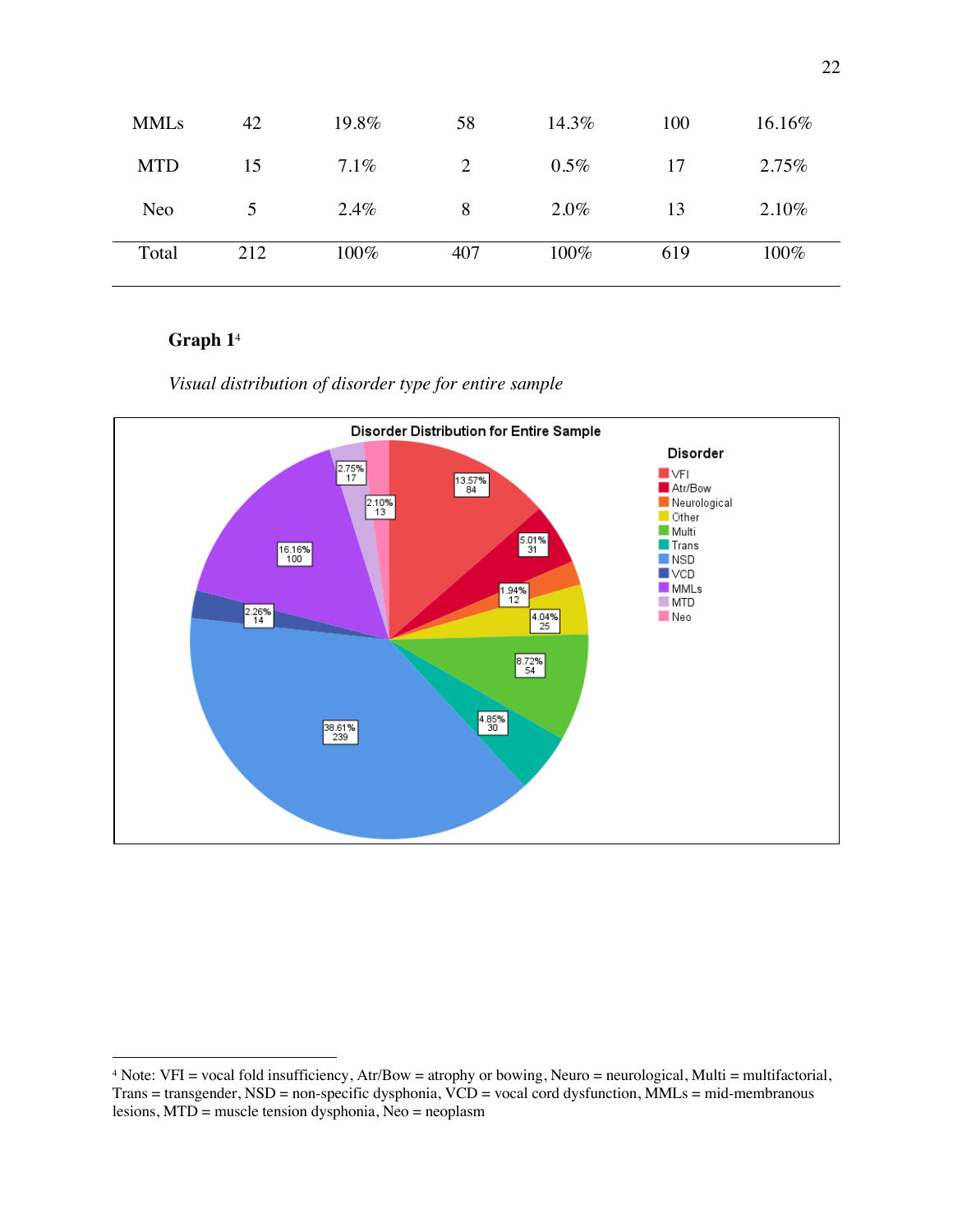

# *Visual distribution of disorder type within VHI-30 subgroup*

 $5$  Note: VFI = vocal fold insufficiency, Atr/Bow = atrophy or bowing, Neuro = neurological, Multi = multifactorial, Trans = transgender, NSD = non-specific dysphonia, VCD = vocal cord dysfunction, MMLs = mid-membranous lesions, MTD = muscle tension dysphonia, Neo = neoplasm, VHI-30 = Voice Handicap Index-30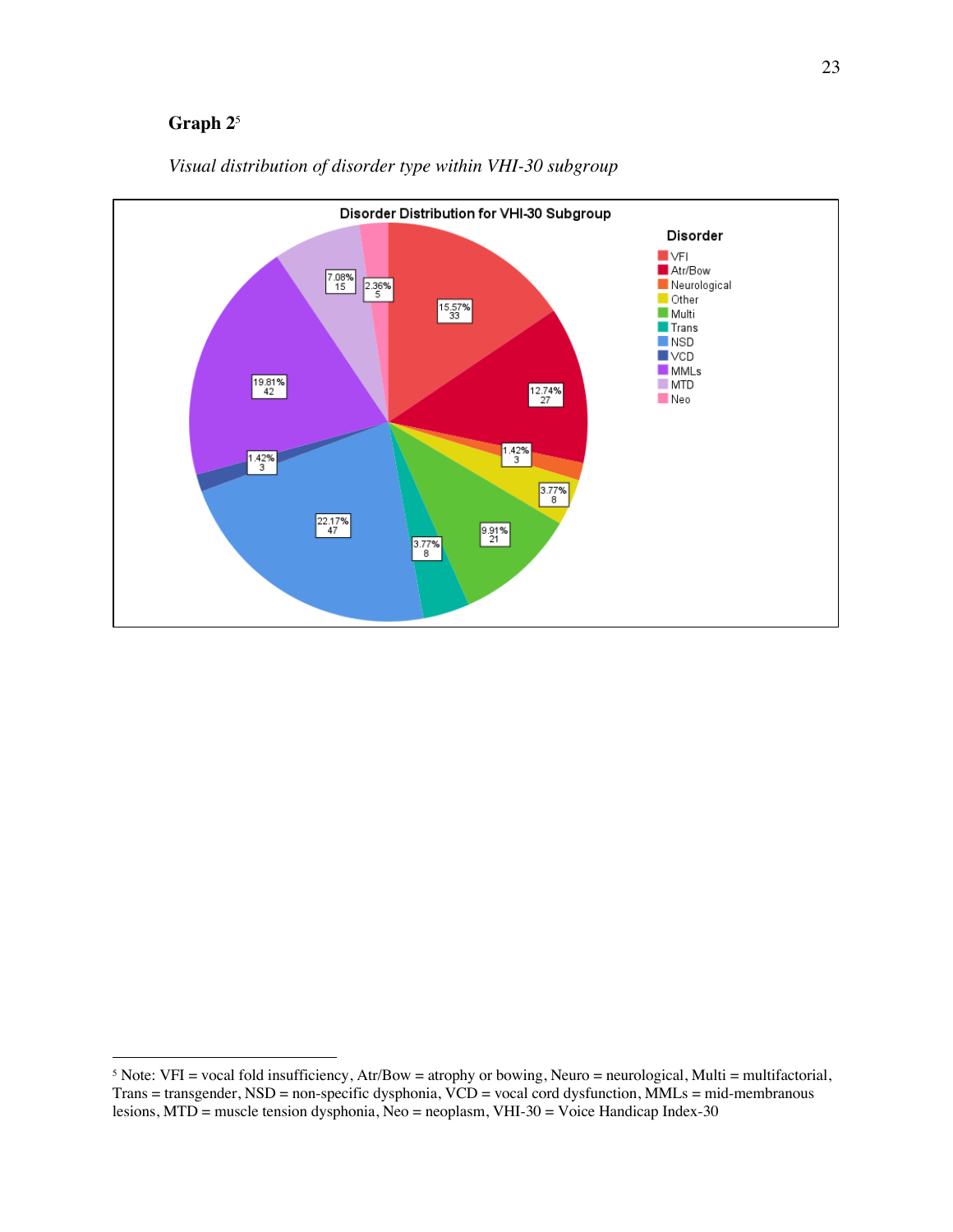

### *Visual distribution of disorder type within VHI-10 subgroup*

In order to understand the similarities and differences of assessment scores for each subgroup, the descriptive data for VHI-30 and VHI-10 compared to MPT, AVQI, and CAPE-V can be found in Table 3. In general, participants who completed the VHI-10 had a higher average score on the AVQI (4.09, SD 1.81) than those who completed the VHI-30 (3.94, SD 1.85). VHI-10 participants also had a higher average score for the CAPE-V (51.36, SD 27.08) compared to VHI-30 participants (44.45, SD 27.80). On the contrary, participants who completed the VHI-30 had an increased MPT (18.56, SD 10.41) as compared to those who completed the VHI-10 (16.69, SD 9.12).

 $6$  Note: VFI = vocal fold insufficiency, Atr/Bow = atrophy or bowing, Neuro = neurological, Multi = multifactorial, Trans = transgender, NSD = non-specific dysphonia, VCD = vocal cord dysfunction, MMLs = mid-membranous lesions, MTD = muscle tension dysphonia, Neo = neoplasm, VHI-10 = Voice Handicap Index-10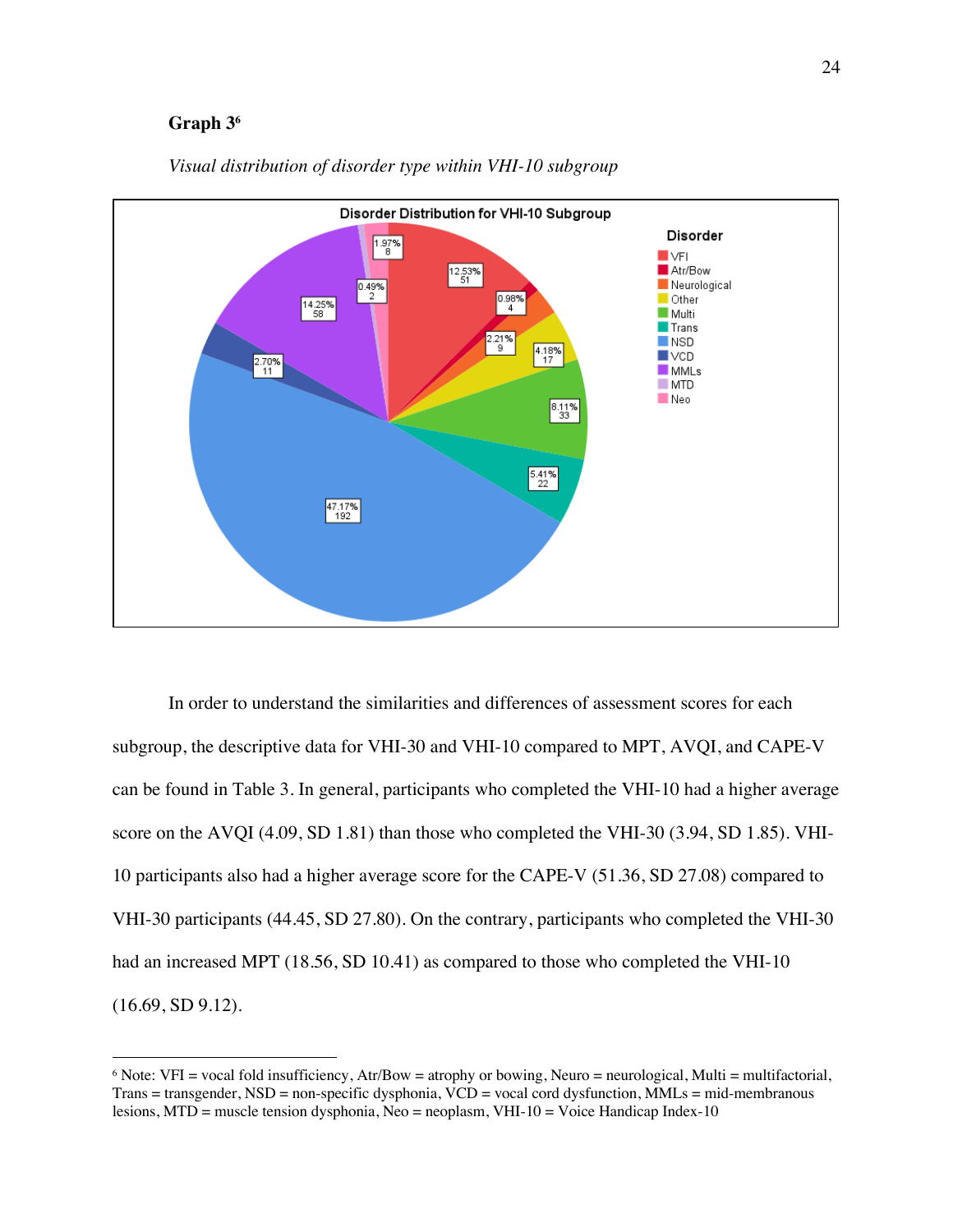# **Table 3**<sup>7</sup>

|               | <b>VHI-30</b>                |                   |                          | <b>VHI-10</b> |
|---------------|------------------------------|-------------------|--------------------------|---------------|
|               | $\mathbf n$                  | Mean $(SD)$       | $\mathbf n$              | Mean $(SD)$   |
| <b>MPT</b>    | 11                           | 18.56 (10.41)     | 202                      | 16.69(9.12)   |
| <b>AVQI</b>   | 184                          | 3.94(1.85)        | 393                      | 4.09(1.81)    |
| <b>CAPE-V</b> | 209                          | 44.45 (27.80)     | 196                      | 51.36 (27.08) |
| <b>VHI-30</b> | 212                          | 49.90 (27.29)     | $\overline{\phantom{m}}$ |               |
| $VHI-10$      | $\qquad \qquad \blacksquare$ | $\qquad \qquad =$ | 405                      | 18.53(10.53)  |

*Mean and Standard Deviation for VHI-30 and VHI-10 across assessments* 

Visual representations of descriptive data for each assessment, by disorder group, can be found in Graph 4 (CAPE-V), Graph 5 (MPT), and Graph 6 (AVQI). It should be noted that within these graphs data is collapsed to include VHI-30 and VHI-10 patients. Within CAPE-V scores (Graph 4) the disorder type with highest median was neoplasm (61.00, SD 29.17), followed by the neurological disorder group (60.00, SD 30.57); the lowest median within CAPE-V scores was found in the VCD disorder group (29.50, SD 30.30). The highest averages among CAPE-V scores were found in the neoplasm (59.56, SD 29.12) and neurological (56.22, SD 30.57) disorder groups, and the lowest averages were found in the "other" (41.57, SD 23.76) and NSD (42.17, SD 27.10) disorder groups. For MPT scores, (Graph 5) the neoplasm disorder group (21.00, SD 10.52) and the transgender disorder group (21.00, SD 9.81) had the highest medians. The lowest median for MPT scores was found within the VFI disorder group (10.00, SD 10.53),

<sup>&</sup>lt;sup>7</sup> Note: MPT = Maximum Phonation Time,  $AVQI = Acoustic \nVoice \nQuality Index, CAPE-V = Consensus \nAnditory-$ Perceptual Evaluation of Voice, VHI-30 = Voice Handicap Index-30, VHI-10 = Voice Handicap Index-10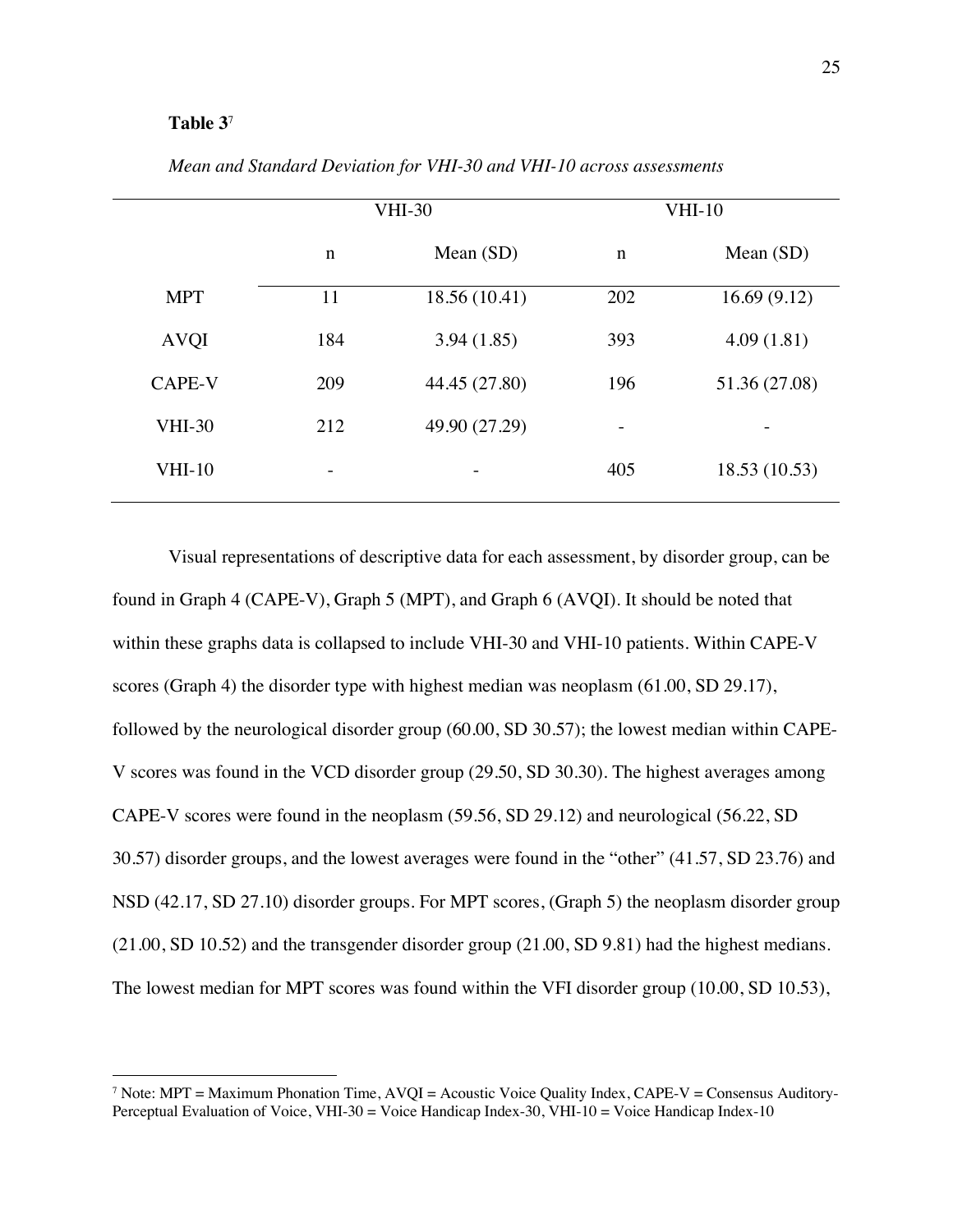aligning with what is known about the physiology of this disorder group. The VFI disorder group also had the lowest average among MPT scores (14.04, SD 10.53), whereas the transgender (23.89, SD 9.82) and neoplasm (20.29, SD 10.52) disorder groups had the highest averages. The VCD disorder group (5.00, SD 2.01) had the highest median across AVQI scores (Graph 6) whereas the "other" disorder group (3.09, SD 1.91) and the transgender disorder group (3.07, SD 1.43) had the lowest medians. Among AVQI scores, the VFI (4.53, SD 2.05) and atrophy/bowing (4.56, SD 1.58) disorder groups had the highest average; the lowest average was found in the transgender disorder group (3.06, SD 1.43).

## **Graph 4**8**,9**

*Visual distribution of CAPE-V scores by disorder type*



<sup>8</sup> The data displayed contains both the VHI-30 and VHI-10 subgroups.

<sup>&</sup>lt;sup>9</sup> Note: VFI = vocal fold insufficiency, Atr/Bow = atrophy or bowing, Neuro = neurological, Multi = multifactorial, Trans = transgender, NSD = non-specific dysphonia, VCD = vocal cord dysfunction, MMLs = mid-membranous lesions, MTD = muscle tension dysphonia, Neo = neoplasm, CAPE-V = Consensus Auditory-Perceptual Evaluation of Voice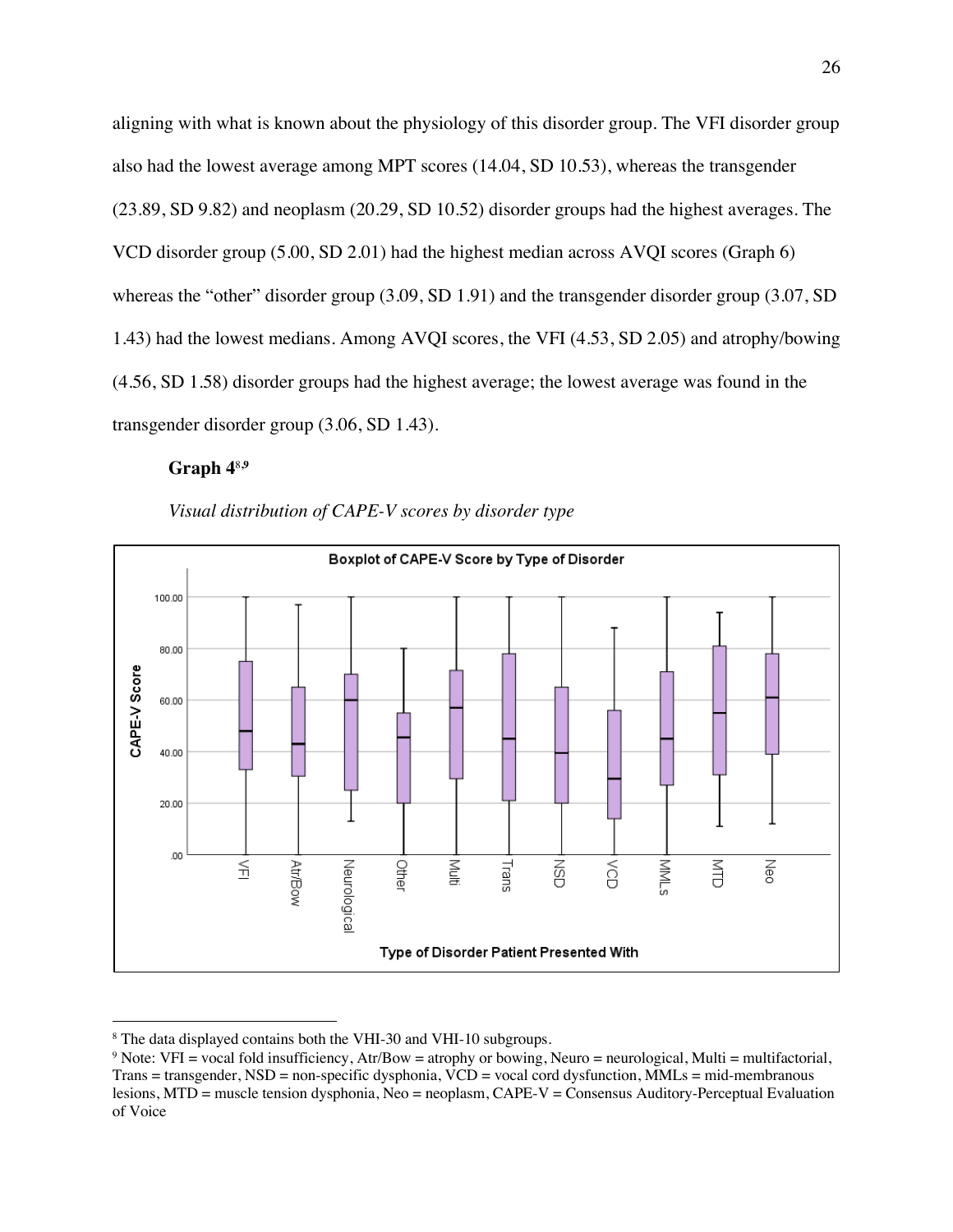# **Graph 5**10, 11,12



# *Visual distribution of MPT scores by disorder type*

<sup>&</sup>lt;sup>10</sup> The data displayed contains both the VHI-30 and VHI-10 subgroups.

<sup>&</sup>lt;sup>11</sup> Within the graph, the colored area is considered to be the distance between the first quartile and the third quartile, otherwise known as the interquartile range (IQR). Outliers are represented as ○, indicating that the data value is 1.5 times the IQR range larger than the third quartile, or 1.5 times the IQR smaller than the first quartile. Extreme outliers are represented as \*, indicating that the data value is 3 times the IQR range larger than the third quartile, or 3 times the IQR smaller than the first quartile.

<sup>&</sup>lt;sup>12</sup> Note: VFI = vocal fold insufficiency,  $Art/Row =$  atrophy or bowing, Neuro = neurological, Multi = multifactorial, Trans = transgender, NSD = non-specific dysphonia, VCD = vocal cord dysfunction, MMLs = mid-membranous lesions, MTD = muscle tension dysphonia, Neo = neoplasm, MPT = Maximum Phonation Time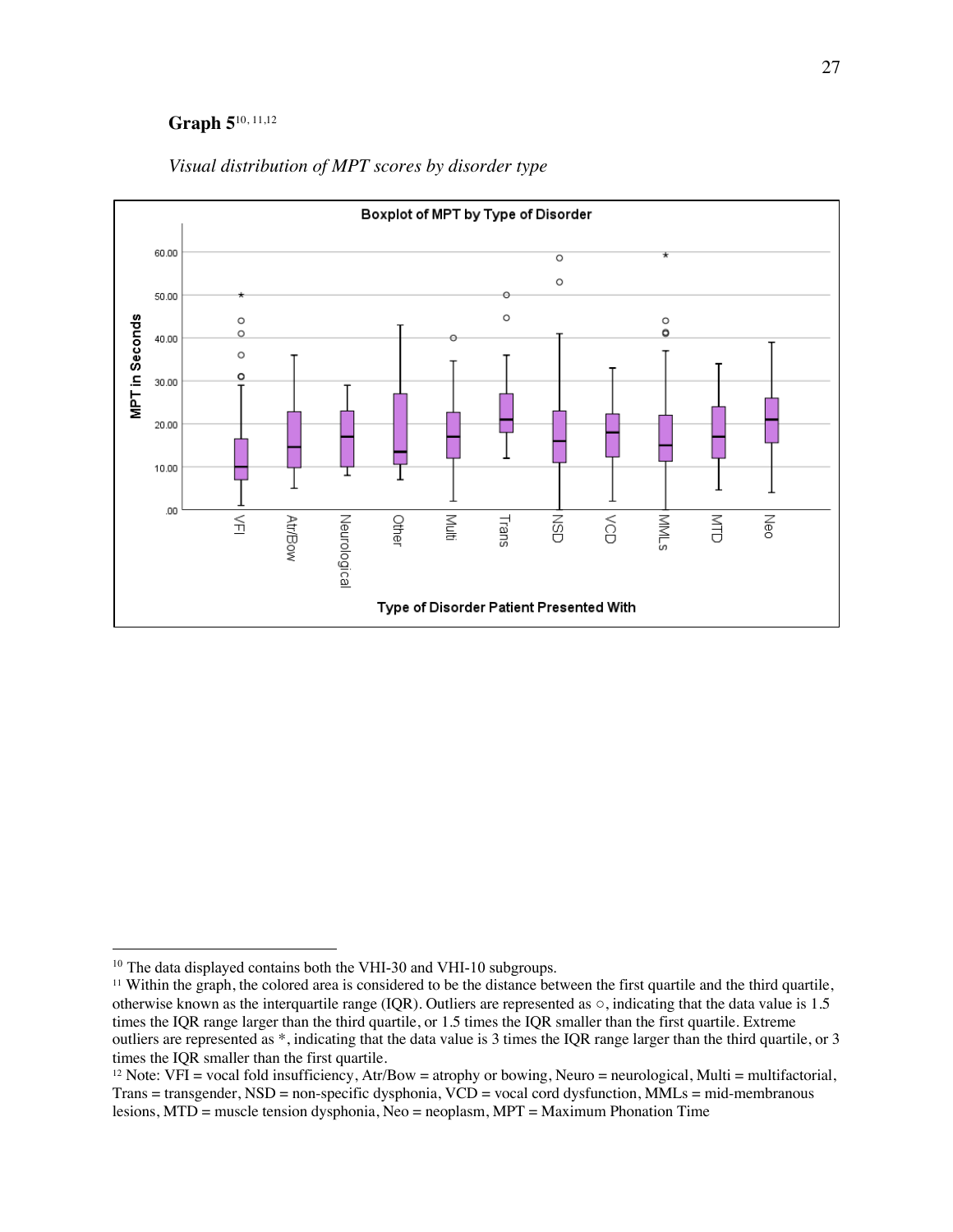# **Graph 6**13, 14, 15



# *Visual distribution of AVQI scores by disorder type*

<sup>&</sup>lt;sup>13</sup> The data displayed contains both the VHI-30 and VHI-10 subgroups.

<sup>&</sup>lt;sup>14</sup> Within the graph, the colored area is considered to be the distance between the first quartile and the third quartile, otherwise known as the interquartile range (IQR). Outliers are represented as  $\circ$ , indicating that the data value is 1.5 times the IQR range larger than the third quartile, or 1.5 times the IQR smaller than the first quartile. Extreme outliers are represented as \*, indicating that the data value is 3 times the IQR range larger than the third quartile, or 3 times the IQR smaller than the first quartile.

<sup>&</sup>lt;sup>15</sup> Note: VFI = vocal fold insufficiency, Atr/Bow = atrophy or bowing, Neuro = neurological, Multi = multifactorial, Trans = transgender, NSD = non-specific dysphonia, VCD = vocal cord dysfunction, MMLs = mid-membranous lesions, MTD = muscle tension dysphonia, Neo = neoplasm, AVQI = Acoustic Voice Quality Index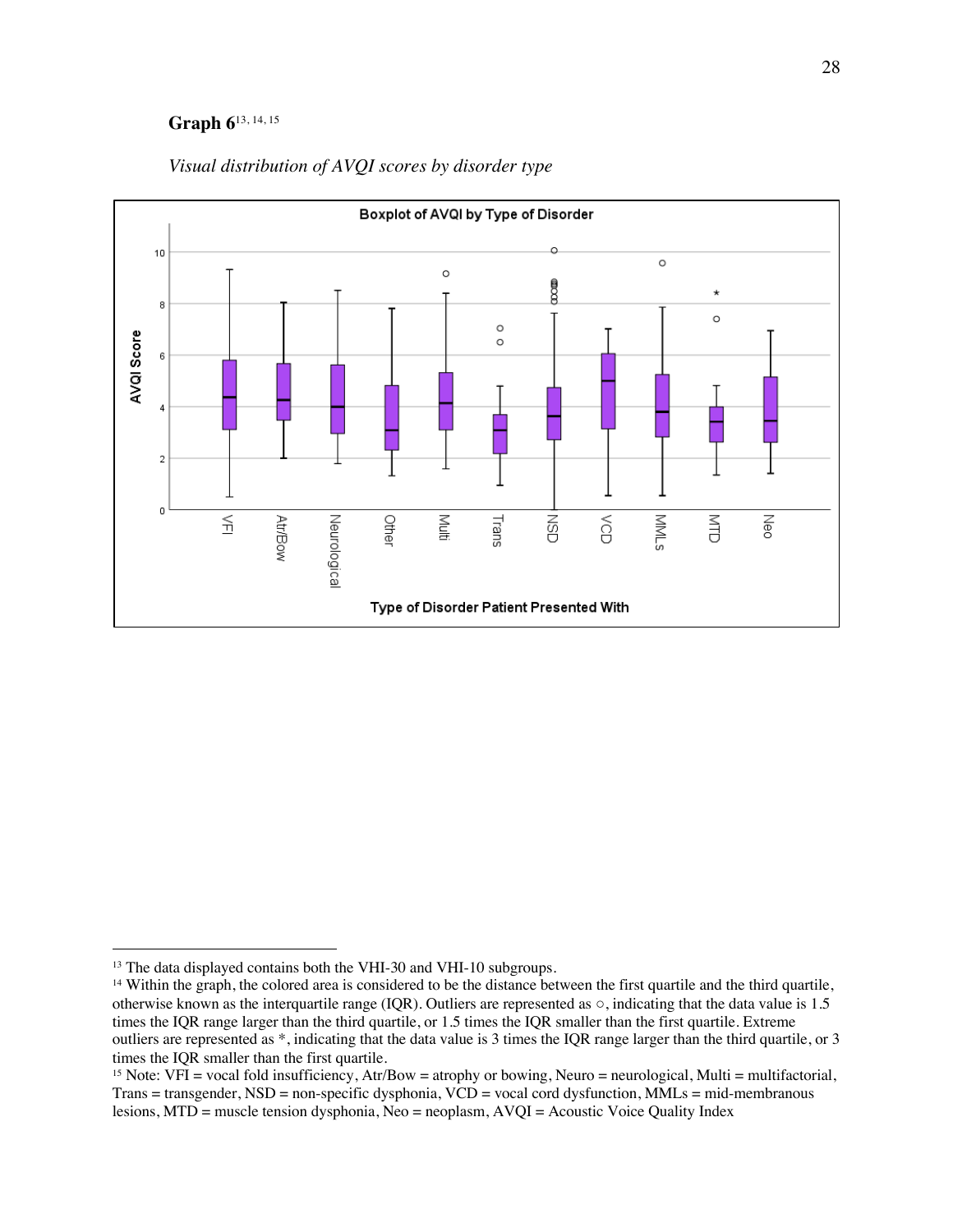Descriptive data for each assessment by disorder group can be found in Table 4 (VHI-30) and Table 5 (VHI-10). For the VHI-30 subgroup (Table 4), the MPT average was highest in the transgender disorder group (28.10, SD 13.59) whereas the lowest average was in the VFI disorder group (12.99, SD 10.34). The average highest CAPE-V was in the MTD disorder group with 56.73 (SD 28.70), and the average lowest was in the transgender disorder group with 17.17 (SD 15.97). For the AVQI, the average highest score was within the VCD disorder group (5.35, SD N/A); however, with consideration that the VCD sample size is one, other disorder groups with a higher AVQI average were the multifactorial disorder group (4.74, SD 2.03) and the atrophy/bowing disorder group (4.63, SD 1.57). The lowest AVQI on average was the transgender group (2.42, SD 1.26). For VHI-30 scores the VFI disorder group had the highest average at 66.27 (SD 28.84) and, similar to AVQI, the lowest average was the VCD disorder group at 29.00 (SD 21.07). With consideration that the VCD sample size is one, other groups with a lower average VHI-30 score were the "other" disorder group (39.75, SD 26.59) and the atrophy/bowing disorder group (40.30, SD 18.15). A visual representation of descriptive data for VHI-30 scores can be found in Graph 7.

# **Table 4**<sup>16</sup>

|                  | <b>MPT</b>    | CAPE-V        | <b>AVQI</b> | VHI-30        |
|------------------|---------------|---------------|-------------|---------------|
| $VFI(n=30)$      | 12.99 (10.34) | 55.47 (28.85) | 4.57(1.97)  | 66.27 (28.84) |
| Atr/Bow $(n=26)$ | 16.75(8.57)   | 45.74 (24.57) | 4.63(1.57)  | 40.30(18.15)  |
| Neuro $(n=3)$    | 13.67(4.16)   | 65.00 (37.75) | 3.89(2.27)  | 62.67(29.14)  |

*Mean and Standard Deviation of each assessment by disorder group for VHI-30*

<sup>&</sup>lt;sup>16</sup> Note: VFI = vocal fold insufficiency,  $Art/Row =$  atrophy or bowing, Neuro = neurological, Multi = multifactorial, Trans = transgender, NSD = non-specific dysphonia, VCD = vocal cord dysfunction, MMLs = mid-membranous lesions, MTD = muscle tension dysphonia, Neo = neoplasm, VHI-30 = Voice Handicap Index-30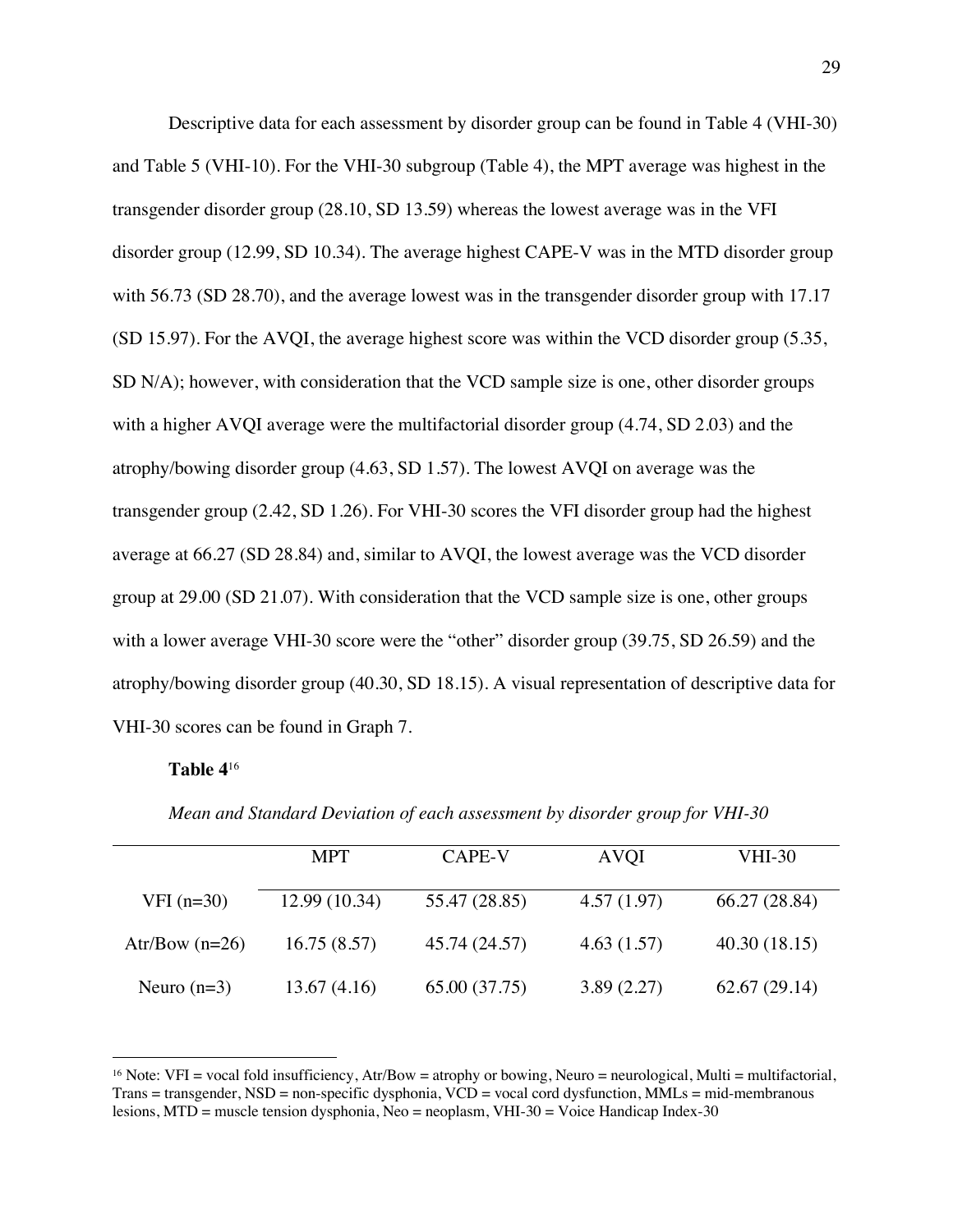| Multi $(n=18)$ | 18.92 (7.38)  | 50.14 (30.11) | 4.74(2.03)   | 49.00 (27.28) |
|----------------|---------------|---------------|--------------|---------------|
| Trans $(n=6)$  | 28.10 (13.59) | 17.17 (15.97) | 2.42(1.26)   | 61.13 (28.54) |
| $NSD(n=39)$    | 21.07 (11.60) | 34.32 (24.37) | 3.08(1.40)   | 45.21 (27.50) |
| $VCD$ (n=1)    | 17.20(5.35)   | 26.67 (21.08) | 5.35 $(N/A)$ | 29.00 (21.07) |
| MMLs $(n=36)$  | 19.16 (10.49) | 42.98 (27.49) | 3.74(1.81)   | 48.60 (27.17) |
| $MTD (n=12)$   | 17.37(7.68)   | 56.73 (28.70) | 3.88(2.10)   | 52.73 (27.09) |
| Neo $(n=5)$    | 25.12(8.69)   | 47.20 (25.92) | 3.76(1.35)   | 47.00 (24.09) |
| Other $(n=5)$  | 20.65 (11.32) | 43.00 (26.86) | 4.33(2.45)   | 39.75 (26.59) |
|                |               |               |              |               |

## *Visual distribution of VHI-30 scores by disorder type*



<sup>&</sup>lt;sup>17</sup> Note: VFI = vocal fold insufficiency, Atr/Bow = atrophy or bowing, Neuro = neurological, Multi = multifactorial, Trans = transgender, NSD = non-specific dysphonia, VCD = vocal cord dysfunction, MMLs = mid-membranous lesions, MTD = muscle tension dysphonia, Neo = neoplasm, VHI-30 = Voice Handicap Index-30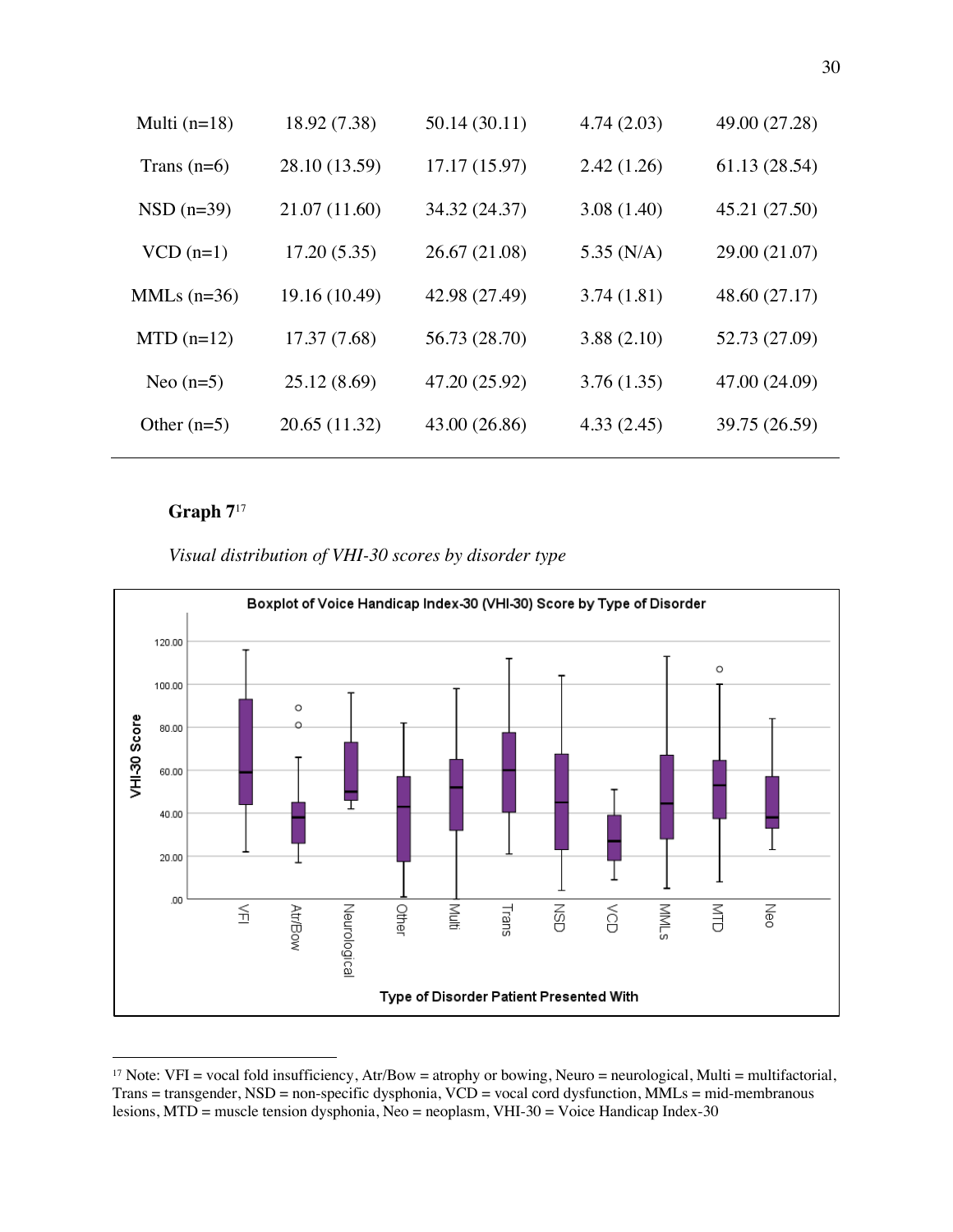For the VHI-10 subgroup (Table 5), the longest MPT was the transgender disorder group with 21.93 (SD 7.24) and the neoplasm disorder group had the average shortest MPT with 14.25 (SD 10.34). The disorder group with the average highest CAPE-V score was neoplasm (75.00, SD 28.30), and the average lowest CAPE-V score was the MTD disorder group (37.50, SD 23.33). For AVQI scores, the average highest scores were in the neurological disorder group with 4.58 (SD 1.87) and the VFI disorder group with 4.50 (SD 2.11). The average lowest AVQI scores were in the MTD disorder group and the transgender disorder group with 3.28 (SD 0.59) and 3.34 (SD 1.45), respectively. In regard to VHI-10 scores, the group with the average highest VHI-10 score was the neurological disorder group (23.11, SD 9.75). The groups with the average lowest VHI-10 scores were the transgender disorder group (12.77, SD 6.79) and the MTD disorder group (5.50, SD 0.71). A visual representation of descriptive data for VHI-10 scores can be found in Graph 8.

#### **Table 5**<sup>18</sup>

|                 | <b>MPT</b>    | CAPE-V        | <b>AVQI</b> | <b>VHI-10</b> |
|-----------------|---------------|---------------|-------------|---------------|
| $VFI(n=29)$     | 15.16 (10.77) | 51.84 (24.98) | 4.50(2.11)  | 21.84 (9.84)  |
| Atr/Bow $(n=4)$ | 16.25(5.74)   | 58.50 (29.73) | 4.07(1.79)  | 10.75(4.99)   |
| Neuro $(n=6)$   | 19.17 (8.28)  | 51.83 (29.25) | 4.58(1.87)  | 23.11 (9.75)  |
| Multi $(n=14)$  | 16.00(9.50)   | 57.40 (26.34) | 4.15(1.75)  | 18.55 (11.82) |
| Trans $(n=13)$  | 21.93 (7.24)  | 59.87 (32.67) | 3.34(1.45)  | 12.77(6.79)   |
| $NSD$ (n=69)    | 16.68(8.31)   | 47.09 (27.71) | 4.04(1.80)  | 18.05(10.51)  |

*Mean and Standard Deviation of each assessment by disorder group for VHI-10*

<sup>&</sup>lt;sup>18</sup> Note: VFI = vocal fold insufficiency,  $Art/Row =$  atrophy or bowing, Neuro = neurological, Multi = multifactorial, Trans = transgender, NSD = non-specific dysphonia, VCD = vocal cord dysfunction, MMLs = mid-membranous lesions, MTD = muscle tension dysphonia, Neo = neoplasm, VHI-10 = Voice Handicap Index-10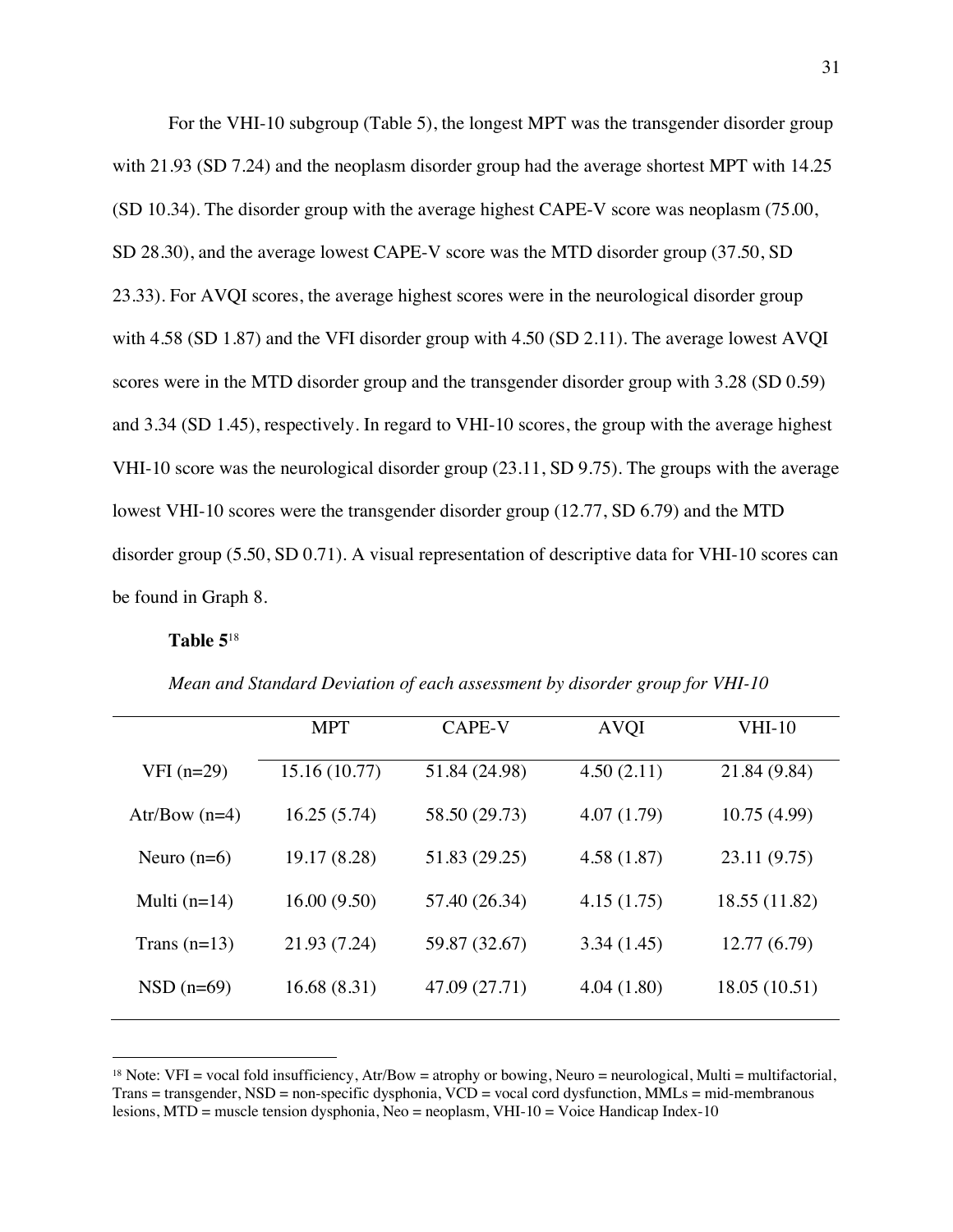| $VCD$ (n=7)   | 18.43 (9.73)  | 42.00 (33.86) | 4.36(2.08)  | 18.18 (12.77) |
|---------------|---------------|---------------|-------------|---------------|
| MMLs $(n=28)$ | 15.69(9.18)   | 55.39 (23.14) | 4.23(1.57)  | 20.43 (9.60)  |
| $MTD(n=2)$    | 17.50(16.26)  | 37.50 (23.33) | 3.28(0.59)  | 5.50(0.71)    |
| Neo $(n=4)$   | 14.25 (10.34) | 75.00 (28.30) | 3.88(2.23)  | 18.88 (9.64)  |
| Other $(n=6)$ | 16.00(13.86)  | 39.67 (21.21) | 3.48 (1.76) | 15.81 (13.46) |
|               |               |               |             |               |

*Visual distribution of VHI-10 scores by disorder type*



<sup>&</sup>lt;sup>19</sup> Note: VFI = vocal fold insufficiency, Atr/Bow = atrophy or bowing, Neuro = neurological, Multi = multifactorial, Trans = transgender, NSD = non-specific dysphonia, VCD = vocal cord dysfunction, MMLs = mid-membranous lesions, MTD = muscle tension dysphonia, Neo = neoplasm, VHI-10 = Voice Handicap Index-10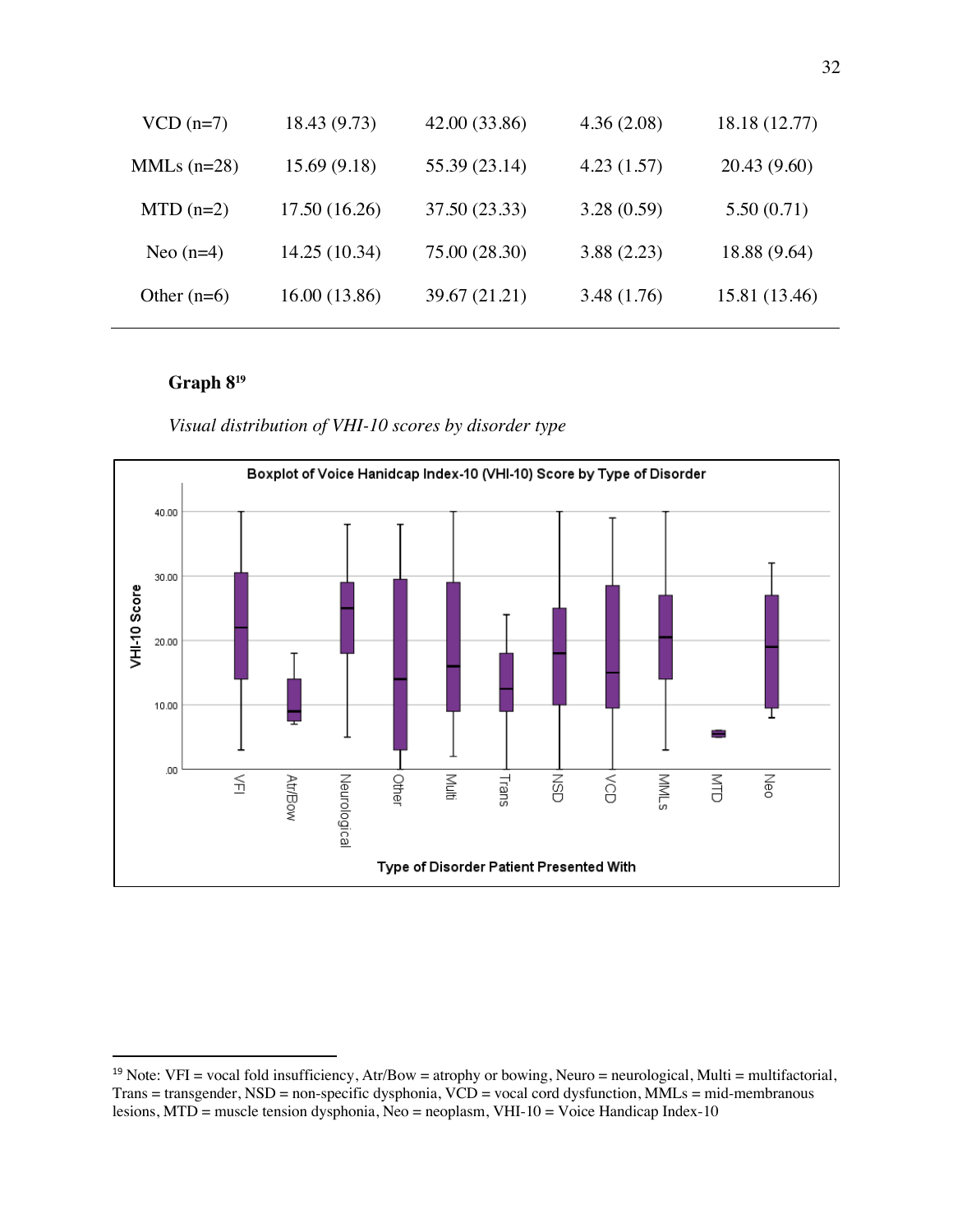**4.2. Research Question 1:** *What is the effect of disorder type on measurement of Maximum Phonation Time (MPT), Acoustic Voice Quality Index (AVQI), Consensus Auditory-Perceptual Evaluation of Voice (CAPE-V), and Voice Handicap Index scores (VHI – VHI-30 version and VHI-10 version)?*

Eight separate ANOVAs were applied to the data to determine the effect of disorder on each measurement (MPT, AVQI, CAPE-V, VHI-30/VHI-10 scores). Four ANOVAs were applied to the VHI-30 subgroup and four ANOVAs were applied to the VHI-10 subgroup. Results are as follows: for the VHI-30 subgroup, a significant effect was found for MPT  $(F[10]=2.37, p=0.011, \eta_p^2=0.11, \text{Observed Power}=0.93), AVQI (F[9]=3.12, p=0.002, \eta_p^2=0.14,$ Observed Power=0.97), CAPE-V (F[10]=2.58, p=0.006,  $\eta_{p}^{2}=0.12$ , Observed Power=0.95), and VHI-30 scores (F[10]=2.32, p=0.013,  $\eta_p^2$ =0.10, Observed Power=0.93). For the VHI-10 subgroup, a significant effect was found for VHI-10 scores (F[10]=2.26, p=0.014,  $\eta_{\rm p}^2$ =0.05, Observed Power=0.92) and a non-significant effect was found for MPT (F[10]=0.72, p=0.701,  $\eta_{p}^2$ =0.04, Observed Power=0.37), AVQI (F[9]=0.90, p=0.527,  $\eta_{p}^2$ =0.21, Observed Power=0.50), and CAPE-V (F[10]=1.06, p=0.394,  $\eta_{p}$ <sup>2</sup>=0.05, Observed Power=0.55). The results of the posthoc analyses were as follows:

#### *VHI-30 Subgroup*

The probability values for MPT scores were significant for the following disorder groups: VFI and transgender ( $p = 0.001$ ), VFI and NSD ( $p = 0.001$ ), VFI and MMLs ( $p = 0.001$ ) 0.009), atrophy/bowing and transgender ( $p= 0.009$ ), VFI and neoplasm ( $p= 0.013$ ), and MTD and transgender  $(p= 0.021)$ .

For AVQI post-hoc analyses, the probability values for VFI and transgender, atrophy/bowing and transgender, and multifactorial and transgender were all significant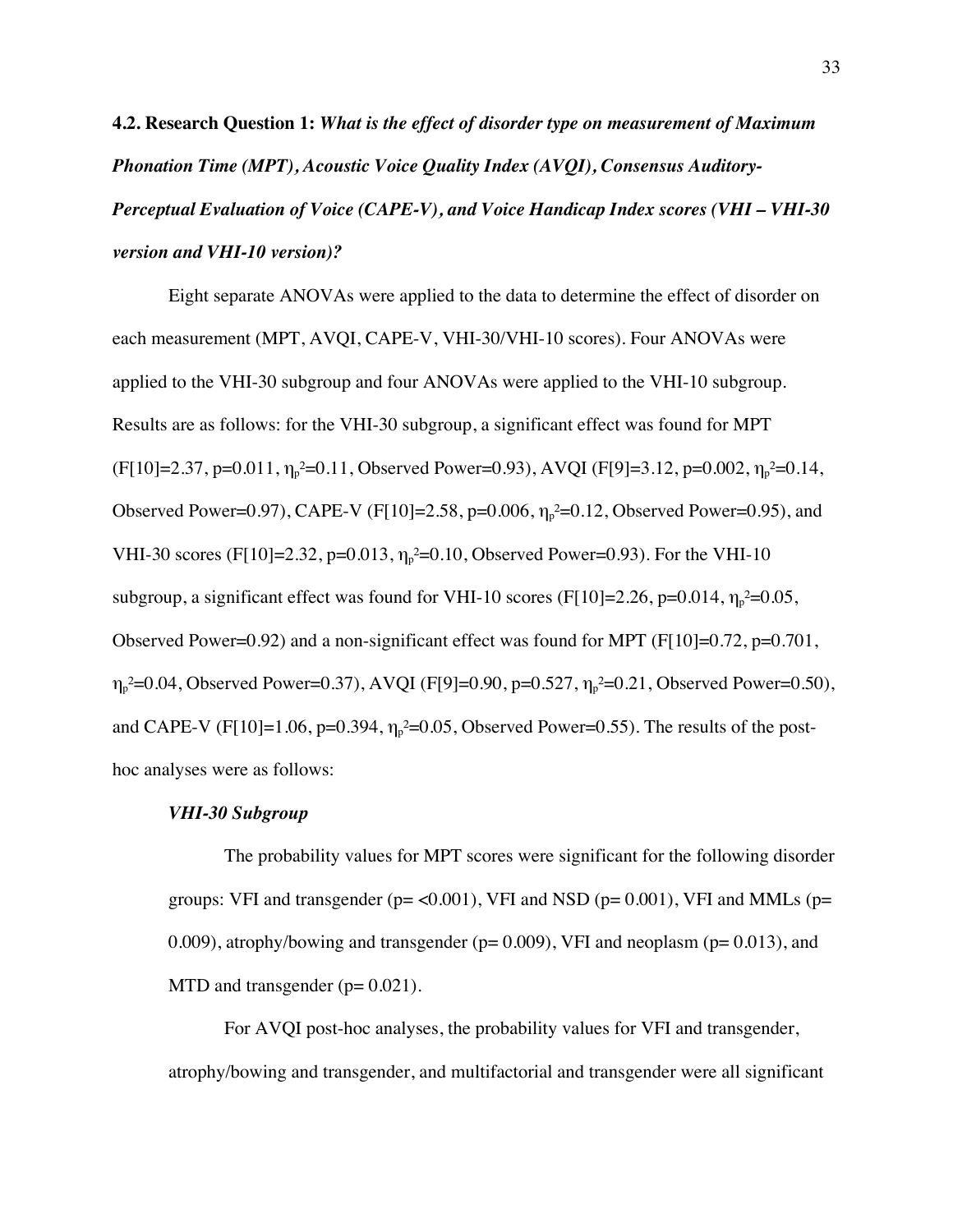at 0.002. Significant probability values at p=0.001 were also found for VFI and NSD, atrophy/bowing and NSD, as well as multifactorial and NSD for AVQI Post Hoc analyses.

For CAPE-V scores, probability values were significant for VFI and NSD (0.001), VFI and transgender ( $p= 0.002$ ), and MTD and transgender ( $p= 0.003$ ). Significant differences were also noted for NSD and MTD ( $p= 0.005$ ), multifactorial and transgender  $(p= 0.009)$ , atrophy/bowing and transgender  $(p=0.019)$ , and neurological and transgender  $(p= 0.012)$ .

For VHI-30 scores, post-hoc analysis indicated significant differences between the following disorder groups: VFI and "other"  $(0.012)$ , VFI and multifactorial (p= 0.020), VFI and VCD ( $p= 0.021$ ), VFI and NSD ( $p= 0.001$ ), VFI and MMLs ( $p= 0.005$ ), and VFI and atrophy/bowing  $(p = < 0.001)$ 

# *VHI-10 Subgroup*

In this subgroup, it was found that VHI-10 scores were significantly different between VFI and NSD ( $p= 0.021$ ), transgender and NSD ( $p= 0.024$ ), and neurological and transgender (p= 0.012) disorder groups. The differences between VHI-10 scores for VFI and transgender ( $p= 0.001$ ) and transgender and MMLs ( $p= 0.003$ ) groups were also statistically significant.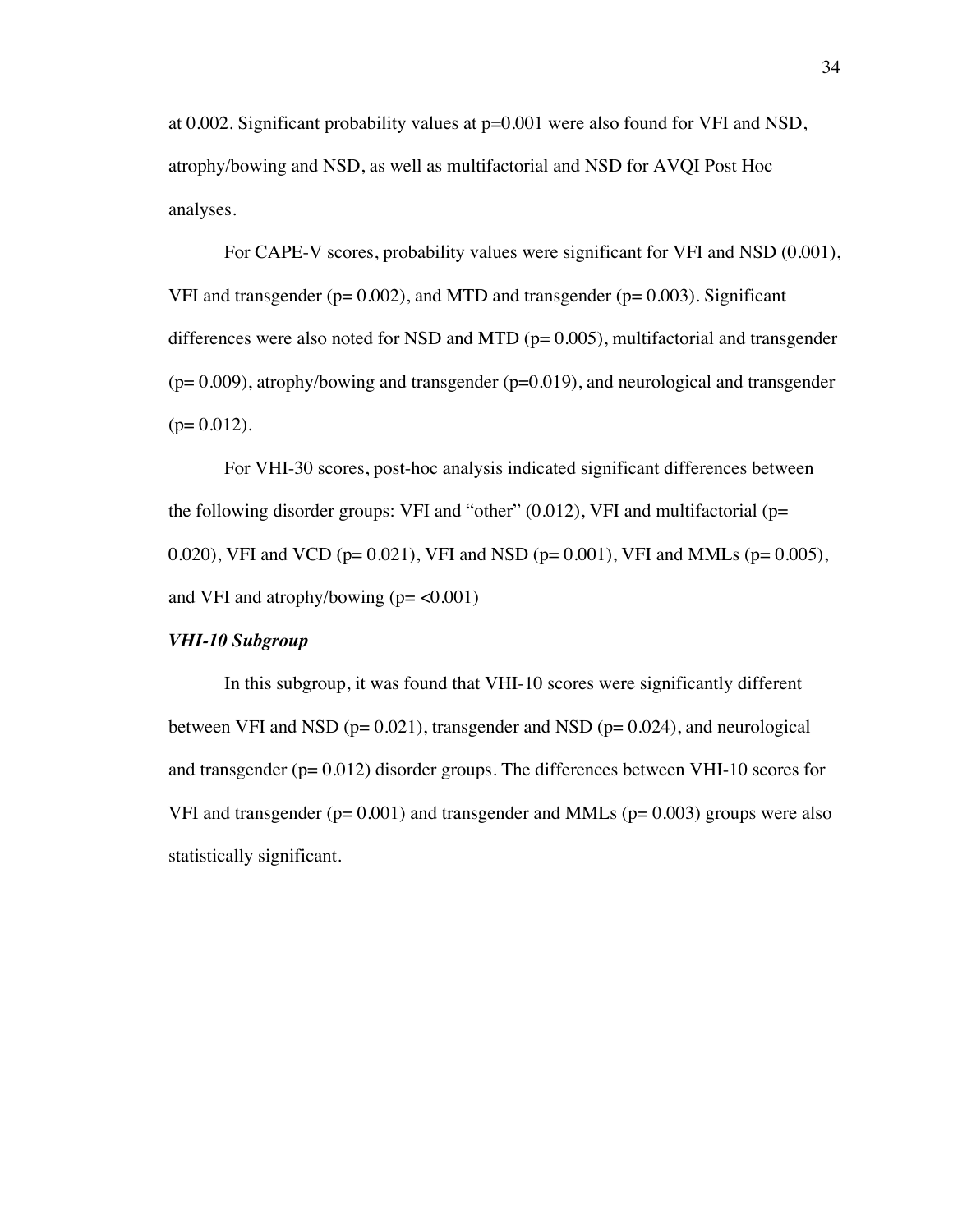# **4.3. Research Question 2:** *What is the strength of relationship between pre-treatment measures of the Acoustic Voice Quality Index (AVQI) and the Voice Handicap Index-30 (VHI-30)/Voice Handicap Index-10 (VHI-10)?*

Results indicated that the correlation between AVQI and VHI-30 scores was weak as defined by a negligible correlation<sup>20</sup>. The correlation between AVQI and VHI-10 scores was also considered to be weak. Both correlations were considered significant at the 0.01 level for a twotailed test. Results are outlined in Table 6.

#### **Table 6**<sup>21</sup>

*Pearson Correlation between VHI-30/VHI-10 and AVQI*

|               |     | <b>AVQI</b> |             |
|---------------|-----|-------------|-------------|
|               | n   | p-value     | Pearson's r |
| <b>VHI-30</b> | 184 | < 0.001     | $0.272**$   |
| <b>VHI-10</b> | 391 | < 0.001     | $0.287**$   |

\*\*. Correlation is significant at the 0.01 level (two-tailed).

<sup>&</sup>lt;sup>20</sup> A negligible correlation is considered to range from 0.00 to 0.30 or 0.00 to -0.30, as defined by guidelines for interpreting Pearson's correlation coefficient results (Mukaka, 2012).

<sup>&</sup>lt;sup>21</sup> Note: AVQI = Acoustic Voice Quality Index, VHI-30 = Voice Handicap Index-30, VHI-10 = Voice Handicap Index-10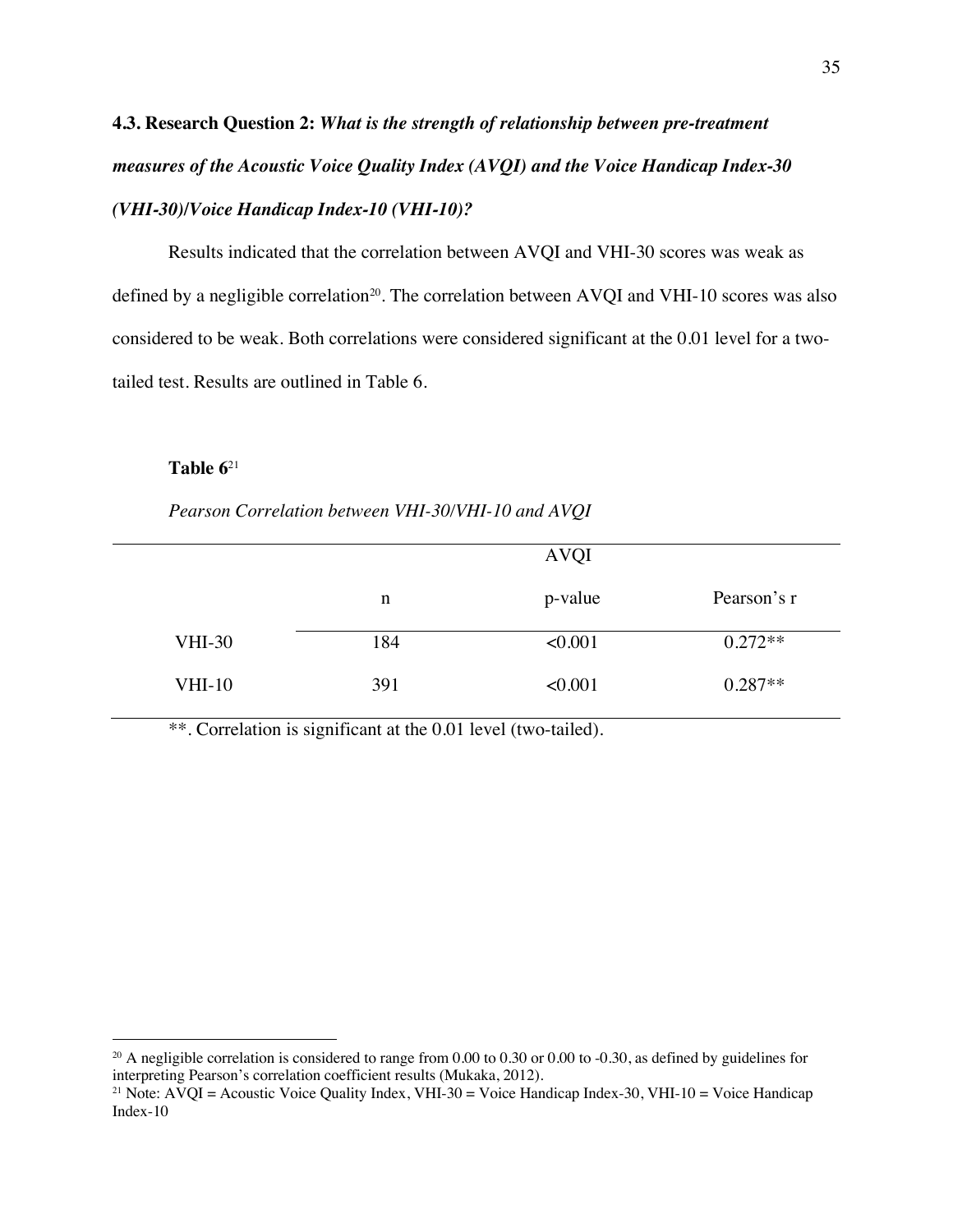# **4.4. Research Question 3:** *What is the strength of relationship between the pre-treatment measures of Maximum Phonation Time (MPT) and the VHI-30/VHI-10?*

Results indicated that there was a weak, negative correlation between MPT and VHI-30 scores, as well as MPT and VHI-10 scores<sup>22</sup>. The correlation between MPT and VHI-10 scores was considered significant at the 0.01 level for a two-tailed test. Results are outlined in Table 7.

# **Table 7**<sup>23</sup>

#### *Pearson Correlation between VHI-30/VHI-10 and MPT*

|               |     | <b>MPT</b> |             |
|---------------|-----|------------|-------------|
|               | n   | p-value    | Pearson's r |
| <b>VHI-30</b> | 211 | 0.100      | $-0.114$    |
| <b>VHI-10</b> | 201 | 0.002      | $-0.212**$  |

\*\*. Correlation is significant at the 0.01 level (two-tailed).

 $22$  A weak correlation is defined as ranging from 0.00 to 0.30 or 0.00 to -0.30, indicating a negligible correlation per guidelines for interpreting Pearson's correlation coefficient results (Mukaka, 2012).

<sup>&</sup>lt;sup>23</sup> Note: MPT = Maximum Phonation Time, VHI-30 = Voice Handicap Index-30, VHI-10 = Voice Handicap Index-10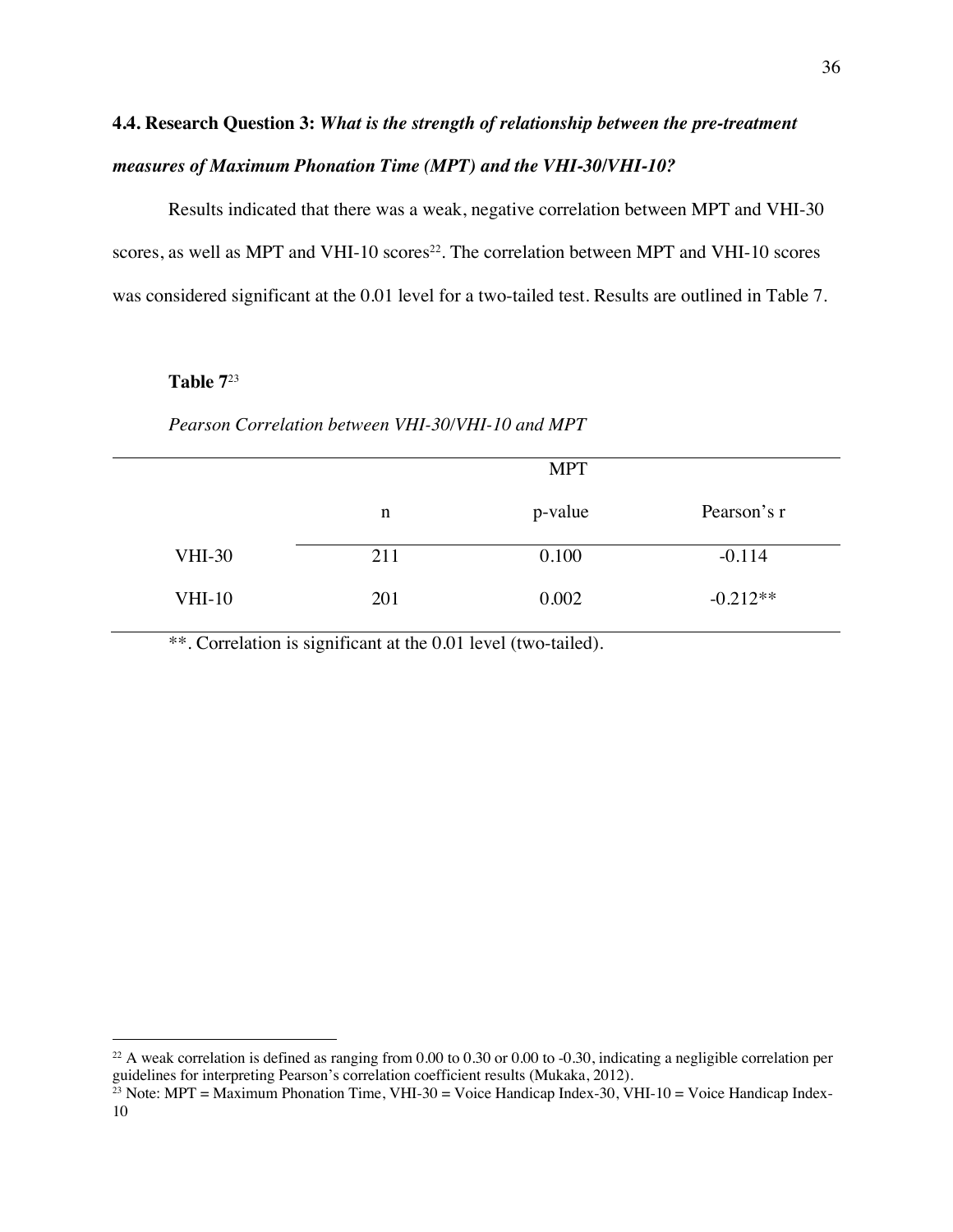**4.5. Research Question 4:** *What is the strength of relationship between the pre-treatment perceptual measure of Consensus Auditory-Perceptual Evaluation of Voice (CAPE-V) and the VHI-30/VHI-10?*

Results indicated that the correlation between CAPE-V and VHI-30 scores was moderate, as defined by a low positive correlation<sup>24</sup>. There was also a moderate correlation between CAPE-V and VHI-10 scores. Both correlations were significant at the 0.01 level for a two-tailed test. Results are outlined in Table 8.

## **Table 8**<sup>25</sup>

*Pearson Correlation between VHI-30/VHI-10 and CAPE-V*

|            |     | CAPE-V  |             |
|------------|-----|---------|-------------|
|            | n   | p-value | Pearson's r |
| <b>VHI</b> | 209 | < 0.001 | $0.457**$   |
| $VHI-10$   | 195 | < 0.001 | $0.401**$   |

\*\*. Correlation is significant at the 0.01 level (two-tailed).

<sup>&</sup>lt;sup>24</sup> A low positive correlation is considered to range from 0.30 to 0.50, as defined by guidelines for interpreting Pearson's correlation coefficient results (Mukaka, 2012).

<sup>&</sup>lt;sup>25</sup> Note: CAPE-V = Consensus Auditory-Perceptual Evaluation of Voice, VHI-30 = Voice Handicap Index-30, VHI-10 = Voice Handicap Index-10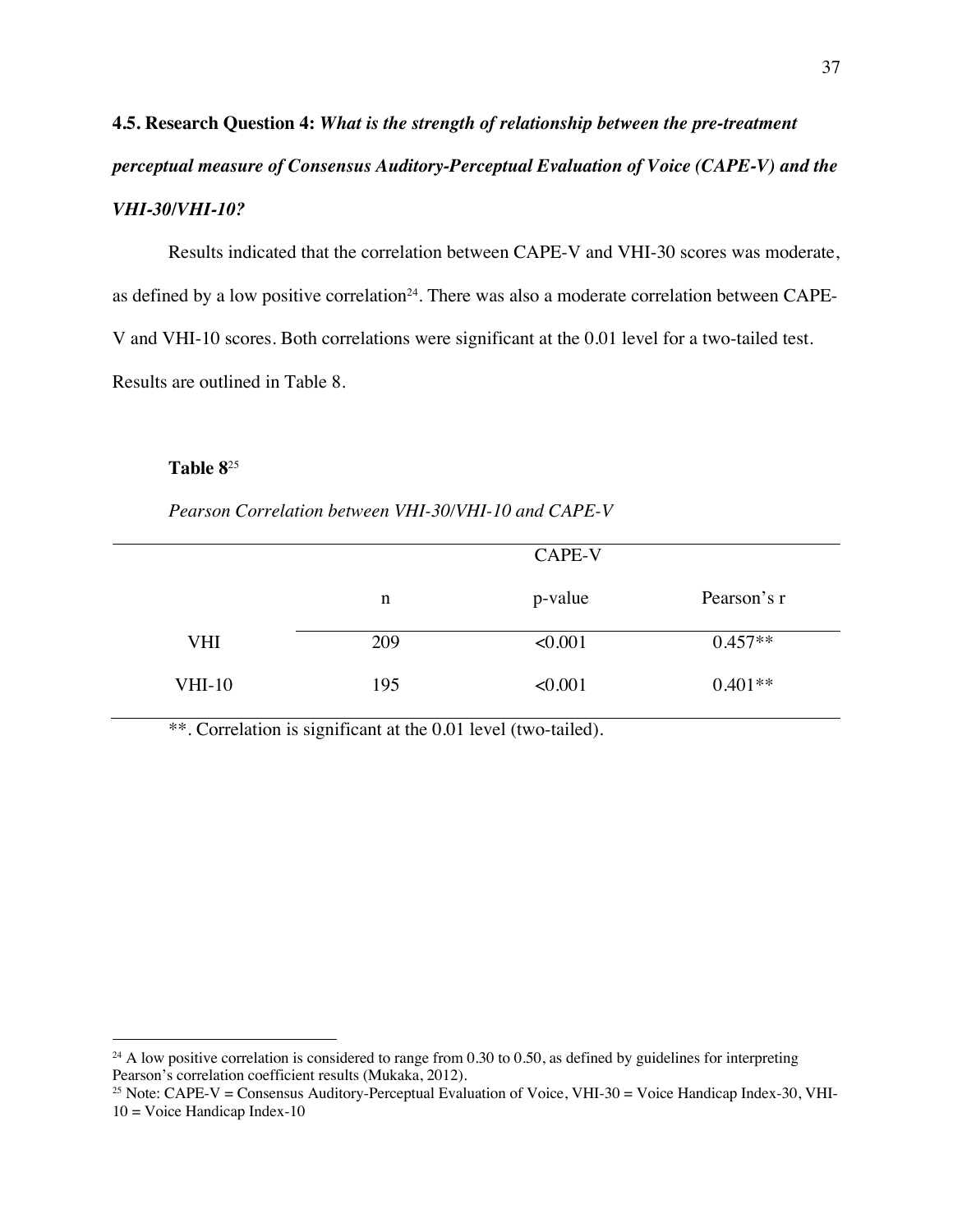# **4.6. Research Question 5:** *What is the relationship of measures AVQI, MPT, CAPE-V, and VHI-30/VHI-10 among different types of voice disorders?*

Bivariate correlation was performed to determine the correlation between measures of AVQI, MPT, CAPE-V, and VHI-30 scores based on the different disorder categories. As with previous analyses, data was split into VHI-30 and VHI-10 subgroups prior to analysis. Significance level was considered at alpha = 0.025 in order to address multiple testing and enhance the reliability and reproducibility of results. Results indicated that for the VHI-30 subgroup AVQI, MPT, CAPE-V, and VHI-30 scores were significantly related to each other in specific disorder categories: VFI, atrophy/bowing, multifactorial, NSD, MMLs, and MTD. For the VHI-10 subgroup, AVQI, MPT, CAPE-V, and VHI-10 scores were also significantly related to each other in specific disorder categories: VFI, atrophy/bowing, neurological, multifactorial, NSD, MMLs, and neoplasm. It should be noted that for the VHI-10 subgroup, AVQI, MPT, CAPE-V, and VHI-10 scores were all significantly related to one another within the MTD disorder type, likely due to small sample size.

# *VHI-30 Subgroup*

A significant correlation was found between CAPE-V and AVQI scores for four disorder groups: VFI ( $r = 0.679$ ), atrophy/bowing ( $r = -0.487$ ), NSD ( $r = 0.518$ ), and MMLs  $(r= 0.601)$ . The multifactorial disorder group  $(r= 0.678)$  revealed a moderate correlation with CAPE-V and VHI-30 scores.

The NSD disorder group had a significant correlation between all measurements, ranging from weak (AVQI and VHI-30,  $r= 0.376$ ) to moderate. Moderate correlations were demonstrated with MPT and AVQI ( $r = -0.438$ ), MPT and CAPE-V ( $r = -0.467$ ), AVQI and CAPE-V ( $r= 0.518$ ), and CAPE-V and VHI-30 scores ( $r= 0.446$ ).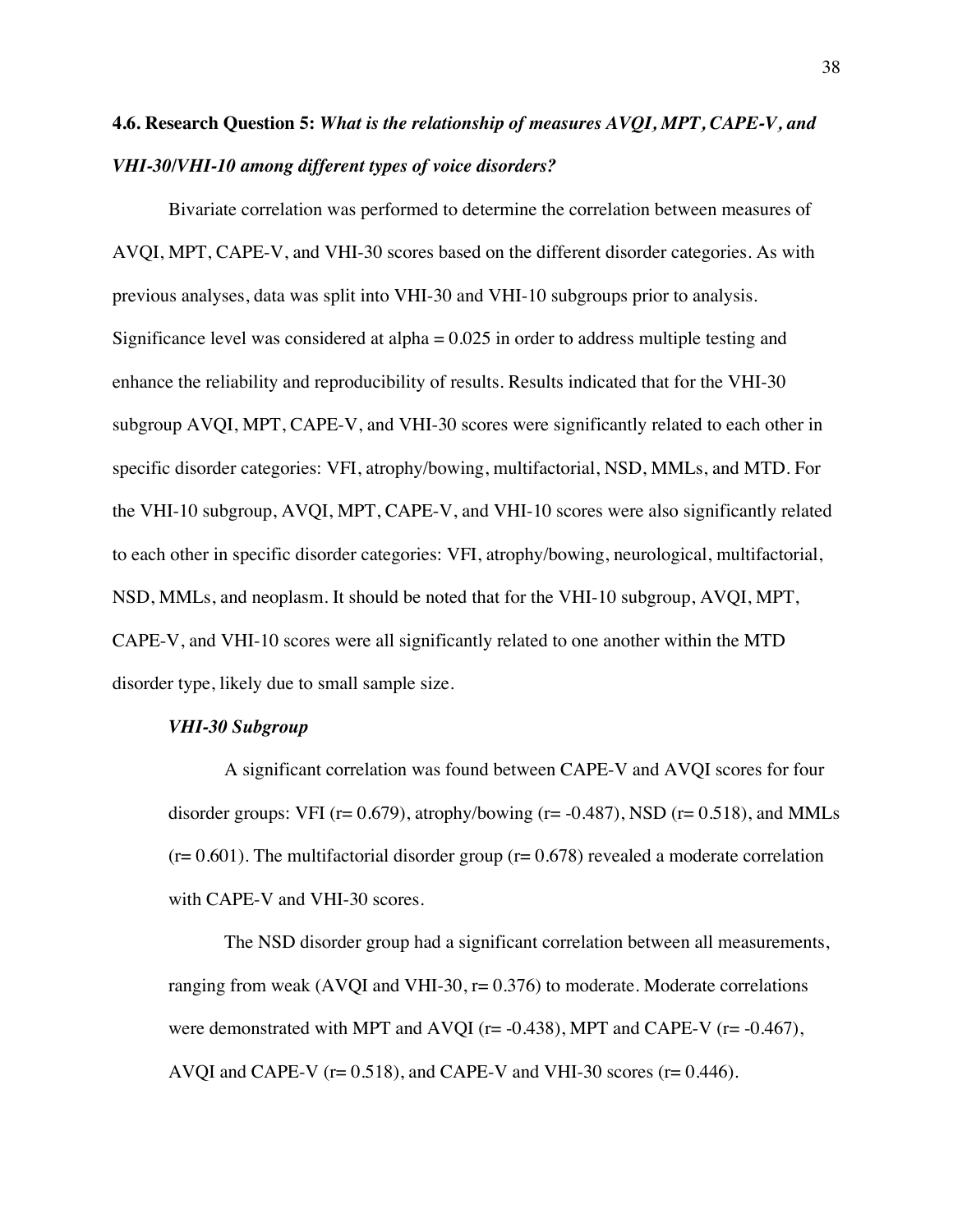MML disorder group demonstrated a significant moderate correlation between the AVQI and VHI-30 ( $r= 0.416$ ), CAPE-V and VHI-30 ( $r= 0.560$ ), as well as the CAPE-V and AVQI (r= 0.601). The MTD disorder group demonstrated a significant moderate correlation between AVQI and VHI-30 (r= 0.594), as well as CAPE-V and VHI-30 scores (r= -0.736). There were no significant correlations within the neurological disorder group, the "other" disorder group, the neoplasm disorder group, nor the transgender disorder group.

### *VHI-10 Subgroup*

A significant correlation was found between MPT and CAPE-V ( $r = -0.659$ ), MPT and AVQI ( $r = -0.603$ ), and CAPE-V and AVQI ( $r = 0.633$ ) for the VFI disorder group. All correlations within the VFI disorder group were considered significant and moderate. The neurological disorder group demonstrated a significant correlation for AVQI and VHI-10 ( $r = 0.837$ ), CAPE-V and VHI-10 ( $r = 0.947$ ), and CAPE-V and AVQI ( $r = 0.969$ ). All correlations within the neurological disorder group are considered strong and significant.

The multifactorial disorder group also demonstrated a significant correlation for the aforementioned measures: AVQI and VHI-10 ( $r= 0.545$ ), CAPE-V and VHI-10 ( $r=$ 0.698), and CAPE-V and AVOI ( $r= 0.857$ ). The AVOI and VHI-10, as well as the CAPE-V and VHI-10 correlations, were considered significant and moderate whereas the CAPE-V and AVQI correlation was considered strong and significant.

Similar to the VHI-30 subgroup, the NSD disorder group had a significant correlation between all measurements except MPT & AVQI. The r-values for those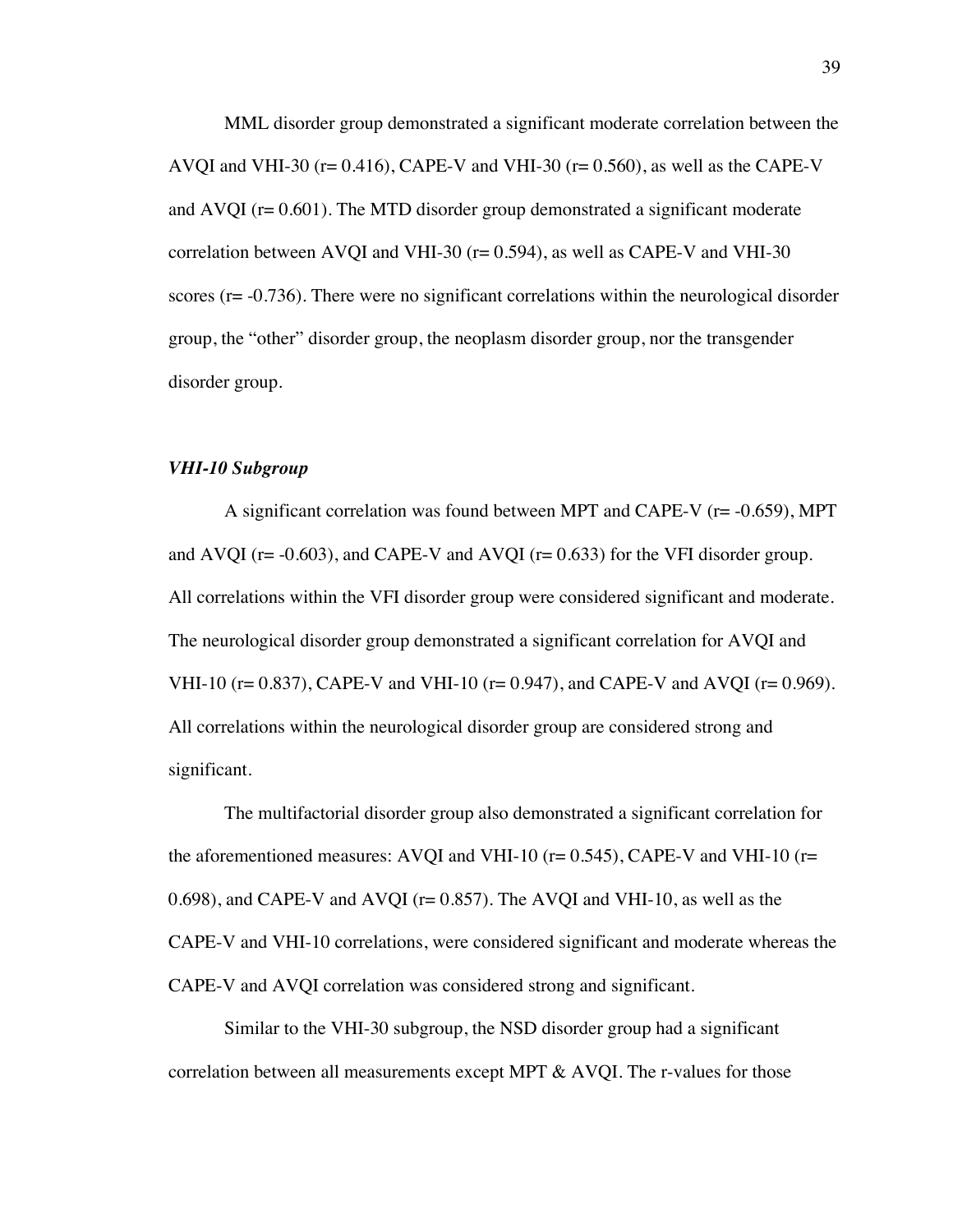measures are as follows: MPT and CAPE-V, r= -0.377; AVQI and CAPE-V, r= 0.470; AVQI and VHI-10,  $r = 0.214$ ; CAPE-V and VHI-10,  $r = 0.449$ . For NSD, correlations for AVQI and CAPE-V as well as CAPE-V and VHI-10 were significant and moderate. Correlations were considered significant but weak for MPT and CAPE-V and AVQI and VHI-10 scores. MML disorder group demonstrated a significant and moderate correlation between CAPE-V and VHI-10 scores ( $r = 0.423$ ). The neoplasm disorder group demonstrated a strong and significant correlation between MPT and CAPE-V scores (r= - 0.996). There were no significant correlations within the "other" disorder group, nor the transgender disorder group.

Results are outlined in Table 9 (AVQI and CAPE-V), Table 10 (AVQI and MPT), Table 11 (AVQI and VHI), Table 12 (CAPE-V and MPT), Table 13 (CAPE-V and VHI), and Table 14 (MPT and VHI).

#### **Table 9**<sup>26</sup>

|         |               |         | AVQI and CAPE-V Scores |    |               |             |  |
|---------|---------------|---------|------------------------|----|---------------|-------------|--|
|         | <b>VHI-30</b> |         |                        |    | <b>VHI-10</b> |             |  |
|         | n             | p-value | Pearson's r            | n  | p-value       | Pearson's r |  |
| VFI     | 30            | < 0.001 | $0.679**$              | 29 | <0.001        | $0.633**$   |  |
| Atr/Bow | 26            | 0.012   | $0.487*$               | 4  | 0.322         | 0.678       |  |

*Pearson Correlation between AVQI and CAPE-V scores by disorder group*

<sup>&</sup>lt;sup>26</sup> Note: VFI = vocal fold insufficiency, Atr/Bow = atrophy or bowing, Neuro = neurological, Multi = multifactorial, Trans = transgender, NSD = non-specific dysphonia, VCD = vocal cord dysfunction, MMLs = mid-membranous lesions, MTD = muscle tension dysphonia, Neo = neoplasm, AVQI = Acoustic Voice Quality Index, CAPE-V = Consensus Auditory-Perceptual Evaluation of Voice, VHI-30 = Voice Handicap Index-30, VHI-10 = Voice Handicap Index-10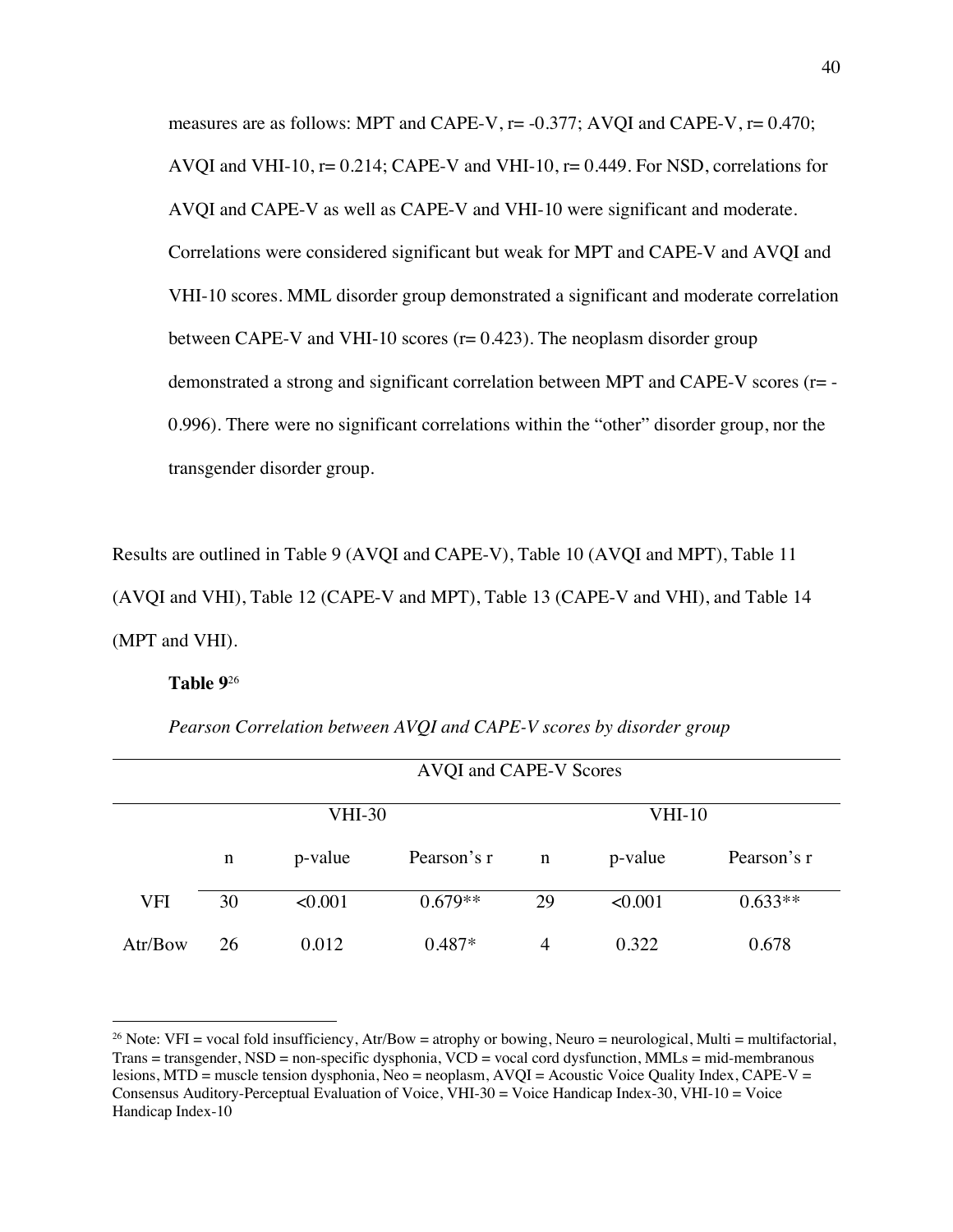| Neuro       | 3  | 0.663   | 0.505     | 6              | 0.001      | $0.969**$  |
|-------------|----|---------|-----------|----------------|------------|------------|
| Other       | 6  | 0.129   | 0.690     | 13             | 0.090      | 0.489      |
| Multi       | 18 | 0.214   | 0.308     | 14             | < 0.001    | $0.857**$  |
| Trans       | 6  | 0.498   | $-0.348$  | 13             | 0.594      | $-0.163$   |
| <b>NSD</b>  | 39 | 0.001   | $0.518**$ | 70             | < 0.001    | $0.470**$  |
| <b>MMLs</b> | 36 | < 0.001 | $0.601**$ | 28             | 0.072      | 0.345      |
| <b>MTD</b>  | 12 | 0.064   | 0.551     | 2              | $-1.000**$ | $-1.000**$ |
| Neo         | 5  | 0.295   | 0.590     | $\overline{4}$ | 0.091      | 0.909      |

\*. Correlation is significant at the 0.05 level (two-tailed)

# **Table 1027**

# *Pearson Correlation between AVQI and MPT scores by disorder group*

|            | AVQI and MPT Scores |         |             |                |               |             |  |
|------------|---------------------|---------|-------------|----------------|---------------|-------------|--|
|            | <b>VHI-30</b>       |         |             |                | <b>VHI-10</b> |             |  |
|            | $\mathbf n$         | p-value | Pearson's r | $\mathbf n$    | p-value       | Pearson's r |  |
| <b>VFI</b> | 31                  | 0.083   | $-0.317$    | 29             | 0.001         | $0.603**$   |  |
| Atr/Bow    | 26                  | 0.636   | 0.097       | $\overline{4}$ | 0.793         | $-0.207$    |  |
| Neuro      | 3                   | 0.411   | $-0.799$    | 6              | 0.454         | $-0.383$    |  |
| Other      | 6                   | 0.275   | $-0.534$    | 13             | 0.508         | $-0.202$    |  |

<sup>&</sup>lt;sup>27</sup> Note: VFI = vocal fold insufficiency, Atr/Bow = atrophy or bowing, Neuro = neurological, Multi = multifactorial, Trans = transgender, NSD = non-specific dysphonia, VCD = vocal cord dysfunction, MMLs = mid-membranous lesions, MTD = muscle tension dysphonia, Neo = neoplasm, AVQI = Acoustic Voice Quality Index, CAPE-V = Consensus Auditory-Perceptual Evaluation of Voice, VHI-30 = Voice Handicap Index-30, VHI-10 = Voice Handicap Index-10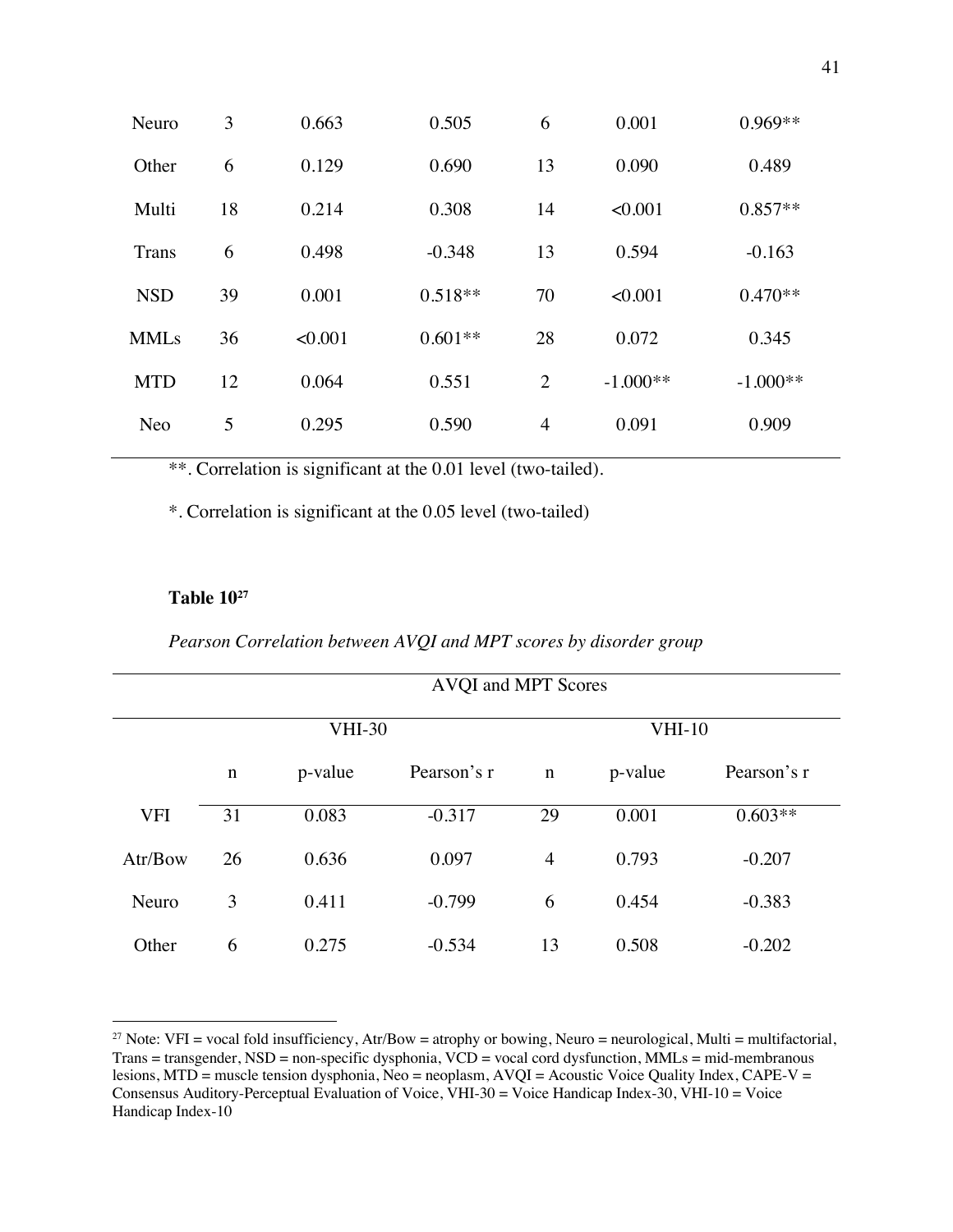| Multi        | 18             | 0.931 | $-0.022$   | 15             | 0.064      | $-0.490$   |  |
|--------------|----------------|-------|------------|----------------|------------|------------|--|
| <b>Trans</b> | $\overline{7}$ | 0.580 | 0.256      | 13             | 0.432      | $-0.239$   |  |
| <b>NSD</b>   | 39             | 0.005 | $-0.438**$ | 74             | 0.127      | $-0.179$   |  |
| <b>MMLs</b>  | 36             | 0.399 | 0.145      | 29             | 0.308      | $-0.196$   |  |
| <b>MTD</b>   | 12             | 0.215 | 0.386      | $\overline{2}$ | $-1.000**$ | $-1.000**$ |  |
| Neo          | 5              | 0.982 | $-0.014$   | $\overline{4}$ | 0.080      | $-0.920$   |  |
|              |                |       |            |                |            |            |  |

# **Table 11**<sup>28</sup>

# *Pearson Correlation between AVQI and VHI scores by disorder group*

|              |             |               | AVQI and VHI Scores |                |               |             |
|--------------|-------------|---------------|---------------------|----------------|---------------|-------------|
|              |             | <b>VHI-30</b> |                     |                | <b>VHI-10</b> |             |
|              | $\mathbf n$ | p-value       | Pearson's r         | $\mathbf n$    | p-value       | Pearson's r |
| <b>VFI</b>   | 31          | 0.502         | 0.125               | 49             | 0.087         | 0.247       |
| Atr/Bow      | 26          | 0.884         | 0.030               | $\overline{4}$ | 0.042         | 0.958*      |
| Neuro        | 3           | 0.169         | 0.965               | 9              | 0.005         | $0.837**$   |
| Other        | 6           | 0.873         | 0.085               | 27             | 0.306         | 0.204       |
| Multi        | 18          | 0.756         | $-0.079$            | 32             | 0.001         | $0.545**$   |
| <b>Trans</b> | 8           | 0.146         | 0.564               | 19             | 0.381         | 0.213       |
| <b>NSD</b>   | 39          | 0.018         | $0.376*$            | 186            | 0.003         | $0.214**$   |

<sup>&</sup>lt;sup>28</sup> Note: VFI = vocal fold insufficiency, Atr/Bow = atrophy or bowing, Neuro = neurological, Multi = multifactorial, Trans = transgender, NSD = non-specific dysphonia, VCD = vocal cord dysfunction, MMLs = mid-membranous lesions, MTD = muscle tension dysphonia, Neo = neoplasm, AVQI = Acoustic Voice Quality Index, CAPE-V = Consensus Auditory-Perceptual Evaluation of Voice, VHI-30 = Voice Handicap Index-30, VHI-10 = Voice Handicap Index-10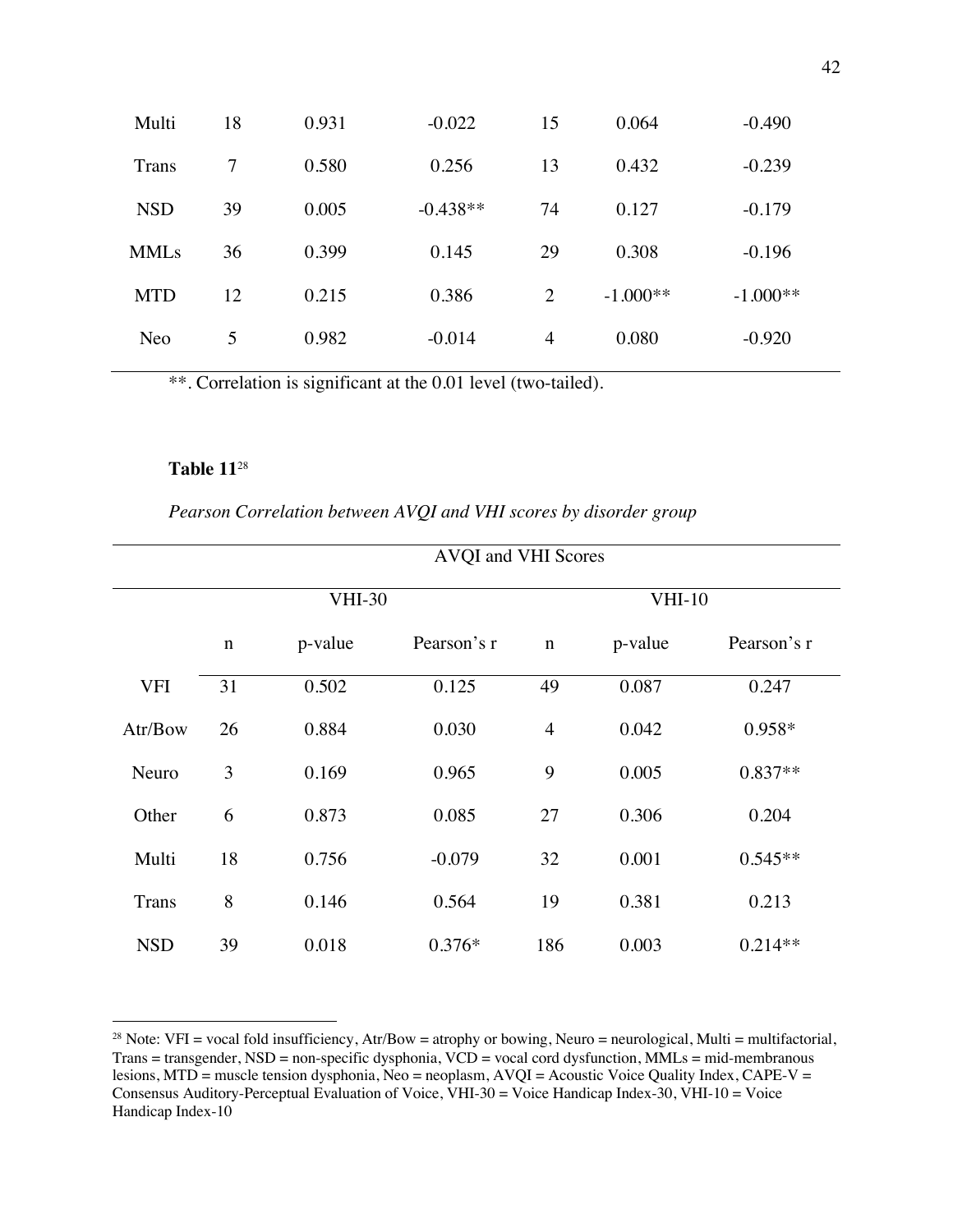| <b>MMLs</b> | 36              | 0.012 | $0.416*$ | 55 | 0.056      | 0.259      |
|-------------|-----------------|-------|----------|----|------------|------------|
| <b>MTD</b>  | 12 <sub>1</sub> | 0.042 | $0.594*$ |    | $-1.000**$ | $-1.000**$ |
| Neo         | $\sim$          | 0.068 | 0.851    | 8  | 0.524      | 0.266      |

\*. Correlation is significant at the 0.05 level (two-tailed)

# **Table 12**<sup>29</sup>

*Pearson Correlation between CAPE-V and MPT scores by disorder group*

|              | CAPE-V and MPT Scores |         |             |                |            |             |
|--------------|-----------------------|---------|-------------|----------------|------------|-------------|
|              | <b>VHI-30</b>         |         |             | $VHI-10$       |            |             |
|              | $\mathbf n$           | p-value | Pearson's r | $\mathbf n$    | p-value    | Pearson's r |
| <b>VFI</b>   | 32                    | 0.366   | $-0.165$    | 31             | < 0.001    | $-0.659**$  |
| Atr/Bow      | 27                    | 0.189   | $-0.261$    | $\overline{4}$ | 0.241      | 0.759       |
| Neuro        | 3                     | 0.252   | $-0.923$    | 6              | 0.491      | $-0.354$    |
| Other        | 11                    | 0.275   | $-0.361$    | 13             | 0.427      | $-0.241$    |
| Multi        | 21                    | 0.475   | $-0.165$    | 15             | 0.125      | $-0.414$    |
| <b>Trans</b> | 6                     | 0.212   | 0.596       | 15             | 0.076      | 0.472       |
| <b>NSD</b>   | 47                    | 0.001   | $0.467**$   | 75             | 0.001      | $-0.377**$  |
| <b>MMLs</b>  | 42                    | 0.824   | $-0.035$    | 31             | 0.526      | $-0.118$    |
| <b>MTD</b>   | 15                    | 0.706   | 0.106       | $\overline{2}$ | $-1.000**$ | $-1.000**$  |

<sup>&</sup>lt;sup>29</sup> Note: VFI = vocal fold insufficiency, Atr/Bow = atrophy or bowing, Neuro = neurological, Multi = multifactorial, Trans = transgender, NSD = non-specific dysphonia, VCD = vocal cord dysfunction, MMLs = mid-membranous lesions, MTD = muscle tension dysphonia, Neo = neoplasm, AVQI = Acoustic Voice Quality Index, CAPE-V = Consensus Auditory-Perceptual Evaluation of Voice, VHI-30 = Voice Handicap Index-30, VHI-10 = Voice Handicap Index-10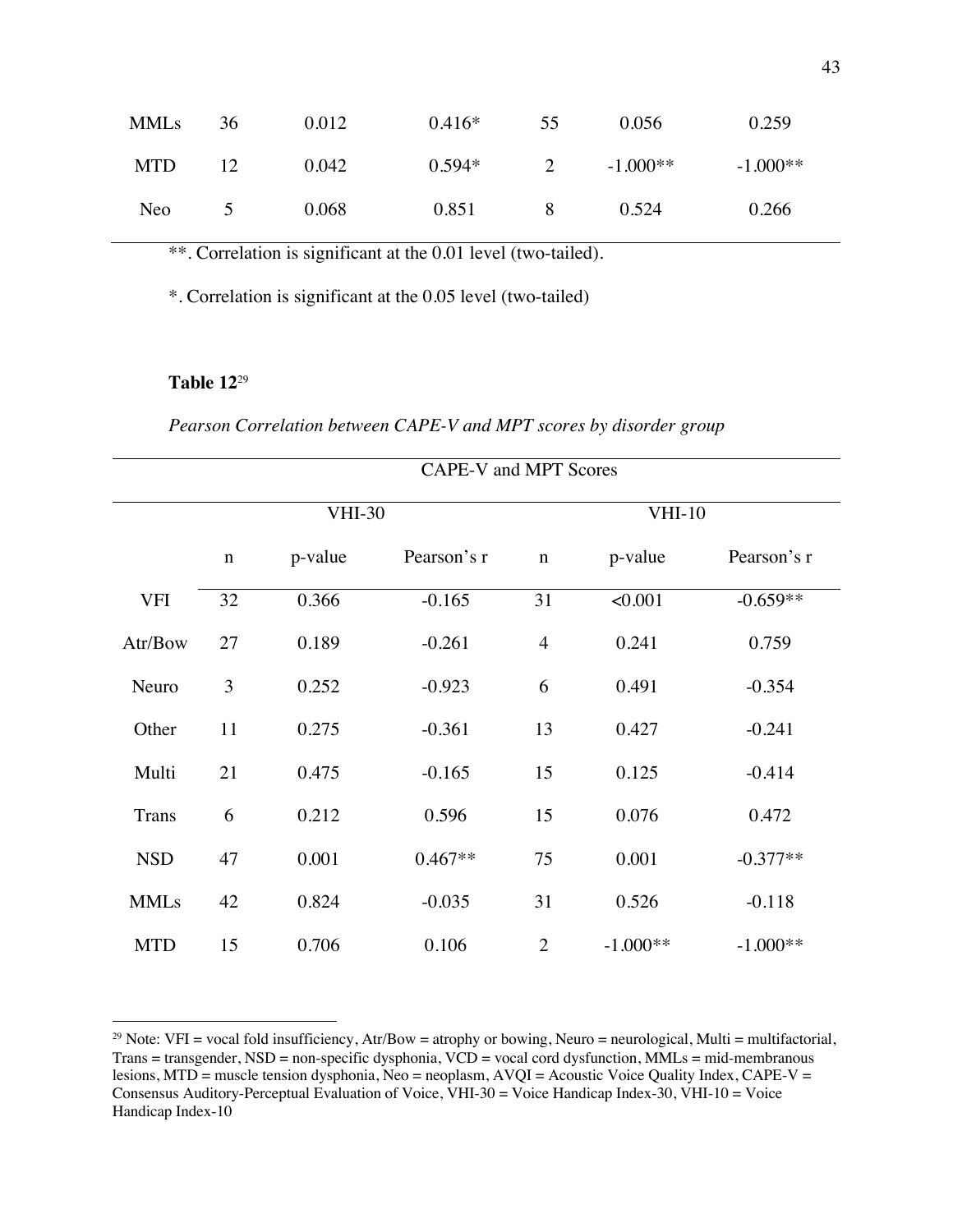| Neo | J | 0.915 | 0.066 | 4 | 0.004 | $-0.996**$ |
|-----|---|-------|-------|---|-------|------------|
|     |   |       |       |   |       |            |

# **Table 13**<sup>30</sup>

*Pearson Correlation between CAPE-V and VHI scores by disorder group*

|              | CAPE-V and VHI Scores |         |             |                |            |             |
|--------------|-----------------------|---------|-------------|----------------|------------|-------------|
|              | <b>VHI-30</b>         |         |             | $VHI-10$       |            |             |
|              | $\mathbf n$           | p-value | Pearson's r | $\mathbf n$    | p-value    | Pearson's r |
| <b>VFI</b>   | 32                    | 0.192   | 0.237       | 31             | 0.066      | 0.334       |
| Atr/Bow      | 27                    | 0.386   | 0.174       | $\overline{4}$ | 0.518      | 0.482       |
| Neuro        | 3                     | 0.494   | 0.714       | 6              | 0.004      | $0.947**$   |
| Other        | 11                    | 0.909   | 0.039       | 13             | 0.560      | 0.179       |
| Multi        | 21                    | 0.001   | $0.678**$   | 15             | 0.004      | $0.698**$   |
| <b>Trans</b> | 6                     | 0.628   | 0.254       | 15             | 0.343      | 0.263       |
| <b>NSD</b>   | 47                    | 0.002   | $0.446**$   | 74             | < 0.001    | $0.449**$   |
| <b>MMLs</b>  | 42                    | < 0.001 | $0.560**$   | 31             | 0.018      | $0.423*$    |
| <b>MTD</b>   | 15                    | 0.002   | 0.736**     | $\overline{2}$ | $-1.000**$ | $-1.000**$  |
| Neo          | 5                     | 0.114   | 0.787       | $\overline{4}$ | 0.693      | 0.307       |

\*\*. Correlation is significant at the 0.01 level (two-tailed).

\*. Correlation is significant at the 0.05 level (two-tailed)

<sup>&</sup>lt;sup>30</sup> Note: VFI = vocal fold insufficiency, Atr/Bow = atrophy or bowing, Neuro = neurological, Multi = multifactorial, Trans = transgender, NSD = non-specific dysphonia, VCD = vocal cord dysfunction, MMLs = mid-membranous lesions, MTD = muscle tension dysphonia, Neo = neoplasm, AVQI = Acoustic Voice Quality Index, CAPE-V = Consensus Auditory-Perceptual Evaluation of Voice, VHI-30 = Voice Handicap Index-30, VHI-10 = Voice Handicap Index-10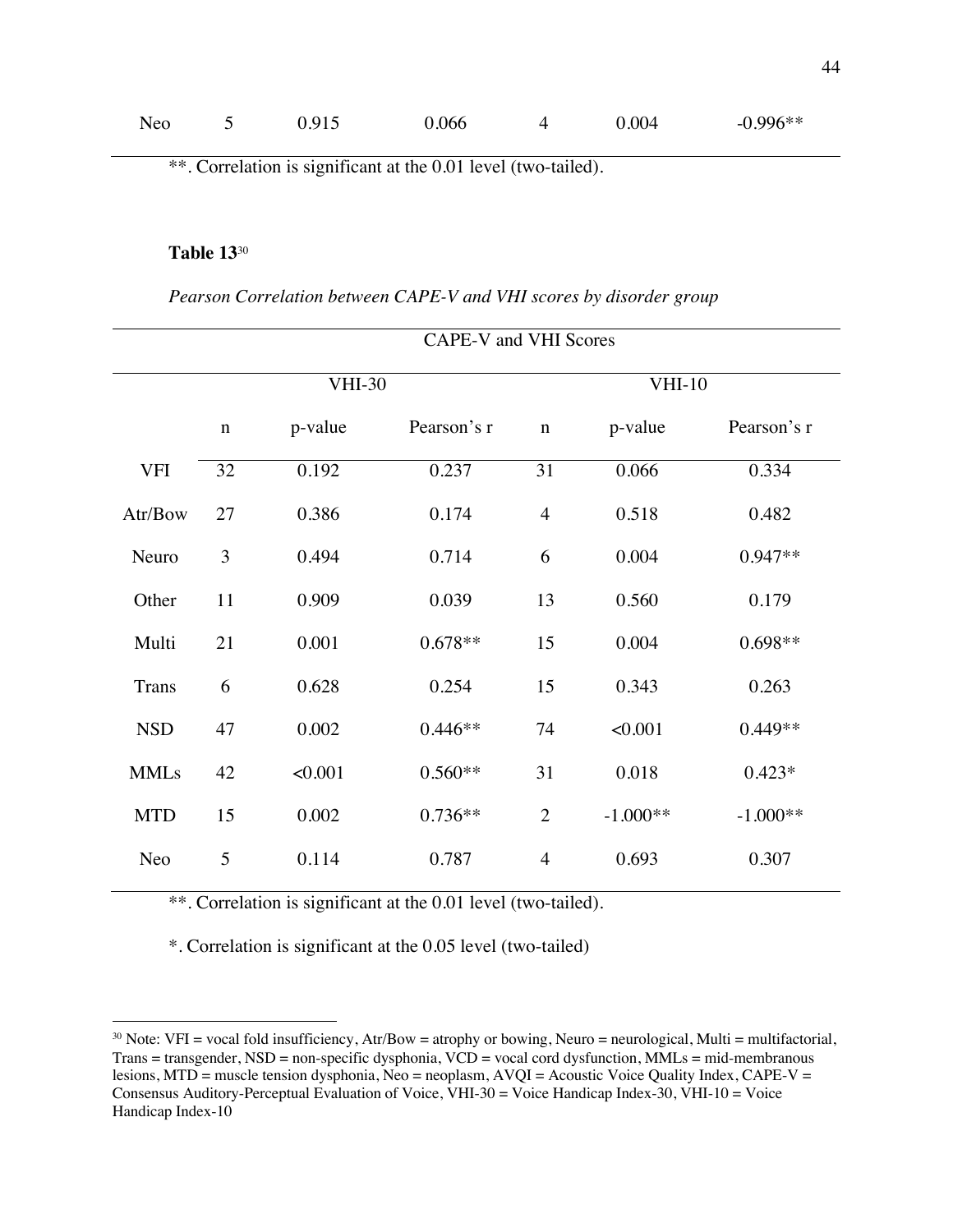# **Table 14**<sup>31</sup>

|              | <b>MPT</b> and VHI Scores |         |             |                |            |             |  |
|--------------|---------------------------|---------|-------------|----------------|------------|-------------|--|
|              | <b>VHI-30</b>             |         |             | $VHI-10$       |            |             |  |
|              | $\mathbf n$               | p-value | Pearson's r | $\mathbf n$    | p-value    | Pearson's r |  |
| <b>VFI</b>   | 33                        | 0.092   | $-0.299$    | 31             | 0.726      | $-0.066$    |  |
| Atr/Bow      | 27                        | 0.807   | 0.049       | $\overline{4}$ | 0.910      | $-0.090$    |  |
| Neuro        | 3                         | 0.242   | $-0.929$    | 6              | 0.507      | $-0.342$    |  |
| Other        | 11                        | 0.402   | $-0.281$    | 13             | 0.348      | $-0.284$    |  |
| Multi        | 21                        | 0.196   | $-.294$     | 16             | 0.051      | $-0.496$    |  |
| <b>Trans</b> | $\overline{7}$            | 0.643   | 0.215       | 15             | 0.513      | 0.183       |  |
| <b>NSD</b>   | 47                        | 0.335   | $-0.144$    | 78             | 0.153      | $-0.163$    |  |
| <b>MMLs</b>  | 42                        | 0.359   | 0.145       | 32             | 0.226      | $-0.220$    |  |
| <b>MTD</b>   | 15                        | 0.237   | 0.325       | $\overline{2}$ | $-1.000**$ | $-1.000**$  |  |
| Neo          | 5                         | 0.568   | $-0.347$    | $\overline{4}$ | 0.690      | $-0.310$    |  |

*Pearson Correlation between MPT and VHI scores by disorder group*

\*\*. Correlation is significant at the 0.01 level (two-tailed).

\*. Correlation is significant at the 0.05 level (two-tailed)

<sup>&</sup>lt;sup>31</sup> Note: VFI = vocal fold insufficiency, Atr/Bow = atrophy or bowing, Neuro = neurological, Multi = multifactorial, Trans = transgender, NSD = non-specific dysphonia, VCD = vocal cord dysfunction, MMLs = mid-membranous lesions, MTD = muscle tension dysphonia, Neo = neoplasm, AVQI = Acoustic Voice Quality Index, CAPE-V = Consensus Auditory-Perceptual Evaluation of Voice, VHI-30 = Voice Handicap Index-30, VHI-10 = Voice Handicap Index-10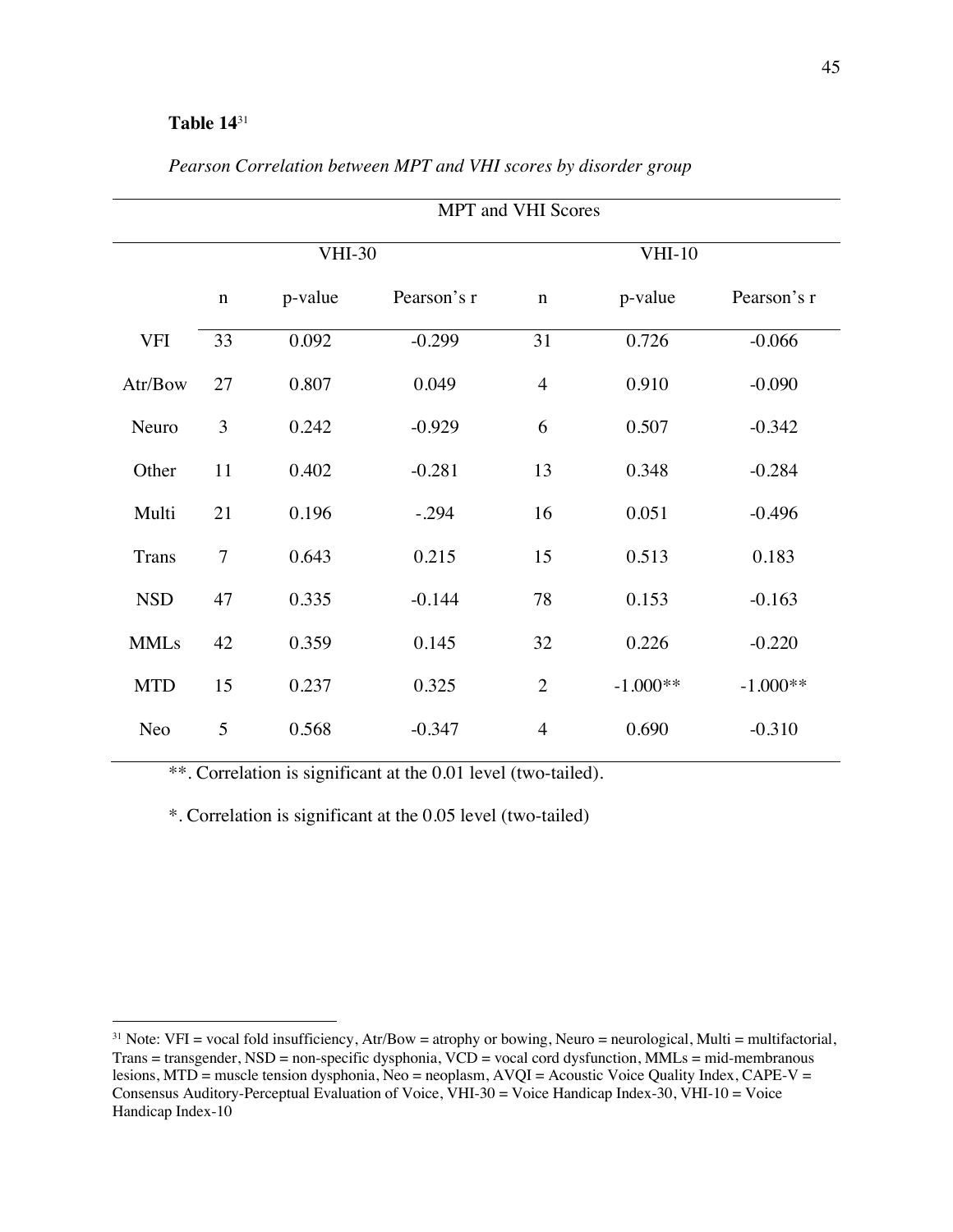## **CHAPTER V: DISCUSSION**

The goal of this study was to further understand the relationship between the VHI-30/VHI-10, and acoustic, aerodynamic, and auditory-perceptual measures of voice. Further knowledge of these relationships should expand clinical understanding which can aid in prioritizing intervention and increase the likelihood of improving current parameters of voice with the greatest influence on the patient's quality of life. In addition, further understanding could contribute to current clinical knowledge to facilitate the selection of treatment methods for specific patients.

*Research Question 1: What is the effect of disorder type on the measurement of Maximum Phonation Time (MPT), Acoustic Voice Quality Index (AVQI), Consensus Auditory-Perceptual Evaluation of Voice (CAPE-V), and Voice Handicap Index scores (VHI – VHI-30 version and VHI-10 version)?*

Results indicated that for the subgroup administered the VHI-30, there was a significant effect of disorder on MPT, CAPE-V, AVQI, and VHI-30 scores. For the VHI-10 subgroup, there was a significant effect of disorder only on VHI-10 scores. Previous findings by Rosen et al. (2004) argued that the VHI-10 may be more sensitive to detecting differences in diagnoses (Rosen, Lee, Osborne, Zullo, & Murry, 2004), however, the results of this study present potential rebuttals to this argument. It should also be noted that the VHI-30 was the only instrument on voice-related measures to meet the criteria for reliability, validity, and availability of normative data for the Agency for Health Care Research and Quality in 2002. While this was determined prior to the development of the VHI-10, it is important to note that the VHI-10 has yet to be as rigorously tested in the same regard as the VHI-30 (Rosen, Lee, Osborne, Zullo, & Murry, 2004). Results of this study indicate that the VHI-30 may be more sensitive to the overall effect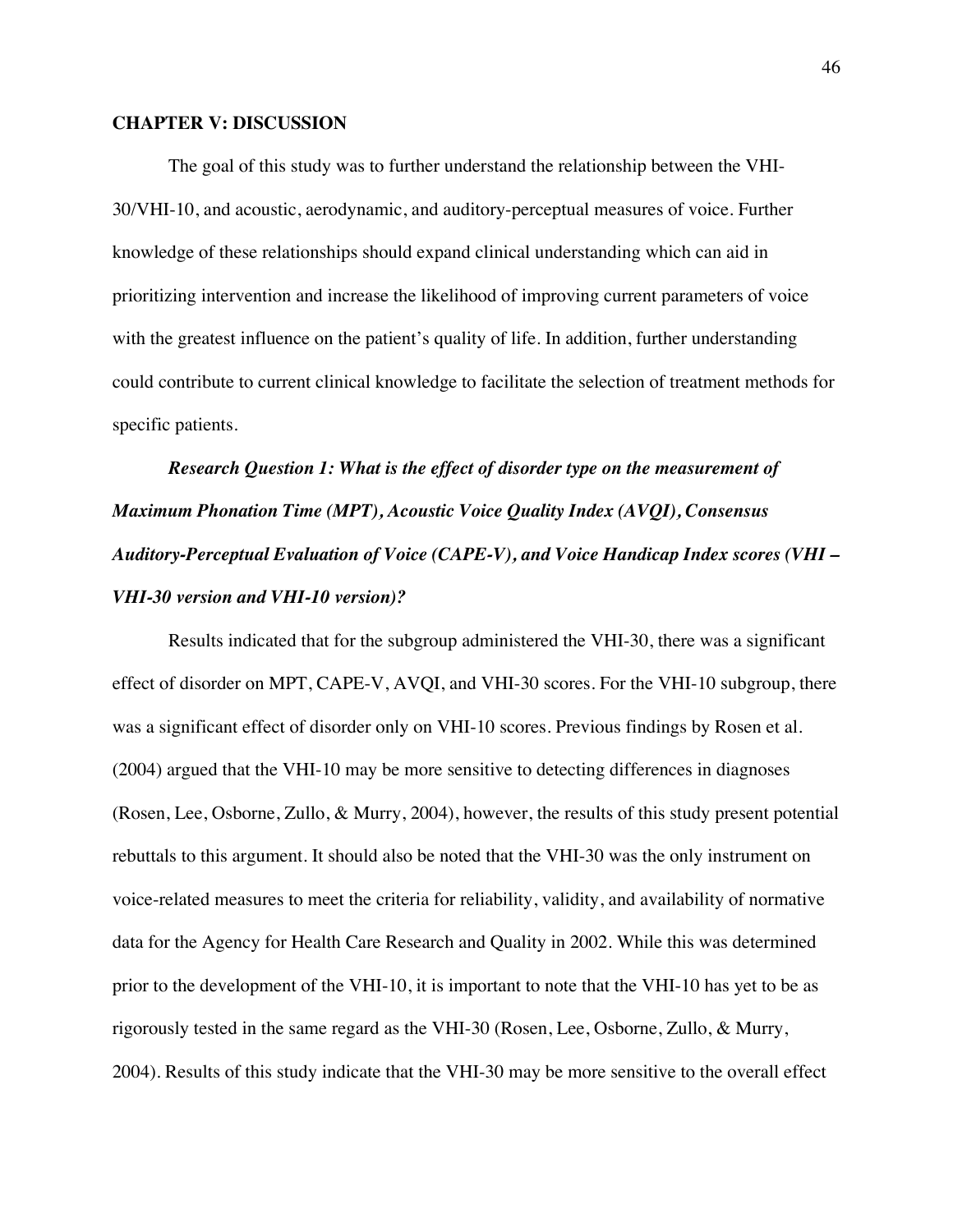that disorder has on the patient and their individual voice measures obtained pre-treatment. Future studies may wish to examine the effect of disorder on the VHI-30 and VHI-10 comparatively among larger sample sizes, potentially with consideration of clinical voice measurements similar to those within this study.

# *Research Questions 2-3: What is the strength of relationship between pre-treatment measures of the Acoustic Voice Quality Index (AVQI) and Maximum Phonation Time (MPT) with the Voice Handicap Index (VHI-30 and VHI-10)?*

There was a statistically significant but weak relationship between pre-treatment measures of the AVQI for both VHI-30 and VHI-10, as well as MPT for both VHI-30 and VHI-10. Results are consistent with previous literature that found weak correlations between patientreported measures and clinical measures of voice (Gillespie, Gooding, Rosen, & Gartner-Schmidt, 2014; Karlsen, Sandvik, Heimdal, & Aartad, 2020; Lopes, da Silva, Simoes, Evangelista, Silva, Almeida, & de Lima-Silva, 2017; Lopes, da Silva, Evangelista, da Silva, Simoes, Silva, de Lima-Silva, & de Almeida, 2016). Results indicate that while there may be some correlation between AVQI and MPT with VHI-30/VHI-10 scores, overall, the strength of this correlation should be considered when examining pre-treatment measures. The correlation between these two measures may be weak due to the difference between the patient's experience and interpretation of their voice as compared to a clinician's training to quantify voice. Subjectively, patients are able to report and rate the severity of their voice disorder; however, this may not always align with what is determined objectively when acoustic and aerodynamic measures are performed to quantify that severity, ultimately resulting in a weak correlation between the two. Overall, the results of this study are consistent with what has previously been reported in regard to the relationship between acoustic and aerodynamic measures with patient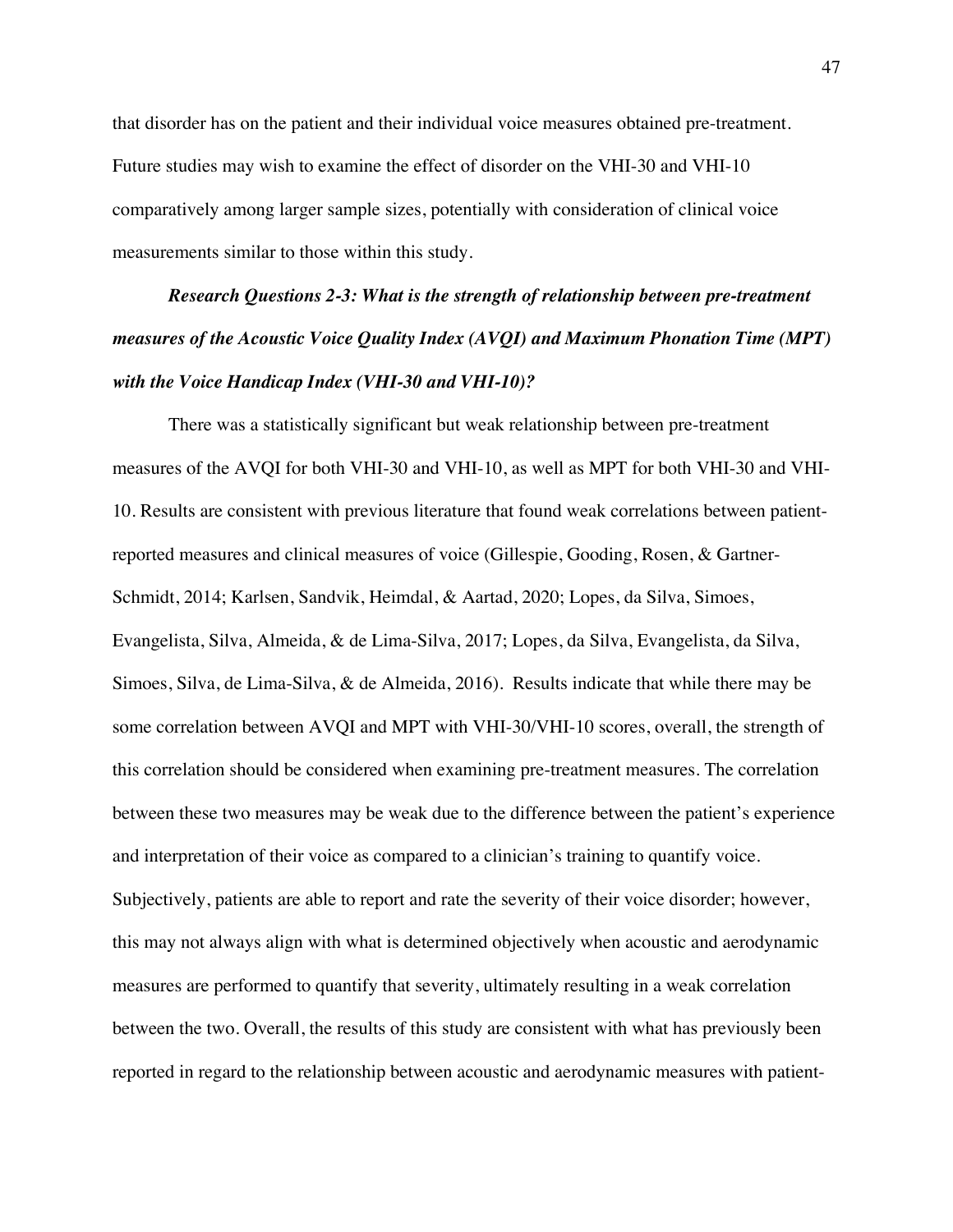reported outcome measures. Future studies may wish to examine how demographics such as age, gender, and occupation affect this correlation.

# *Research Question 4: What is the strength of relationship between the pre-treatment perceptual measure of Consensus Auditory-Perceptual Evaluation of Voice (CAPE-V) and the VHI-30/VHI-10?*

There was a significant and moderate relationship between CAPE-V and VHI-30 scores, as well as CAPE-V and VHI-10 scores. Findings are consistent with previous studies that have found relationships among auditory-perceptual ratings, particularly for the perceptual correlates of vocal functioning such as pitch, roughness, and strain (Houle & Johnson, 2021; Karlsen, Sandvik, Heimdal, & Aartad, 2020; Lopes, da Silva, Simoes, Evangelista, Silva, Almeida, & de Lima-Silva, 2017). Results may be indicative that subjective measures of voice are better related to one another as compared to objective measures of voice. This is because the current study found a significant, but weak, relationship between VHI-30/VHI-10 and AVQI as well as VHI-30/VHI-10 and MPT whereas a significant and moderate relationship was found between subjective measures (CAPE-V and VHI-30/VHI-10). While it was hypothesized that subjective measurements would not correlate with one another, overall results indicate that subjective measurements of voice are related and may give a better picture of understanding the severity and impact of the voice disorder on a patient as compared to that of objective measurements (AVQI and MPT).

# *Research Question 5: What is relationship of measures AVQI, MPT, CAPE-V, and VHI-30/VHI-10 among different types of voice disorders?*

There was a significant and moderate relationship between disorder and CAPE-V, disorder and AVQI scores, as well as disorder and VHI-30 scores for the VHI-30 subgroup.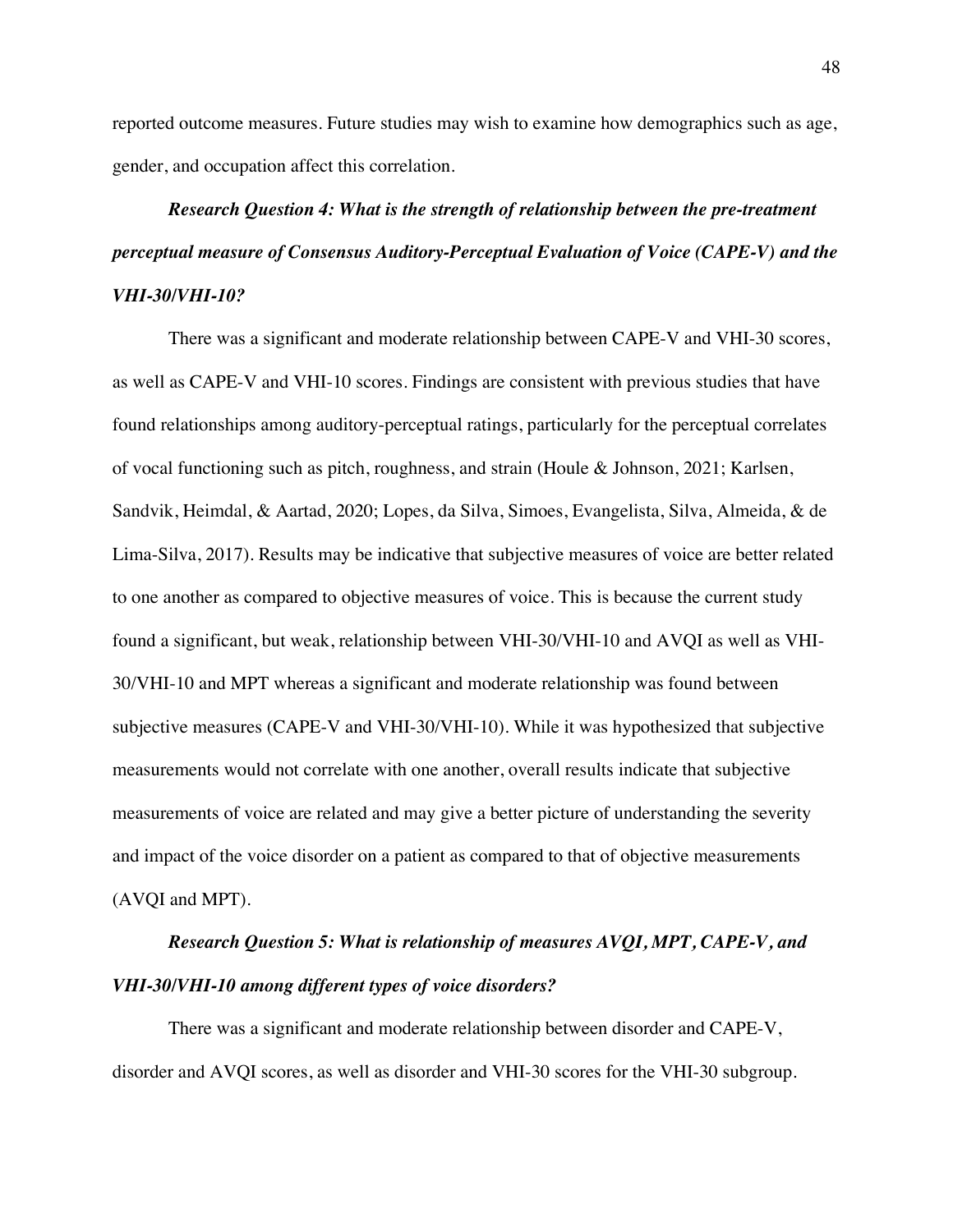There was a weak relationship between disorder and MPT within this subgroup. For the VHI-10 subgroup, there was a moderate relationship found between disorder and measures of MPT, AVQI, CAPE-V, and VHI-10 scores. Results indicate that while disorder had an effect on all measures within both the VHI-30 and VHI-10 subgroups, there appears to be a greater relationship between disorder and measures within the VHI-10 subgroup as compared to disorder and measures within the VHI-30 subgroup; the primary difference being a weak correlation of disorder with MPT (VHI-30 subgroup) as compared to a moderate correlation of disorder and MPT (VHI-10 subgroup). Results indicate that future clinical applications should consider MPT scores in particular when comparing other measures of voice to patients who have completed the VHI-30 or the VHI-10. Disorder groups with the greatest relationship with measurements of voice and possible explanations are outlined as follows.

#### *VHI-30 Subgroup*

For the VHI-30, the disorder groups that had the greatest relationship with measurements of voice were non-specific dysphonia (NSD), mid-membranous lesions (MMLs), and muscle tension dysphonia (MTD). Interestingly, NSD correlated with all measures. This may be due to the fact that NSD is dysphonia unspecified, where there is no underlying cause that can be pinpointed, and a lack of reasoning for dysphonia may cause an overall decrease in quality of life and increase in severity. It should also be noted, however, that NSD was the largest disorder group within the study.

MMLs may have a greater relationship with measurements of voice due to the extent to which this disorder group encompasses; for example, individuals categorized into the MMLs disorder group were diagnosed with a variety of disorders such as granulomas, vocal fold nodules, polyps, scars, cysts, sulci, and Reinke's edema. The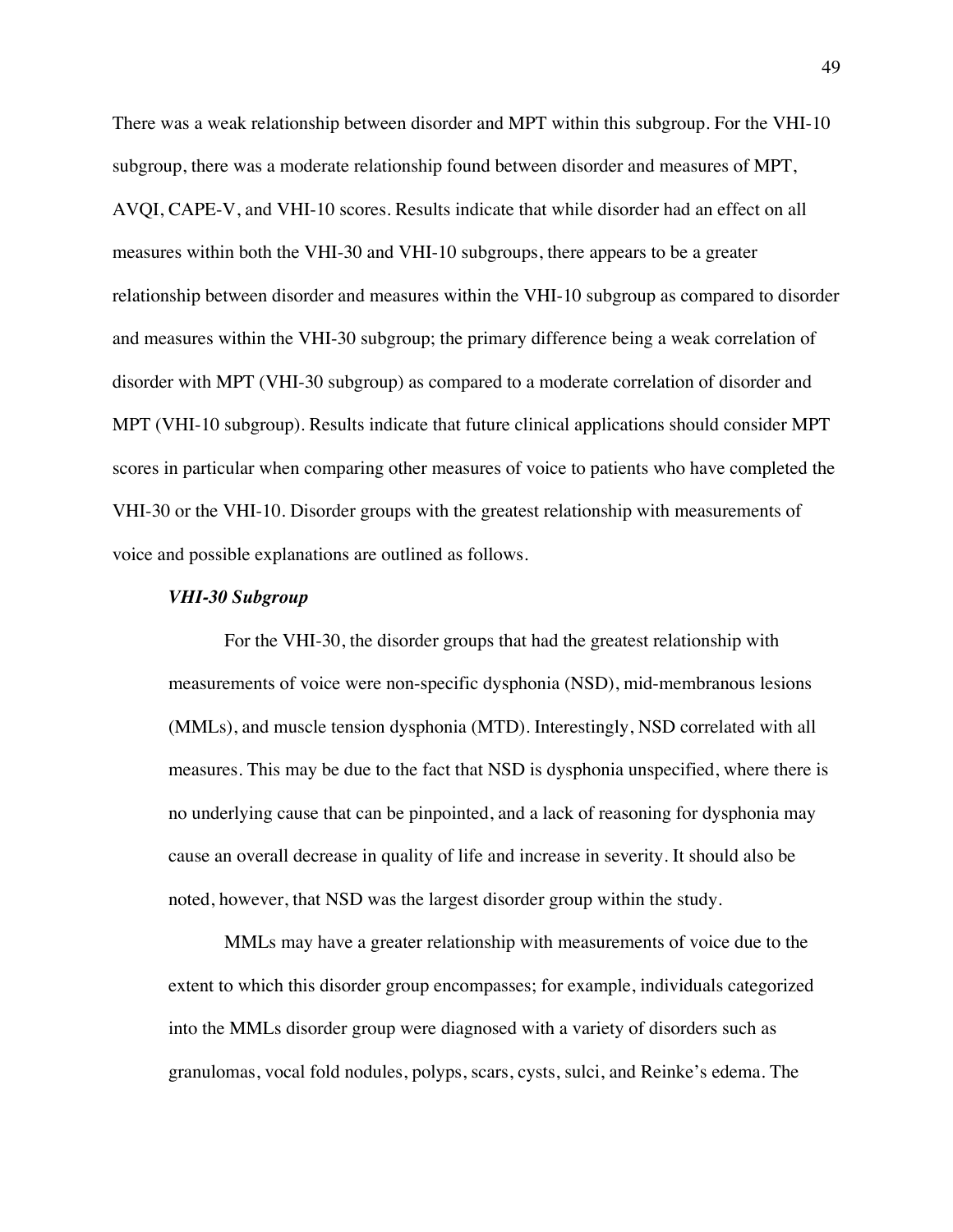MTD disorder group had a correlation within subjective measurements (VHI-30 and CAPE-V), which aligns with what is known about MTD and its impact on functionality (Behlau, Madazio, & Oliveria, 2015). This correlation is likely due to the fact that subjective measurements of voice were designed to determine the impact of a voice disorder on daily functioning. The relationship of MTD with VHI-30 and AVQI may be due to an individual's awareness of how their voice sounds to listeners and its severity, likely reflected in their VHI-30 score.

#### *VHI-10 Subgroup*

Within the VHI-10 subgroup, the disorder groups that had the greatest relationship with measurements of voice were NSD, multifactorial, neurological, and vocal fold insufficiency (VFI). Similar to the VHI-30 subgroup, NSD had correlations with many of the measurements; the only difference is that NSD did not correlate with objective measurements (MPT and AVQI). This could be due to considerations of psychogenic dysphonia, the loss of voice in the absence of apparent structural or neurological pathology. If there are no anatomical or physiological impairments, then it is possible that acoustic and aerodynamic, objective, measurements of voice would not be indicative of a disorder (Sudhir, Chandra, Shivashankar, & Yamini, 2009).

Multifactorial and neurological disorder groups both had a relationship with the same measurements: CAPE-V and AVQI, VHI-10 and AVQI, and CAPE-V and VHI-10. Participants were assigned to the multifactorial disorder group if they had concomitant diagnoses, such as dysphagia, dysarthria, reflux, and multiple diagnoses of voice disorders. The neurological group consisted of participants' diagnoses with laryngeal spasm, dyskinesia, or tremor either in isolation or within the presence of Parkinsonism.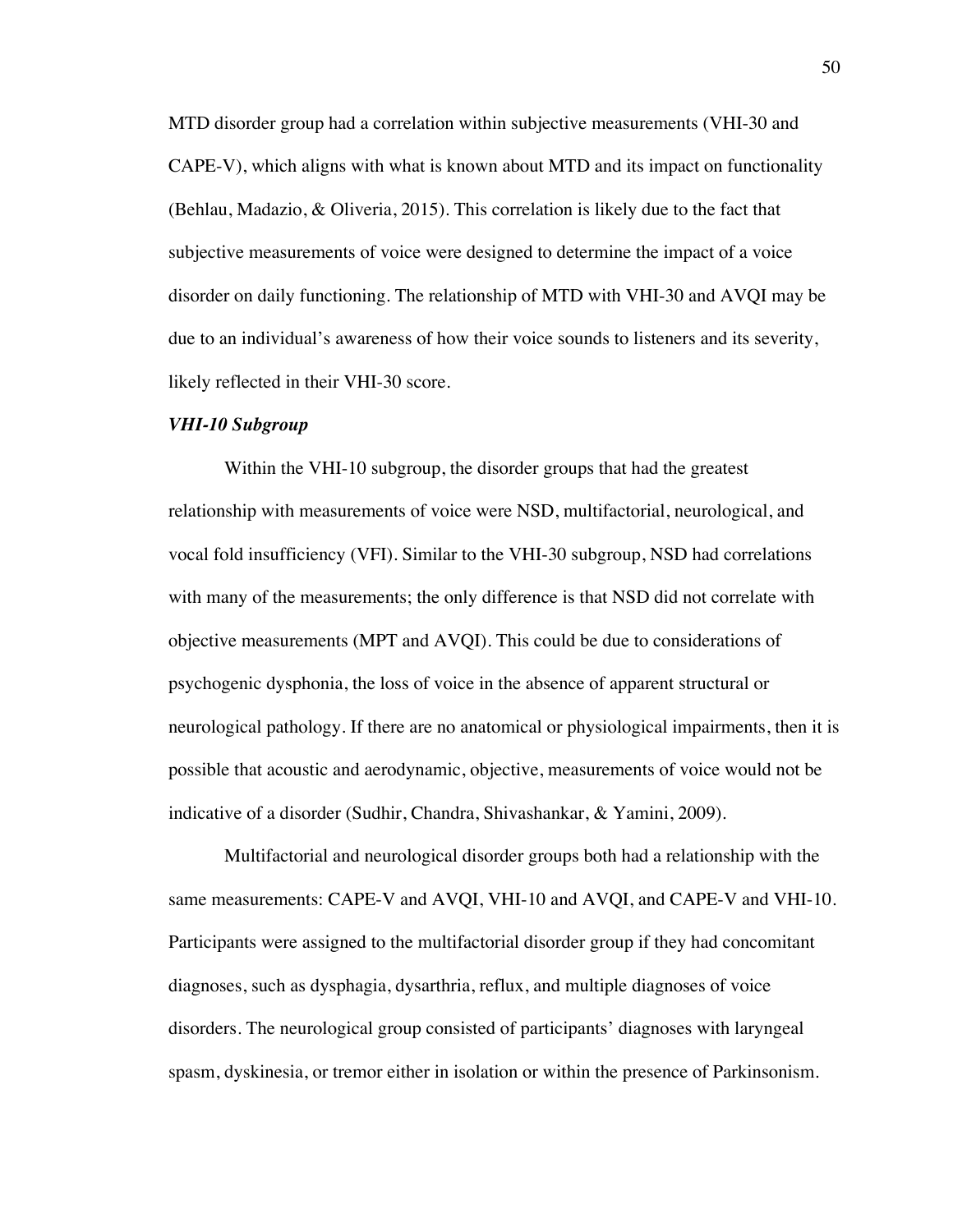Both of these disorder groups may have had a relationship with the aforementioned measurements due to their overall impact on quality of life, affecting both CAPE-V and VHI-10 outcomes. It should be noted that these disorder groups did not have a relationship with any correlations containing aerodynamic measurements; this could be due to the sensitivity of the AVQI to analyze acoustic parameters of the voice that may affect the physiological parameters of voice production rather than the anatomical components (Maryn, De Bodt, & Roy, 2009).

VFI, consisting of vocal fold paresis (weakness) and paralysis (immobility), also had an interesting relationship with measurements of voice. For example, this disorder group had an effect on both CAPE-V and AVQI, and CAPE-V and MPT, likely due to the significant impact VFI can have on auditory-perceptual measures of voice and the clinician's interpretation of severity. Interestingly, this disorder group was also the only group to have a significant correlation with MPT and AVQI. This is potentially due to the impact this disorder group has on the anatomy and physiology of the vocal folds, such as decreased breath support likely resulting in a decrease in MPT, and the potential for diplophonia, the production of two separate tones, which would significantly impact AVQI scores (Hong & Kim, 1999).

In regard to the implications of study results on current understanding and clinical application, it should be noted that disorder appears to have a significant correlation with VHI-30 scores and measures of voice (aerodynamic, acoustic, auditory-perceptual) as compared to the VHI-10. The reasoning for this could be due to a larger quantity of questions within the VHI-30, the population in which the VHI-10 was normed on, and the overall development of the VHI-10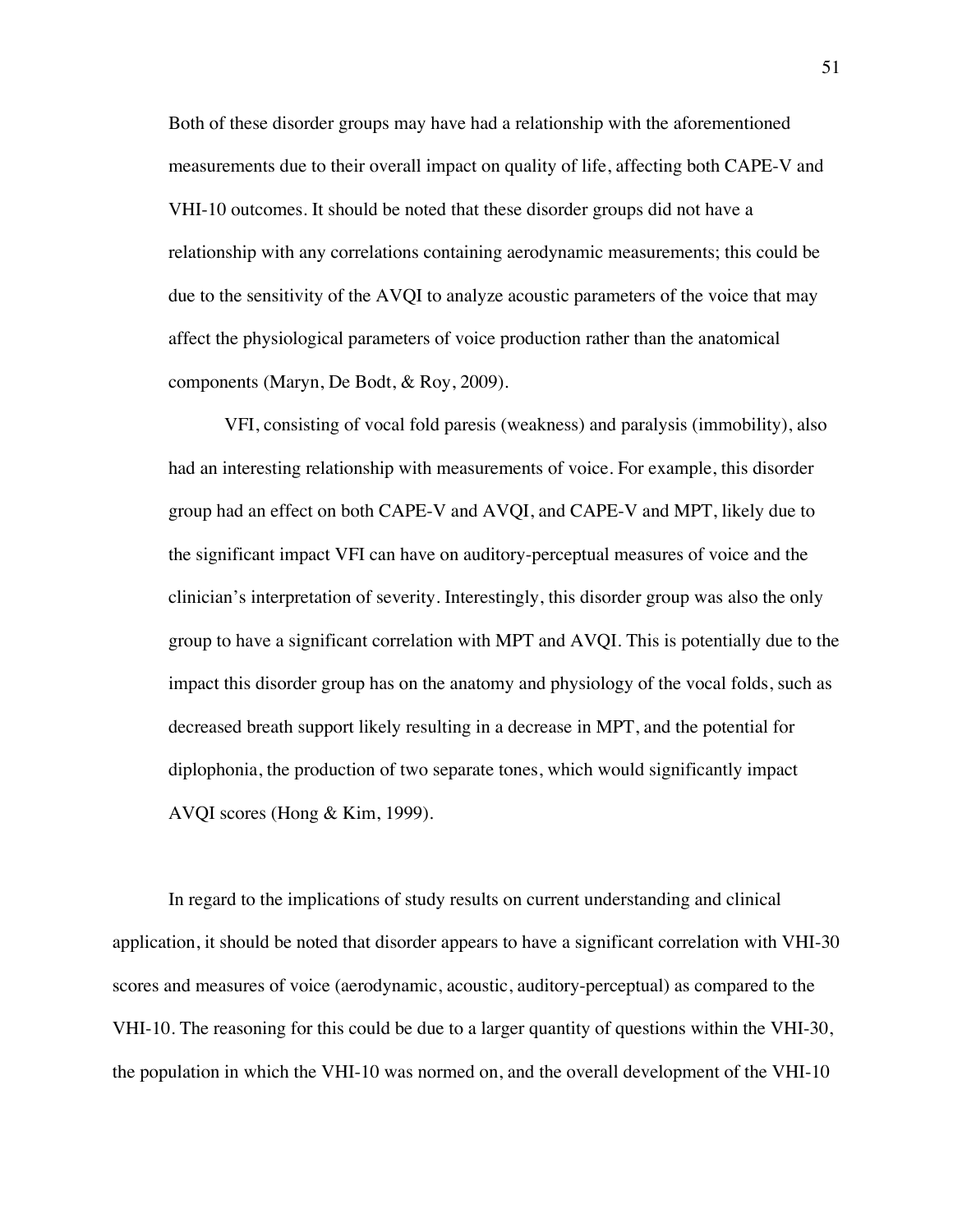as compared to the VHI-30 (Rosen, Lee, Osborne, Zullo, & Murry, 2004). Results also indicate that the objective measures of voice utilized in this study may assess different constructs of vocal function, as they were not strongly correlated with each other. However, subjective measures such as the VHI-30 and the CAPE-V were more strongly associated.

## **CONCLUSION**

The results of this study found that objective measures of voice did not correlate strongly with patient perceptions of voice handicap, while subjective measures of voice quality were more strongly associated with the patient's perception of voice handicap. It is also important to note that disorder type affected clinical measures for the VHI-30 subgroup to a greater extent than the subgroup who completed the VHI-10. This may support the notion that the VHI-30 is more sensitive to different voice disorder diagnoses than the VHI-10 version.

Future studies may wish to further examine the strength of the relationship between MPT, AVQI, and CAPE-V for both the VHI-30 and the VHI-10, particularly in other languages. Another consideration may be to examine the effect of demographics such as age, gender, and occupation on the correlation between these measures. This consideration combined with variable results of prior studies (Van Houtte, Van Lirder, D'Haeseleer, & Claeys, 2010; Coyle, Weinrich, & Stemple, 2001) supports a hypothesis suggested by Watanabe, Sato, Honkura, Kawamoto-Hirano, Kashima, and Katori (2019) that objective parameters of voice may correlate with the VHI-30 and VHI-10 differently for a homogenous patient population.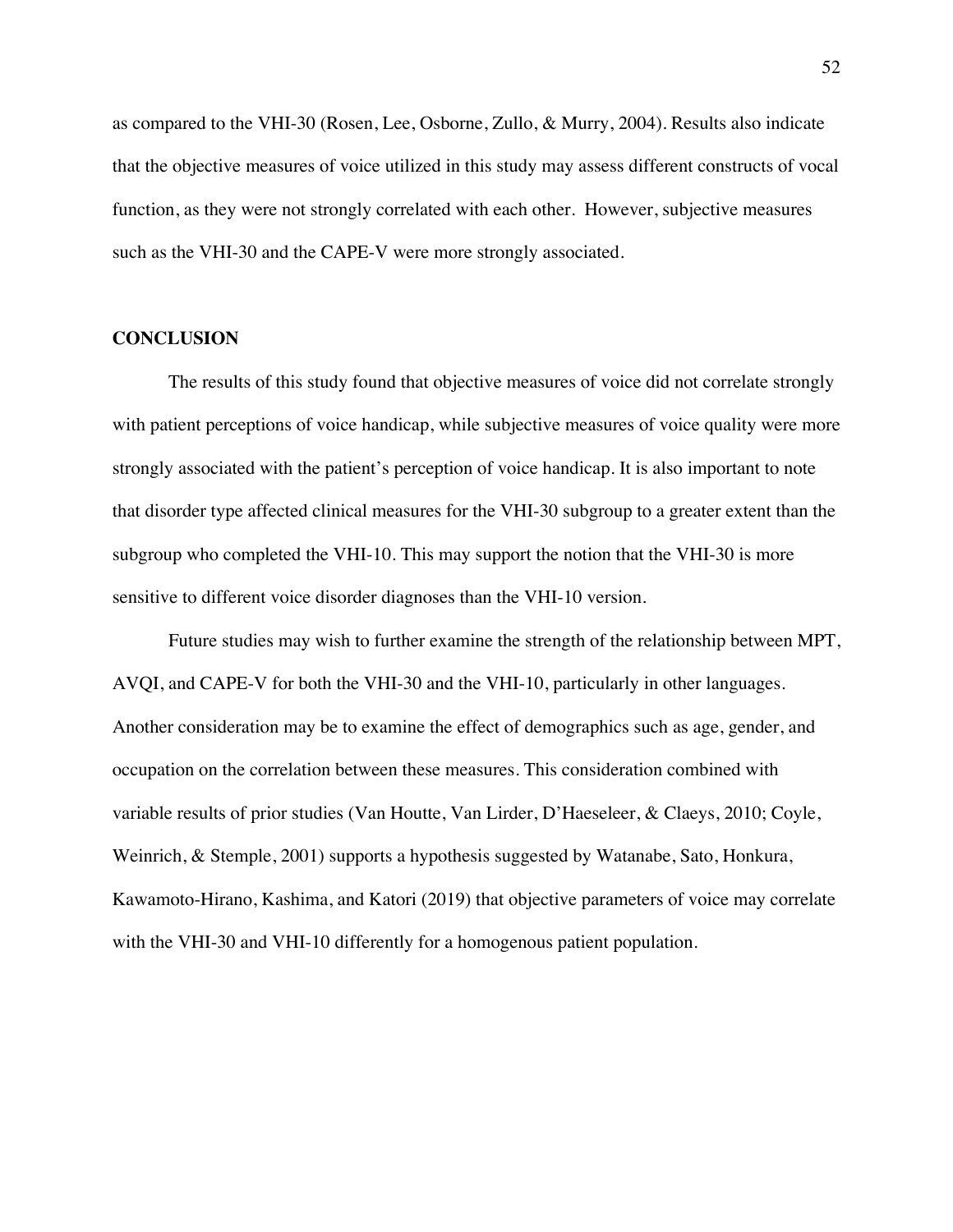# **REFERENCES**

- Behlau, M., Madazio, G., & Oliveira, G. (2015). Functional dysphonia: Strategies to improve patient outcomes. Patient Related Outcome Measures, 6, 243-253. https://doi.org/10.2147/PROM.S68631
- Cheng, J., & Woo, P. (2010). Correlation between the voice handicap index and voice laboratory measurements after phonosurgery. *Ear, Nose, & Throat Journal*, *89*(4), 183–188.
- Coyle, S. M., Weinrich, B. D., & Stemple, J. C. (2001). Shifts in relative prevalence of laryngeal pathology in a treatment-seeking population. Journal of Voice, 15(3), 424-440. https://doi.org/10.1016/S0892-1997(01)00043-1
- Gillespie, A. I., Gooding, W., Rosen, C., & Gartner-Schmidt, J. (2014). Correlation of VHI-10 to voice laboratory measurements across five common voice disorders. *Journal of Voice*, 28(4), 440-448. https://doi.org/10.1016/j.jvoice.2013.10.023
- Hapner, E. R. & Johns, M. (2021). *Laryngeal Videostroboscopy: Part One & Part Two* [MedBridge presentation].

https://www.medbridgeeducation.com/courses/details/laryngeal-videostroboscopy-partone-edie-hapner-michael-johns-speech-language-pathology

- Hong, K. H. & Kim, H. K. (1999). Diplophonia in unilateral vocal fold paralysis and intracordal cyst. *Official Journal of American Academy of Otolaryngology – Head and Neck Surgery*, 121(6), 815-819. https://doi.org/10.1053/hn.1999.v121.a94214
- Houle, N. & Johnson, A. M. (2021). Relationships across clinical measures of vocal quality and functioning and their relationship with patient perception. *American Journal of Speech-Language Pathology*, 30(6), 2668-2680. https://doi.org/10.1044/2021\_AJSLP-21-00128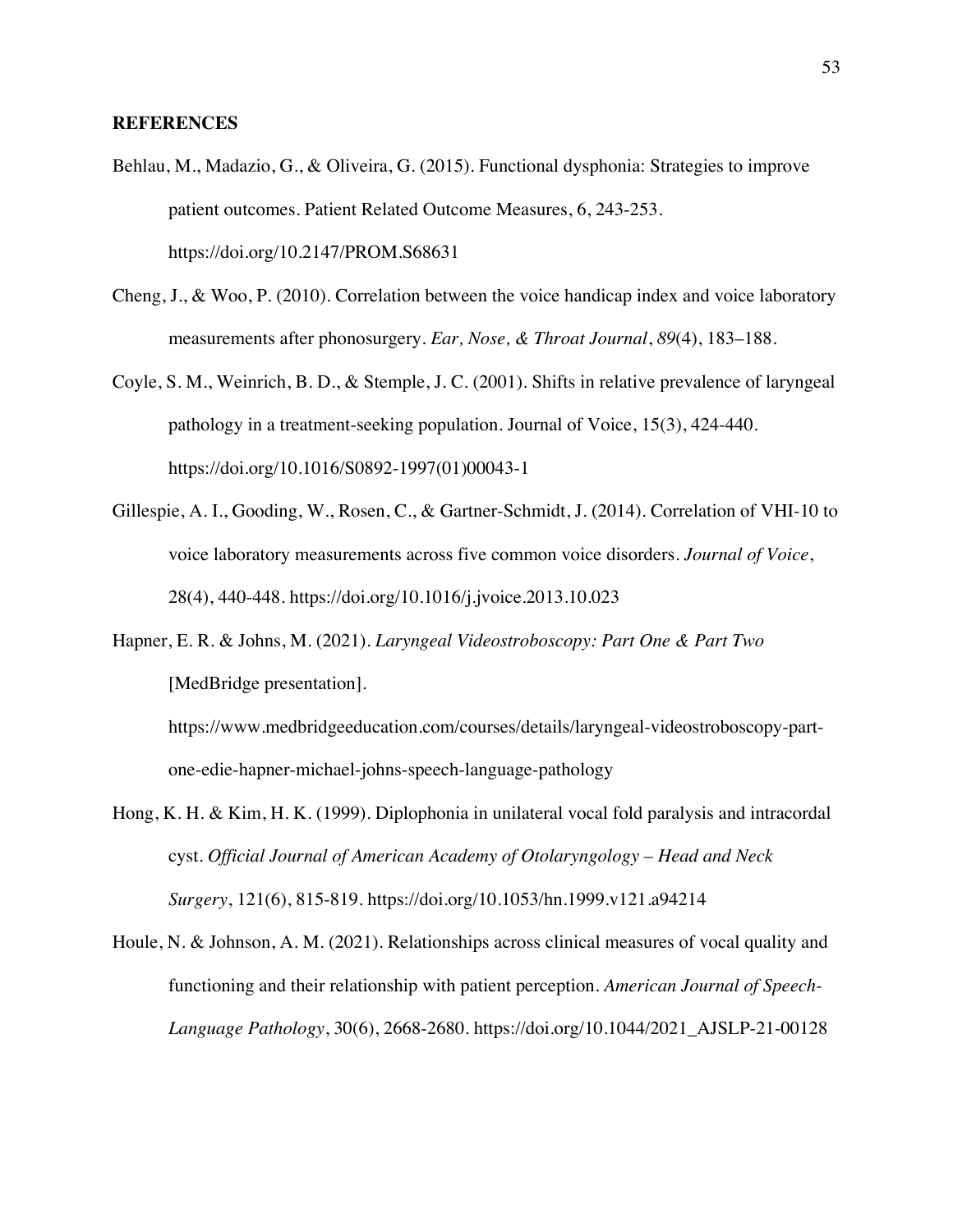Hsiung, M. W., Pai, L., & Wang, H. W. (2002). Correlation between voice handicap index and voice laboratory measurements in dysphonic patients. *European Archives of Oto-Rhino-Laryngology: Official Journal of the European Federation of Oto-Rhino-Laryngological Societies (EUFOS)*, 259(2), 97–99. https://doi.org/10.1007/s004050100405

Jacobson, B. H., Johnson, A., Grywalski, C., Silbergleit, A., Jacobson, G., Benninger, M. S., & Newman, C. W. (1997). The voice handicap index (VHI): Development and validation. *American Journal of Speech-Language Pathology*, 6(3), 66-70. https://doi.org/10.1044/1058-0360.0603.66

- Karlsen, T., Sandvik, l., Heimdal, J. H., & Aartad, H. J. (2020). Acoustic voice analysis and maximum phonation time in relation to voice handicap index score and larynx disease. *Journal of Voice*, 34(1), 161.e27-161.e35. https://doi.org/10.1016/j.jvoice.2018.07.002
- Lopes, L. W., da Silva, H. F., Evangelista, D. D. S., da Silva, J. D., Simoes, L. B., Silva, P. O. C. E., de Lima-Silva, M. F. B., & de Almeida, A. A. F. (2016). Relationship between vocal symptoms, severity of voice disorders, and laryngeal diagnosis in patients with voice disorders. *CODAS*, 28(4), 439-445. https://doi.org/10.1590/2317-1782/20162015062
- Lopes, L. W., da Silva, J. D., Simoes, L. B., Evangelista, D. D. S., Silva, P. O. C., Almeida, A. A., & de Lima-Silva, M. F. B. (2017). Relationship between acoustic measurements and self-evaluation in patients with voice disorders. Journal of Voice, 31(1), 119.e1-119.e10. https://doi.org/10.1016/j.voice.2016.02.021
- Maryn, Y., De Bodt, M., & Roy, N. (2009). The acoustic voice quality index: Toward improved treatment outcomes assessment in voice disorders. *Journal of Communication Disorders*, 43(3), 161-174. https://doi.org/10.1016/j.jcomdis.2009.12.004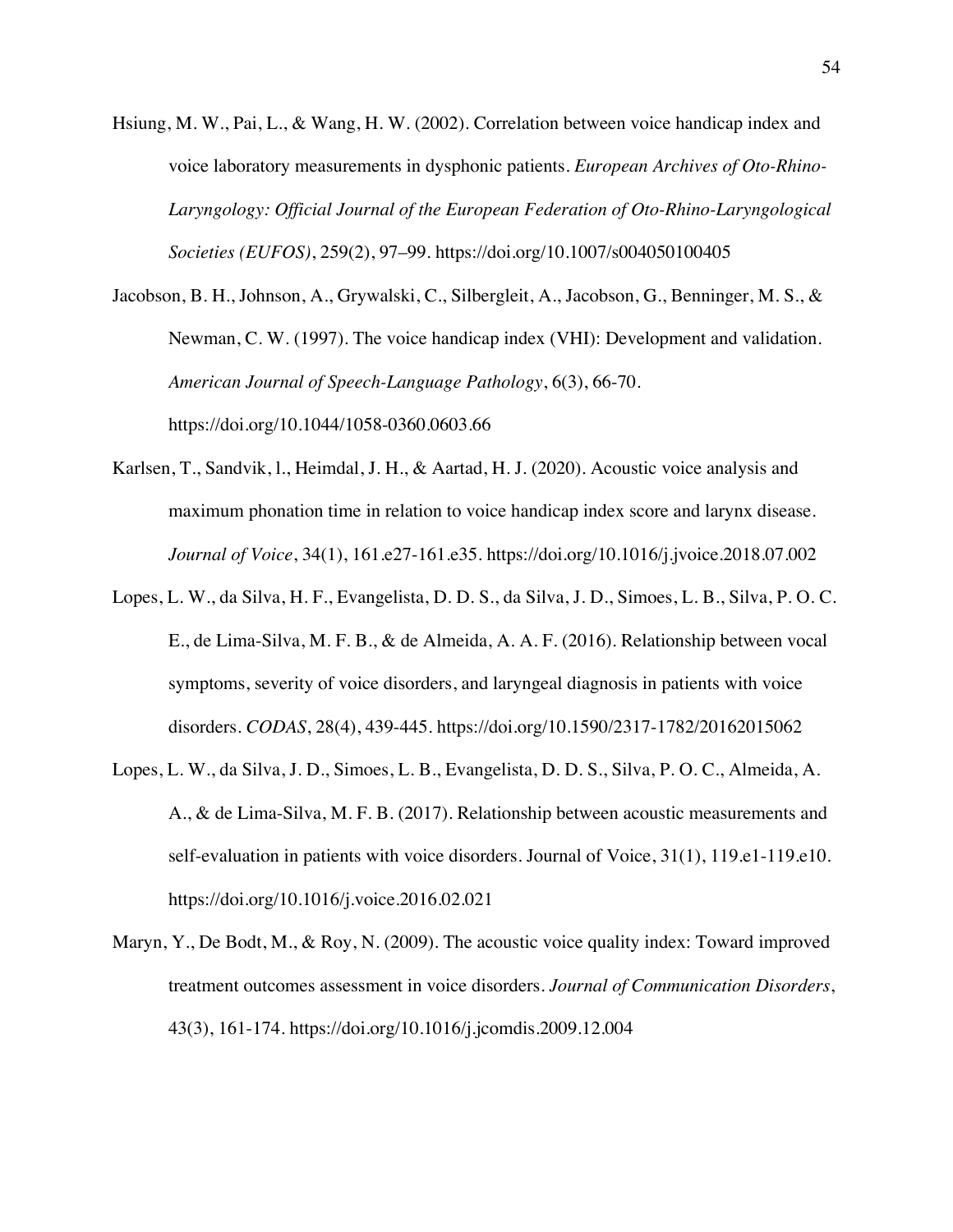- Mukaka, M. M. (2012). Statistics corner: A guide to appropriate use of correlation coefficient in medical research. *Malawi Medical Journal: The Journal of Medical Association of Malawi*, 24(3), 69-71.
- Rosen, C. A., Lee, A. S., Osborne, J., Zullo, T., & Murry, T. (2004). Development and validation of the voice handicap index-10. *The Laryngoscope*, 114(9), 1549-1556. https://doi.org/10.1097/00005537-200409000-00009
- Rosen, C. A., Murry, T., Zinn, A., Zullo, T., & Sonbolian, M. (2000). Voice Handicap Index change following treatment of voice disorders. *Journal of Voice*, 14(4), 619-623. https://doi.org/10.1016/s0892-1997(00)80017-x
- Sudhir, P. M., Chandra, P. S., Shivashankar, N., & Yamini, B. K. (2009). Comprehensive management of psychogenic dysphonia: A case illustration. *Journal of Communication Disorders*, 42(5), 305-312. https://doi.org/10.1016/j.jcomdis.2009.04.003
- Thijs, Z., Knickerbocker, K., & Watts, C. R. (2020). Epidemiological patterns and treatment outcomes in a private practice community voice clinic. *Journal of Voice*. https://doi.org/10.1016/j.jvoice.2020.06.025
- Van Houtte, E., Van Lirder, K., D'Haeseleer, E., & Claeys, S. (2010). The prevalence of laryngeal pathology in a treatment-seeking population with dysphonia. *The Laryngoscope,* 120(2), 306-312. https://doi.org/10.1002/lary.20696
- Watanabe, K., Sato, T., Honkura, Y., Kawamoto-Hirano, A., Kashima, K., & Katori, Y. (2019). Characteristics of the voice handicap index for patients with unilateral vocal fold paralysis who underwent arytenoid adduction. *Journal of Voice*, 34(4), 649.e1-649.36. https://doi.org/10.1016/j.voice.2005.03.006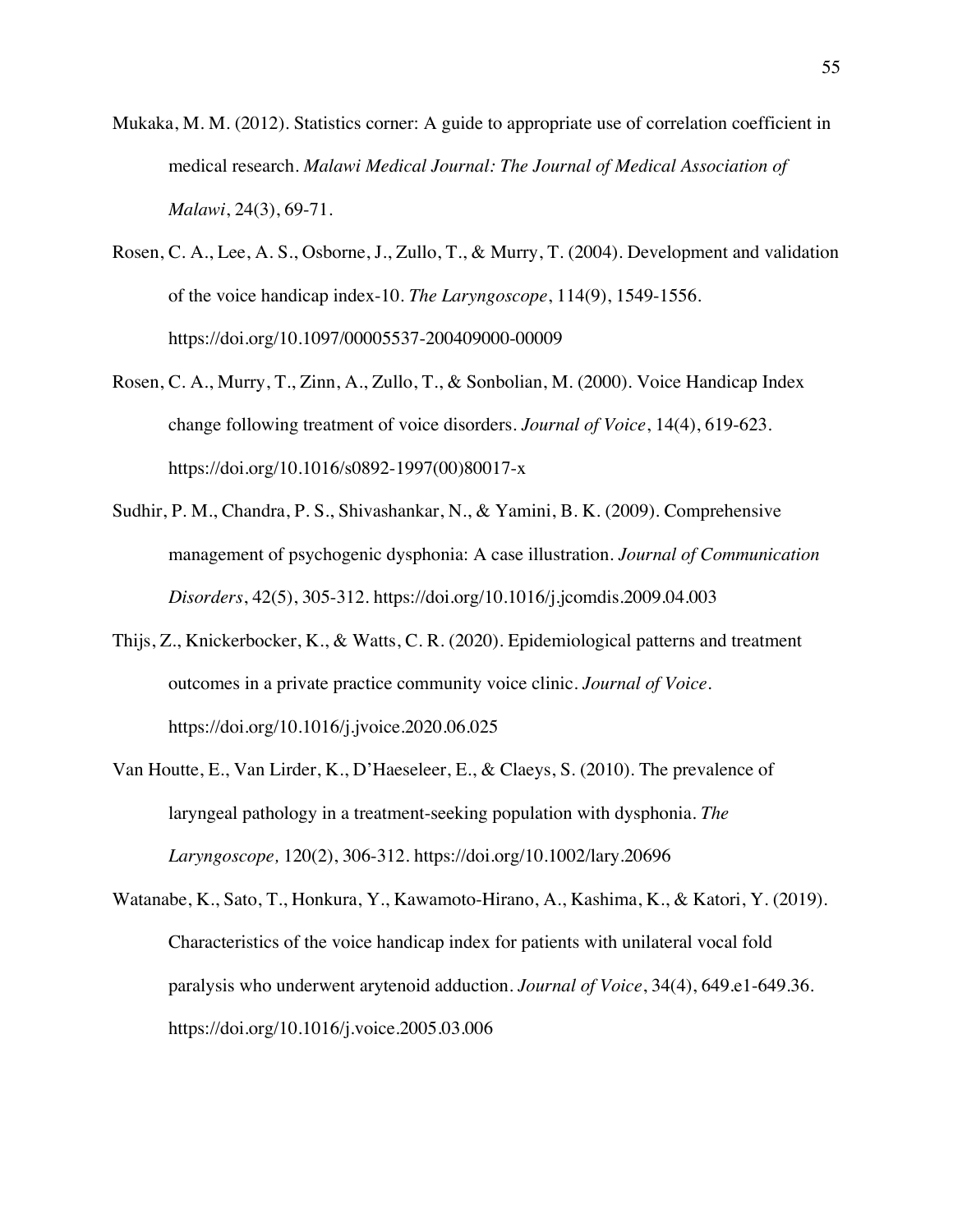- Watts, C. R. & Awan, S. N. (2019). *Laryngeal function and voice disorders: Basic science to clinical practice*. Thieme.
- Watts, C. R. & Knickerbocker, K. (2019). Characteristics of a treatment-seeking population in a private practice community voice clinic: An epidemiological study. *Journal of Voice*, 33(4), 429-434. https://doi.org/10.1016/j.jvoice. 2017.11.019
- Wheeler, K. M., Collins, S. P., & Sapienza, C. M. (2006). The relationship between VHI scores and specific acoustic measures of mildly disordered voice production. *Journal of Voice*, 20(2), 308-317. https://doi.org/10.1016/j.jvoice.2005.03.006
- Zhao, E. E., Nguyen, S. A., Salvador, C. D., & O'Rourke, A. K. (2020). A meta-analysis of the association between the voice handicap index and objective voice analysis. *Journal of Speech, Language, and Hearing Research*, 63(10), 3461–3471. https://doi.org/10.1044/2020\_JSLHR-20-00209